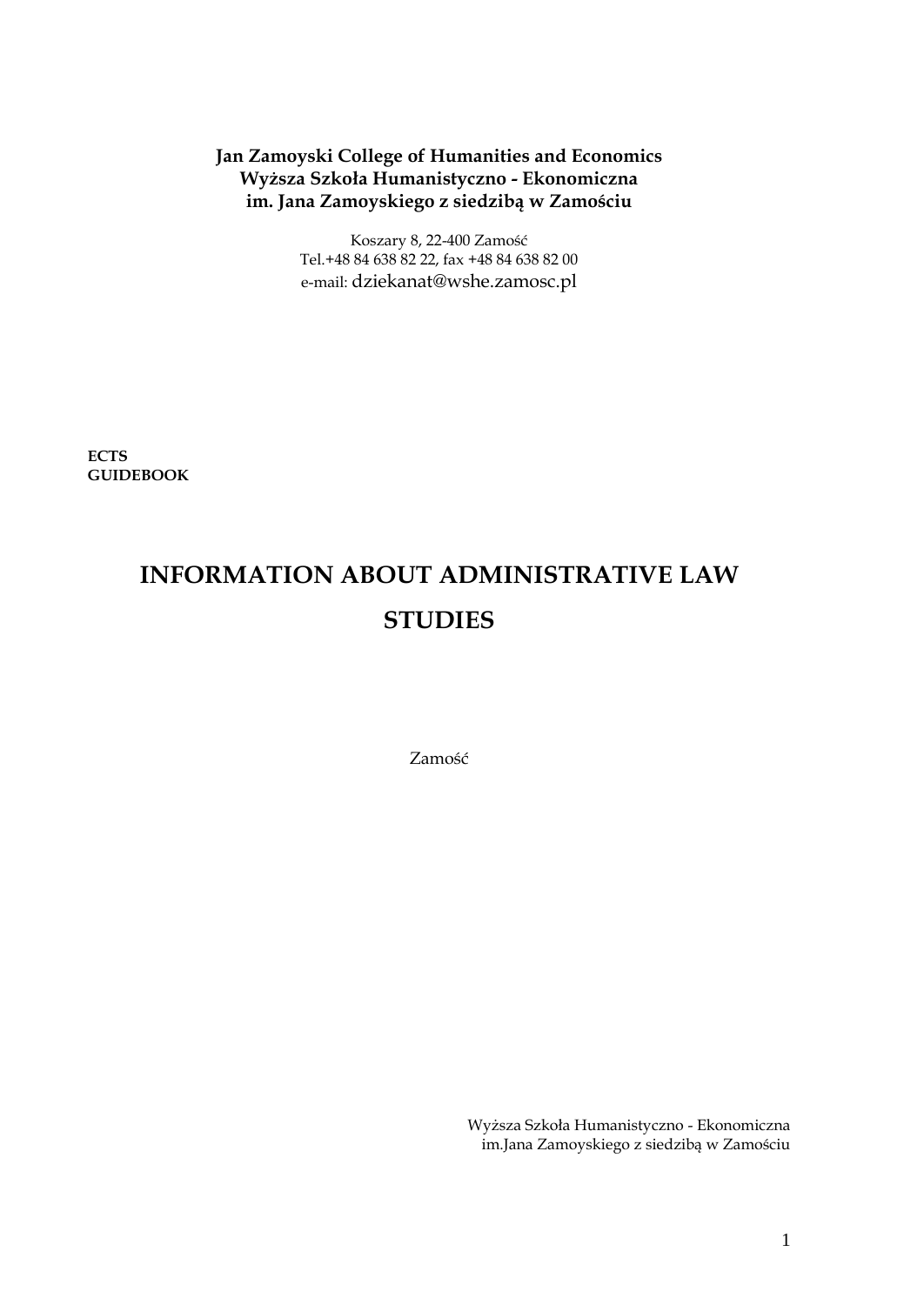# **TABLE OF CONTENTS**

| <b>GENERAL INFORMATION ABOUT THE UNIVERSITY 3</b> |  |
|---------------------------------------------------|--|
|                                                   |  |
|                                                   |  |
|                                                   |  |
|                                                   |  |
|                                                   |  |
|                                                   |  |
|                                                   |  |
|                                                   |  |
|                                                   |  |
|                                                   |  |
|                                                   |  |
| CATALOGUE OF SUBJECTS, TABLE OF ECTS POINTS  8    |  |
| INFORMATION ABOUT RECRUTATION AND EXAMINATION21   |  |
|                                                   |  |
|                                                   |  |
|                                                   |  |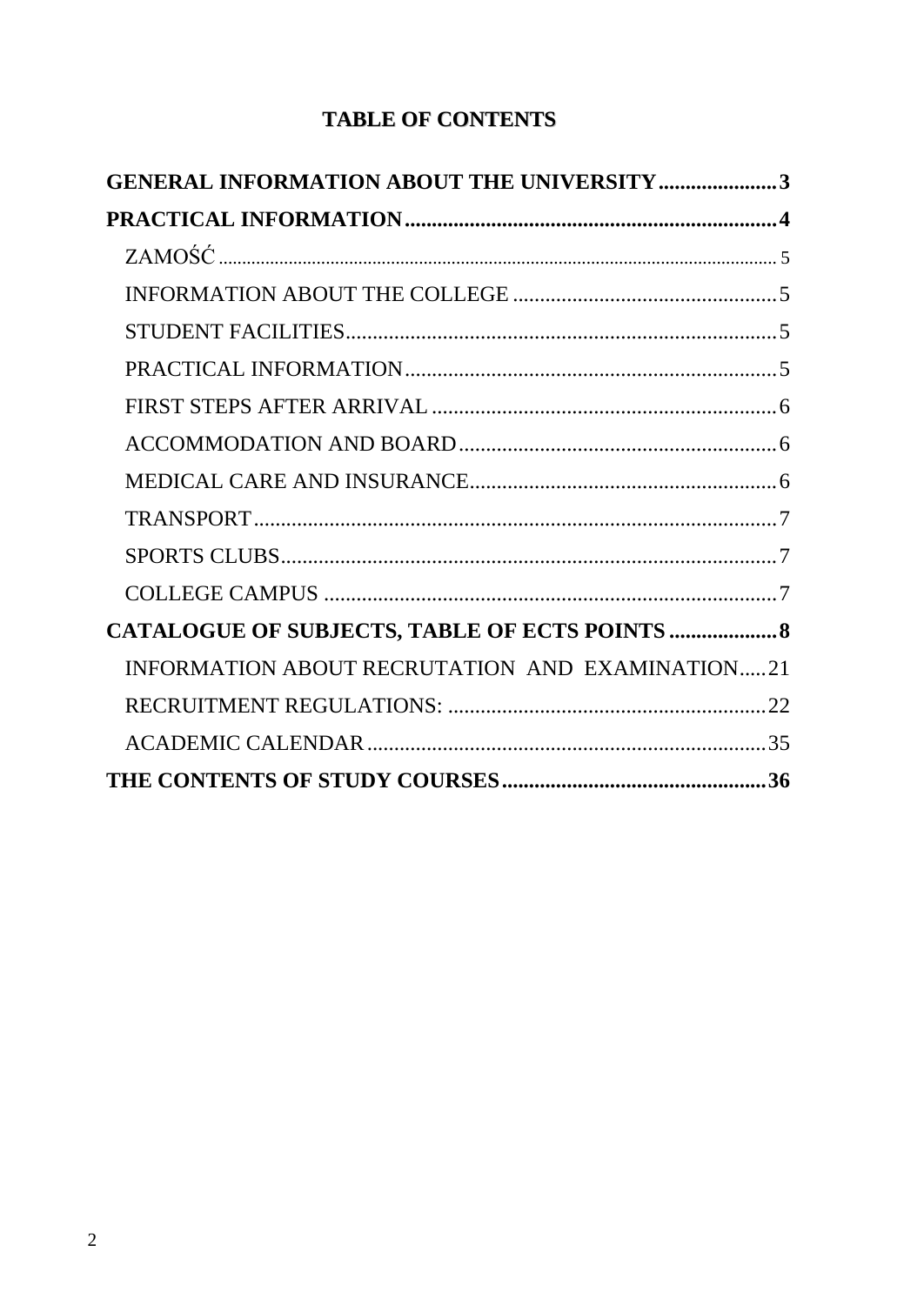# <span id="page-2-0"></span>**CHAPTER I GENERAL INFORMATION ABOUT THE UNIVERSITY**

## **MAIN INFORMATION ABOUT SCHOOL**

**Name and Address**

**Wyższa Szkoła Humanistyczno - Ekonomiczna Im.Jana Zamoyskiego z siedzibą w Zamościu**

Koszary 8, 22-400 Zamość Tel.+48 84 638 82 22, fax +48 84 638 82 00 e-mail: [dziekanat@wshe.zamosc.pl](mailto:dziekanat@wshe.zamosc.pl) <mailto:international@wshe.zamosc.pl>

ECTS Coordinator Dr Mirosława Grodzka Tel. 84 638 82 22 e-mail: dziekanat@wshe.zamosc.pl <mailto:international@wshe.zamosc.pl>

Departments: The College is comprised of one faculty - Faculty of Administrative, Legal, Economic and Social Sciences headed by Dean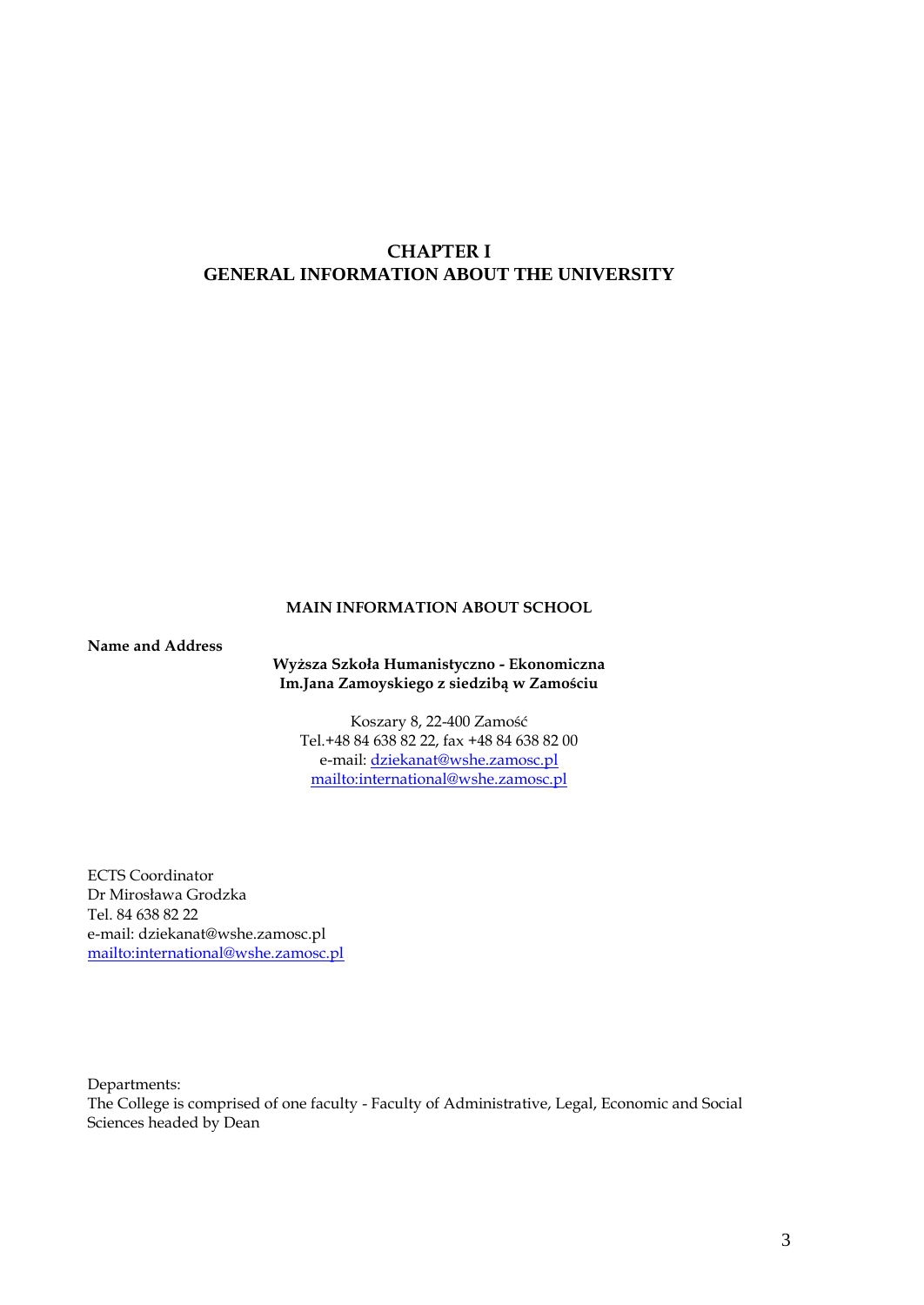# <span id="page-3-0"></span>**CHAPTER II PRACTICAL INFORMATION**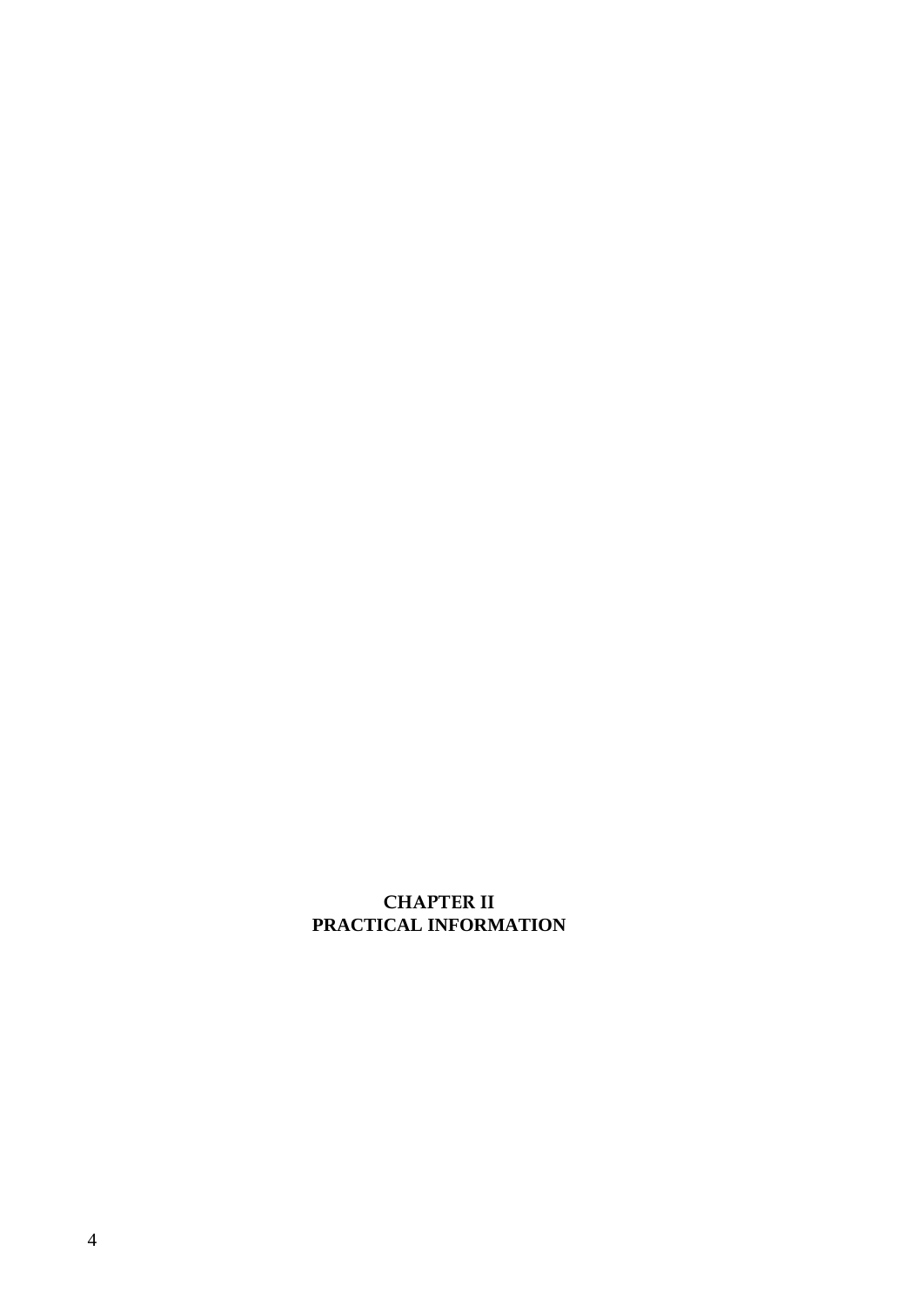## **PRACTICAL INFORMATION**

# <span id="page-4-0"></span>ZAMOŚĆ

Zamość is situated in the southeastern part of Poland on the edge of Wyżyna Lubelska /Lubelska Upland/ in close proximity to Roztocze and Roztoczański National Park.

Often called the Pearl of Renaissance, Northern Padua or the City of Arcades, founded by Jan Zamoyski, Grand Chancellor of the Crown, designed by Bernardo Morando, an Italian architect, Zamość represents an outstanding achievement of the late Renaissance European urban planning. The artistic and historic value of the city centre comprising 120 monuments ranks as the highest in the world. Having been recognized as a historic monument, it was placed on the UNESCO list of the World Cultural Heritage in 1992.

To the end of 1998, Zamość had been the capital of the province of Zamość with 490 thousand inhabitants and the area of seven thousand kilometres. After the introduction of the administration reform, the following were located in Zamość: town county operating within the city limits and land county (the county of Zamość) consisting of 15 communes located around Zamość and covering the area of 1872.3 square metres .The city of Zamość covers 30.5 square metres and at the end of 2002 its population was 68.8 thousand inhabitants. The last 28 years has been the period of the dynamic population development of the city. The population of Zamość increased from 39.1 thousand to 68.8 thousand between 1975 and 2002. The most characteristic feature of the Zamość economy is the prevalence of small and medium business as well as numerous commercial and non-commercial services.

Information about Zamość can be found on the following websites: http://zamosc.atspace.com http://www.zamosc.pl The Roztocze area web page: http://www.roztocze.net

# <span id="page-4-1"></span>INFORMATION ABOUT THE COLLEGE

The Jan Zamoyski College of Humanities and Economics located in Zamość is a short cycle higher education course /bachelor degree studies/ in accordance with the law of 26 June 1997 about short cycle higher education ( Journal of Laws No.96, item 590 with later changes) and it was registered as non-public university by the Minister of National Education and Sport under the item 3 on 29 July 1998. Its founding body is the Foundation on behalf of setting up and opening of the Jan Zamoyski College of Humanities and Economics.

# <span id="page-4-2"></span>STUDENT FACILITIES

College of Humanities and Economics is one of the best-equipped universities in the southeastern Poland. It has six modernly equipped buildings of 3 675 square metres total area (excluding the building in Okrzei Street).

The buildings house four air-conditioned lecture theatres provided with audio-visual equipment. Three of them can accommodate 240 students each, and a representative one 150 students. Moreover, there are 2 computer rooms, 20 classrooms and 15 seminar studies.

Five of these buildings are located within the area of Koszary in the picturesquely situated park-like place, which can certainly be regarded as a real college campus. There are a library, student selfgovernment, college sports club, student hostel, post office, cinema and college canteen there. The sixth college building is located only 300 metres from the campus.

# <span id="page-4-3"></span>PRACTICAL INFORMATION

Formalities connected with the arrival and residence in the country of the receiving college:

After undertaking the study, a residence permit should be obtained by submitting an application for a specified period of residence in the Branch of Provincial Administration Office of Lublin /Delegatura Urzędu Wojewódzkiego/ in Zamość at the Department of Civil Affairs /Wydział Spraw Obywatelskich/. A certificate of a student status, valid health insurance and a proof of financial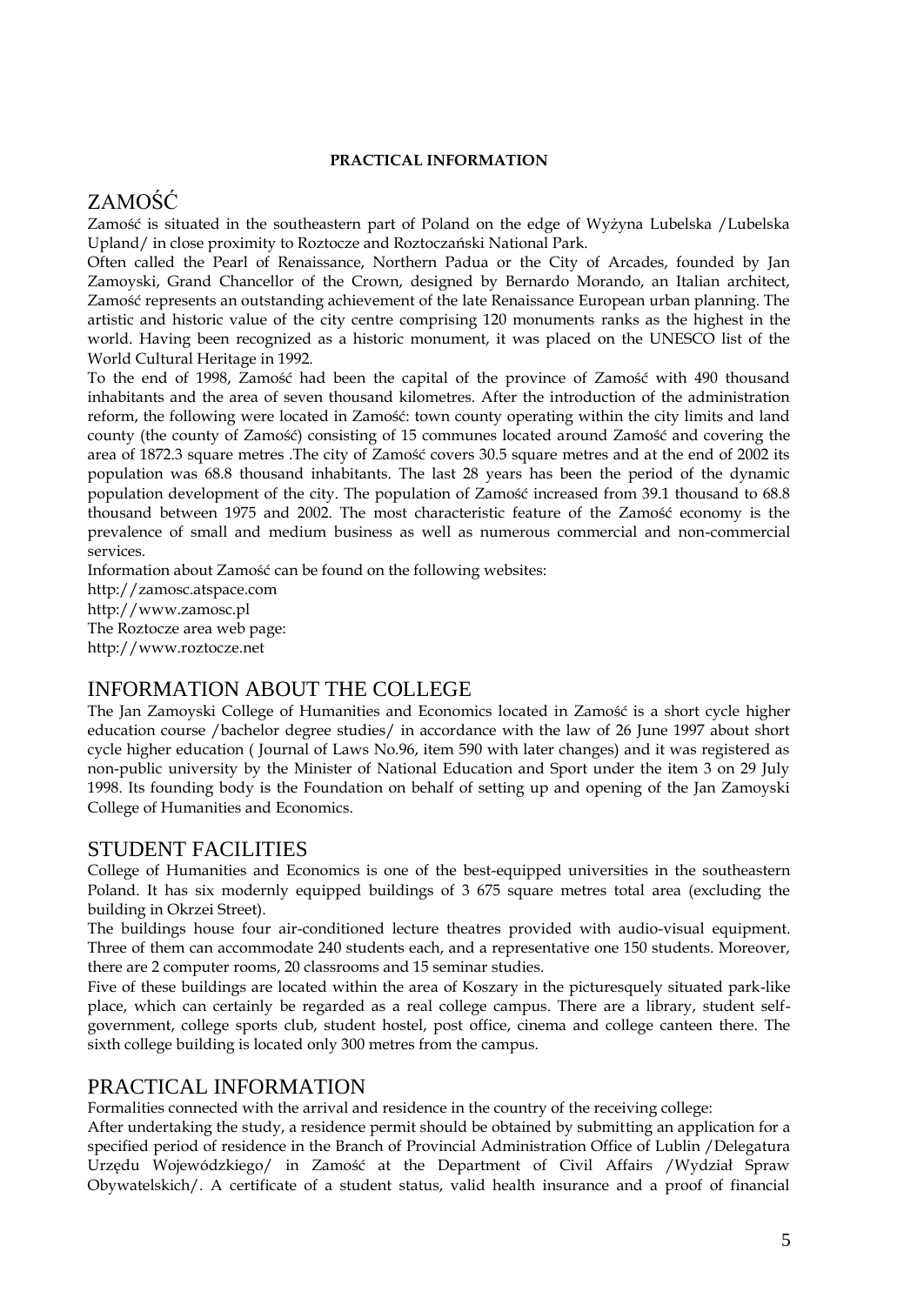support should be enclosed with the application. The residence permit is at the same time a work permit extended to the close family- a spouse and children.

# <span id="page-5-0"></span>FIRST STEPS AFTER ARRIVAL

Prior to arriving, a student from the partner university should settle the date and time of arriving to the receiving college by e-mail: dziekanat@wszh-edu.pl, fax: 0048 84 63 88 200 or by phone 0048 84 638 82 22. After the arrival at Zamość, the student should go to the dean's office at 8 Koszary Street.

# <span id="page-5-1"></span>ACCOMMODATION AND BOARD

The charge for a separate flat is approximately PLN 500 per month and for a room approx. PLN 200 for.

Approximate prices of food in PLN are the following: a loaf of bread: 2.50 a litre of milk: 2.00 a kilo of cured meat from 10 up a kilo of poultry from 8 to 14 lunch at student canteen 13.00 lunch at a restaurant from 15 to 30 Average cost of living is from PLN 800

# <span id="page-5-2"></span>MEDICAL CARE AND INSURANCE

Health care provided by state health service is free for patients with valid insurance policy (NFZ [National Health Found] insured). All the registered full-time students at University have free access to health. They can also buy the medicines prescribed by the doctor at a discount price. Students coming for only a short period of time, within bilateral agreement or within the Erasmus project, are obliged to provide themselves with proper insurance (European Health Insurance Card EKUZ).

It is also possible to use private health care at private clinics and laboratories. A list of public and private health centres:

Samodzielny Publiczny Zakład Opieki Zdrowotnej Szpitala Wojewódzkiego im. Jana Pawła II Al. Jana Pawła II 10 tel. +48 84 677 36 61

Zamojski Szpital Niepubliczny Sp.z o.o. ul. Peowiaków 1 tel. +48 84 639 57 20

Samodzielny Publiczny Szpital Wojewódzki im. J. Pawła II Al. Jana Pawła II 10 tel. +48 84 677 33 33 Niepubliczny Zakład Opieki Zdrowotnej "Przychodnia na Karolówce" ul. B. Prusa 2, 22-400 Zamość tel. +48 84 639-65-25

Niepubliczny Zakład Opieki Zdrowotnej ul. Św. Piątka 49, Zamość tel. +48 84 639 99 99

Niepubliczny Zakład Podstawowej Opieki Zdrowotnej "Hipokrates", 22-400 Zamość, ul.Kilińskiego 4, tel.: +48 84 639 34 31

Niepubliczny Zakład Podstawowej Opieki Zdrowotnej "Medizam" 22-400 Zamość, ul. Wyszyńskiego 48, tel.: +48 84 627 63 00

Niepubliczny Zakład Podstawowej Opieki Zdrowotnej "Medyk" 22-400 Zamość, ul. Szwedzka 20, tel.: +48 84 627 10 18

Niepubliczny Zakład Podstawowej Opieki Zdrowotnej "Spiromed" 22-400 Zamość, ul. Hrubieszowska 38a, tel.: +48 84 627 88 30

Niepubliczny Zakład Podstawowej Opieki Zdrowotnej "Petrus" 22-400 Zamość, ul. Kilińskiego 71 tel.: +48 84 627 15 21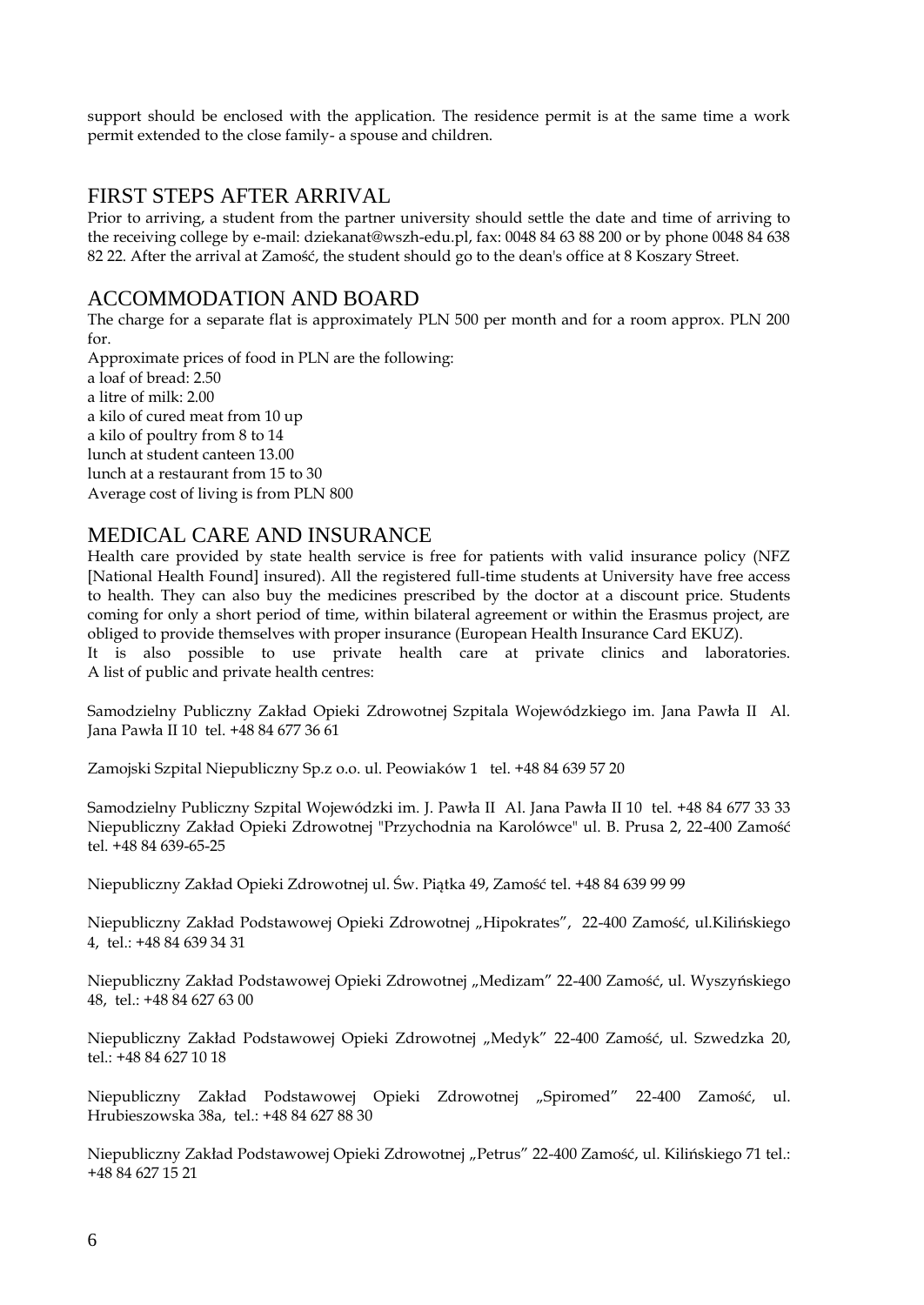Niepubliczny Zakład Podstawowej Opieki Zdrowotnej "Re-med" 22-400 Zamość, ul. Partyzantów 5 tel.: +48 84 627 11 97

Niepubliczny Zakład Podstawowej Opieki Zdrowotnej "Resort-med" 22-400 Zamość, ul. Wyszyńskiego 2 tel.: +48 84 627 17 06

# <span id="page-6-0"></span>TRANSPORT

Buses from the railway station to college: Bus No.1 Buses from the bus station to college: No. 53 (bus stop next to the station), No. 3,19,4,59 (bus stop in Partyzantów Street) Zamość public transport website: http://www.mzk.zamosc.pl

# <span id="page-6-1"></span>SPORTS CLUBS

 1. AZS: founded by AZS Board of Directors of College Sports Club at WSH-E in October 1999. Władysław Domaszewicz, Ph.D., a locally well-known sports activist, was its initiator whose passion infected the first students. The idea of initiating sports club was so excellent that already at the beginning the following three sections came into existence: football, men's volleyball, men's and women's athletics. At the very start came the first successes. Very popular sports sections are formed on the students' initiative. Karate section started in 2001 is an example of such an initiative. Currently, there are seven sections (athletics, football, volleyball, karate, swimming, ground tennis, yachting) in which over 100 students actively take part. College Sports Club is open to all students.

 2. Klub Sportowy Uczelni Zamoyskiego /Zamoyski College Sports Club/: On 2 February 2005 Klub Sportowy Uczelni Zamoyskiego was registered in the Register of Physical Culture Association in the custody of President of Zamość under No. 49. The newly founded club is a national organization whose aim is to improve physical condition, popularise physical culture and develop sport among students.

# <span id="page-6-2"></span>COLLEGE CAMPUS

On the campus grounds, apart from five college buildings, there are a library, Student Government, College Sports Club, student hostel, post office, cinema, student canteen selling sandwiches, snacks, hot and cold beverages. The sixth college building is situated 300 metres from the campus. Locating all facilities in one place is worth emphasizing because it lowers the cost of public transport.

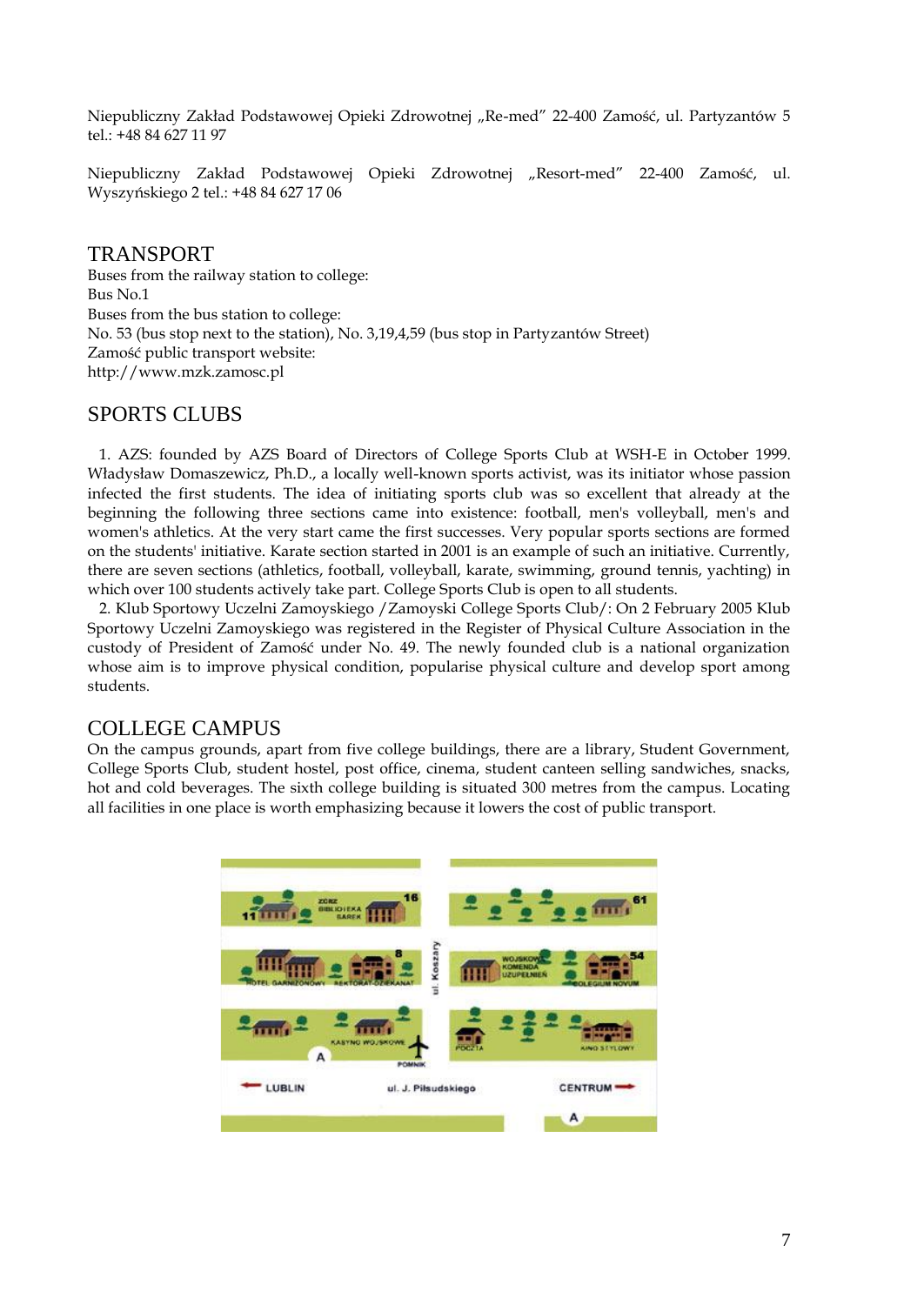# <span id="page-7-0"></span>**CHAPTER III CATALOGUE OF SUBJECTS, TABLE OF ECTS POINTS FOR FULL-TIME COURSES IN ADMINISTRATIVE LAW**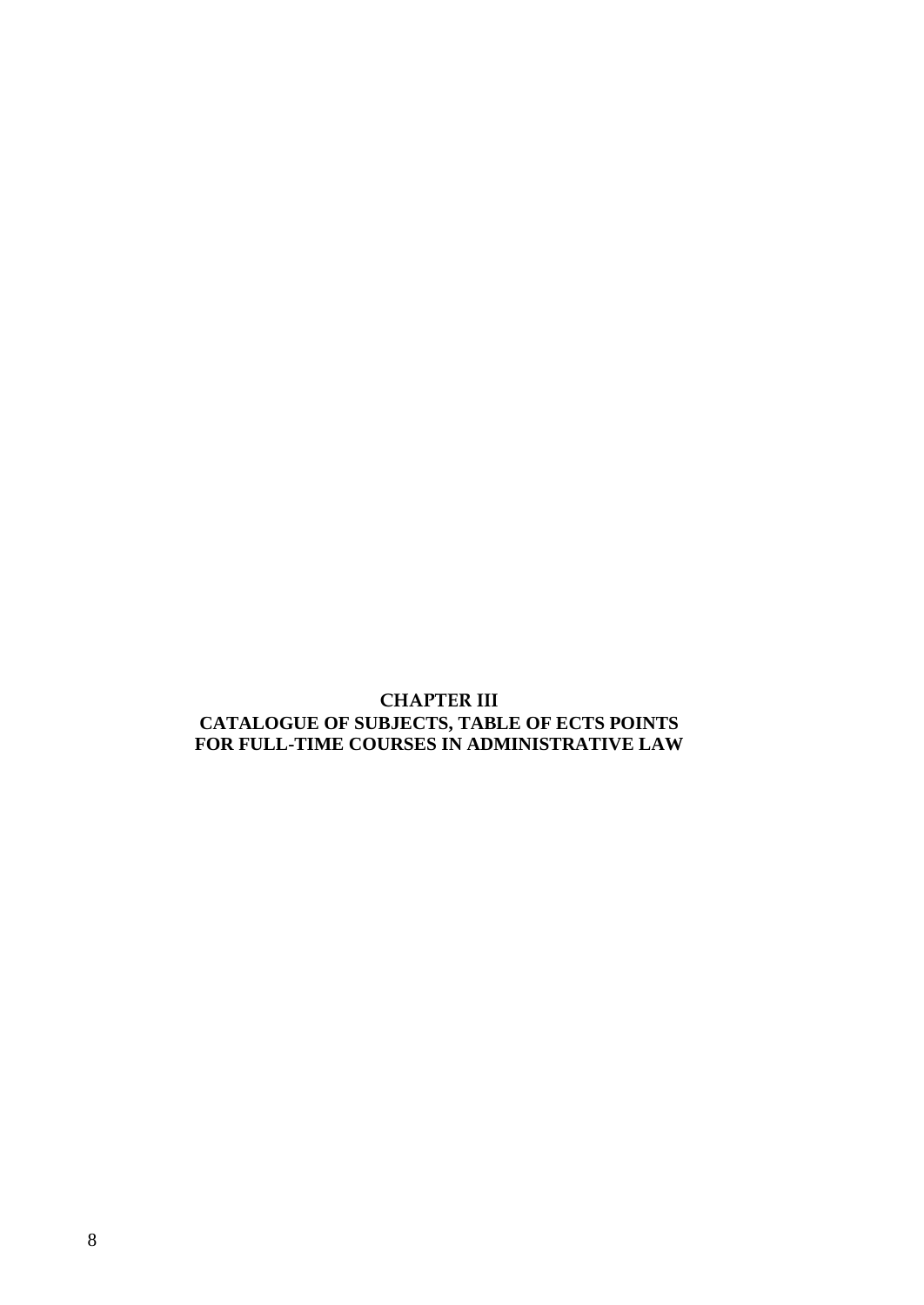Abbreviations: Z – pass credit, E – examination, Le – lecture, Cl – classes, F – full-time, P – part-time

# **FIRST TERM**

| Subject                                        | Type of<br>course |     | Number of<br>hours |                             | <b>ECTS</b>             | Way of<br>assess-<br>ment |
|------------------------------------------------|-------------------|-----|--------------------|-----------------------------|-------------------------|---------------------------|
| Introduction to jurisprudence                  | lecture           | 30  |                    | $\mathfrak{Z}$              |                         |                           |
|                                                | classes           | 30  | 60                 | $\overline{2}$              | 5                       | $\bf{E}$                  |
| Sociology of law                               | lecture           | 25  |                    |                             | $\overline{2}$          | Z (graded<br>pass)        |
| <b>Legal Logic</b>                             | lecture           | 20  | 30                 | $\overline{2}$              | 3                       | Z (graded                 |
|                                                | classes           | 10  |                    | $\mathbf{1}$                |                         | pass)                     |
| <b>History of Administration</b>               | lecture           | 30  | 60                 | $\mathfrak{B}$              | 5                       | $\bf{E}$                  |
|                                                | classes           | 30  |                    | $\overline{2}$              |                         |                           |
| <b>Constitutional Law</b>                      | lecture           | 30  | 60                 | $\ensuremath{\mathfrak{Z}}$ | 5                       | $\bf{E}$                  |
|                                                | classes           | 30  |                    | $\overline{2}$              |                         |                           |
| <b>Theory of Administration</b>                | lecture           | 20  | 40                 | $\mathfrak{B}$              | $\overline{\mathbf{4}}$ | Z (graded                 |
|                                                | classes           | 20  |                    | $\mathbf{1}$                |                         | pass)                     |
| Democratic rule of law                         | lecture           | 20  |                    |                             | $\overline{2}$          | Z (graded<br>pass)        |
| Foreign language (1 out of 3)                  | classes           | 45  |                    | $\mathbf{1}$                |                         | Z                         |
| <b>Basics of IT and office</b><br>technologies | classes           | 25  |                    | $\overline{2}$              |                         | Z                         |
| PE                                             | classes           | 20  |                    |                             | $\mathbf{1}$            | Z                         |
| Total number of hours                          |                   | 385 |                    |                             |                         |                           |
| <b>ECTS</b> points                             |                   |     |                    | 30                          |                         |                           |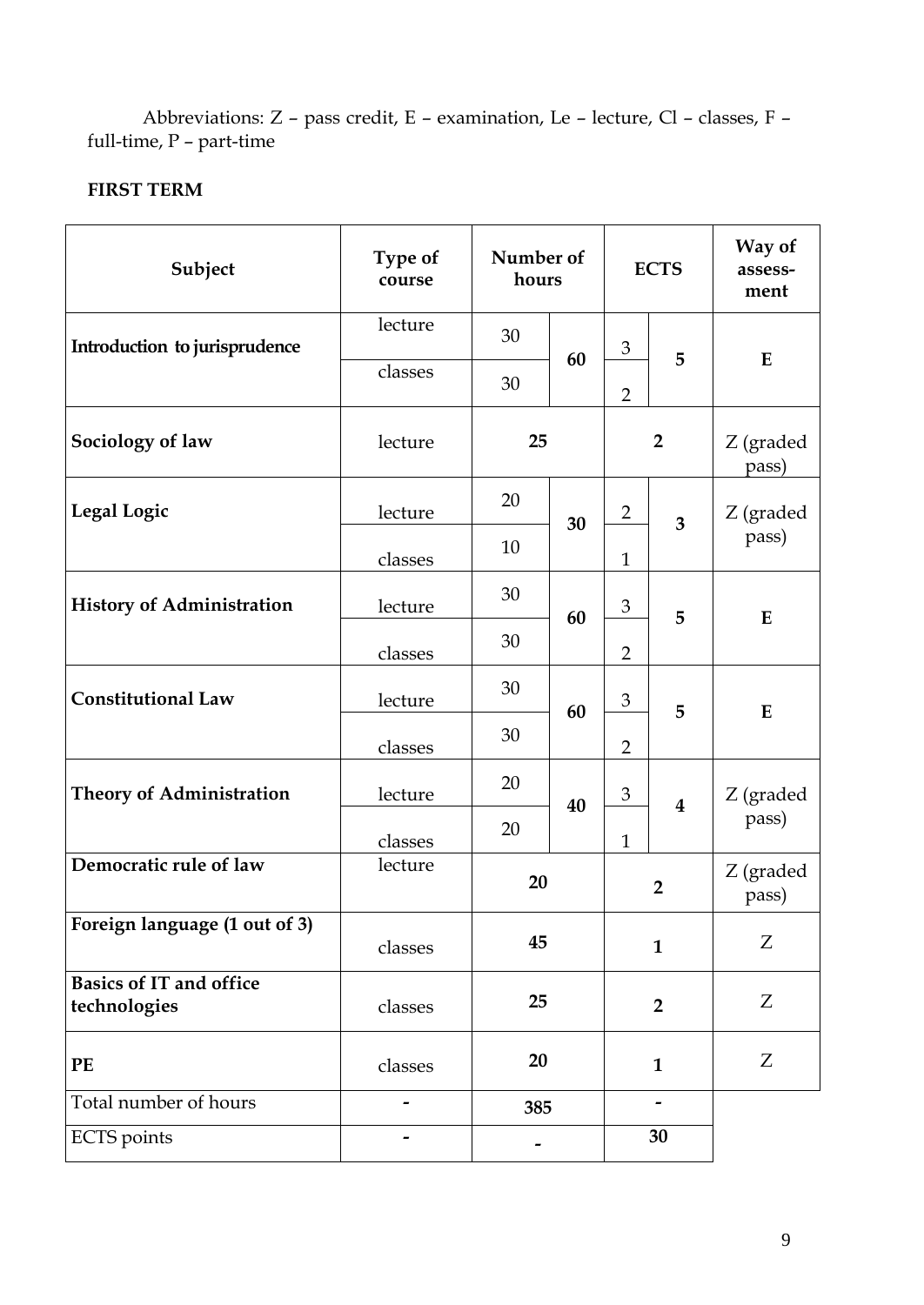# **SECOND TERM**

| Subject                                                     | Type of<br>course | Number of<br>hours |    | <b>ECTS</b>    |                | Method of<br>assessment |
|-------------------------------------------------------------|-------------------|--------------------|----|----------------|----------------|-------------------------|
| System of legal protection bodies                           | lecture           | 30                 | 50 | $\overline{2}$ | 3              | E                       |
|                                                             | classes           | 20                 |    | $\mathbf{1}$   |                |                         |
| <b>System of Government</b><br><b>Administration Bodies</b> | lecture           | 20                 |    |                | $\overline{2}$ | Z (graded<br>pass)      |
| <b>Basics of Economics</b>                                  | lecture           | 20                 | 30 | $\mathbf{1}$   | $\overline{2}$ | Z (graded               |
|                                                             | classes           | 10                 |    | $\mathbf{1}$   |                | pass)                   |
| <b>Local Government Law</b>                                 | lecture           | 25                 |    |                | 3              | E                       |
| Basics of organisation and<br>management                    | lecture           | 30                 | 50 | $\overline{2}$ | 3              | Z (graded               |
|                                                             | classes           | 20                 |    | $\mathbf{1}$   |                | pass)                   |
| Administrative law-general<br>issues                        | lecture           | 30                 | 60 | 3              | 5              | E                       |
|                                                             | classes           | 30                 |    | $\overline{2}$ |                |                         |
| <b>Basics of international public</b><br>law                | lecture           | 20                 | 30 | $\mathfrak{Z}$ | 4              | E                       |
|                                                             | classes           | 10                 |    | $\mathbf{1}$   |                |                         |
| Copyright and neighbouring<br>rights                        | lecture           | 20                 |    | $\overline{2}$ |                | Z                       |
| Organisation of office work                                 | classes           | 20                 |    |                | $\overline{2}$ | Z                       |
| Foreign language (1 out of 3)                               | classes           | 45                 |    |                | $\mathbf{1}$   | Z                       |
| <b>Basics of IT and office</b><br>technologies              | classes           | 25                 |    |                | $\overline{2}$ | Z                       |
| PE                                                          | classes           | 20                 |    |                | $\mathbf{1}$   | Z                       |
| Total number of hours                                       |                   | 395                |    |                |                |                         |
| <b>ECTS</b> points                                          |                   |                    |    |                | 30             |                         |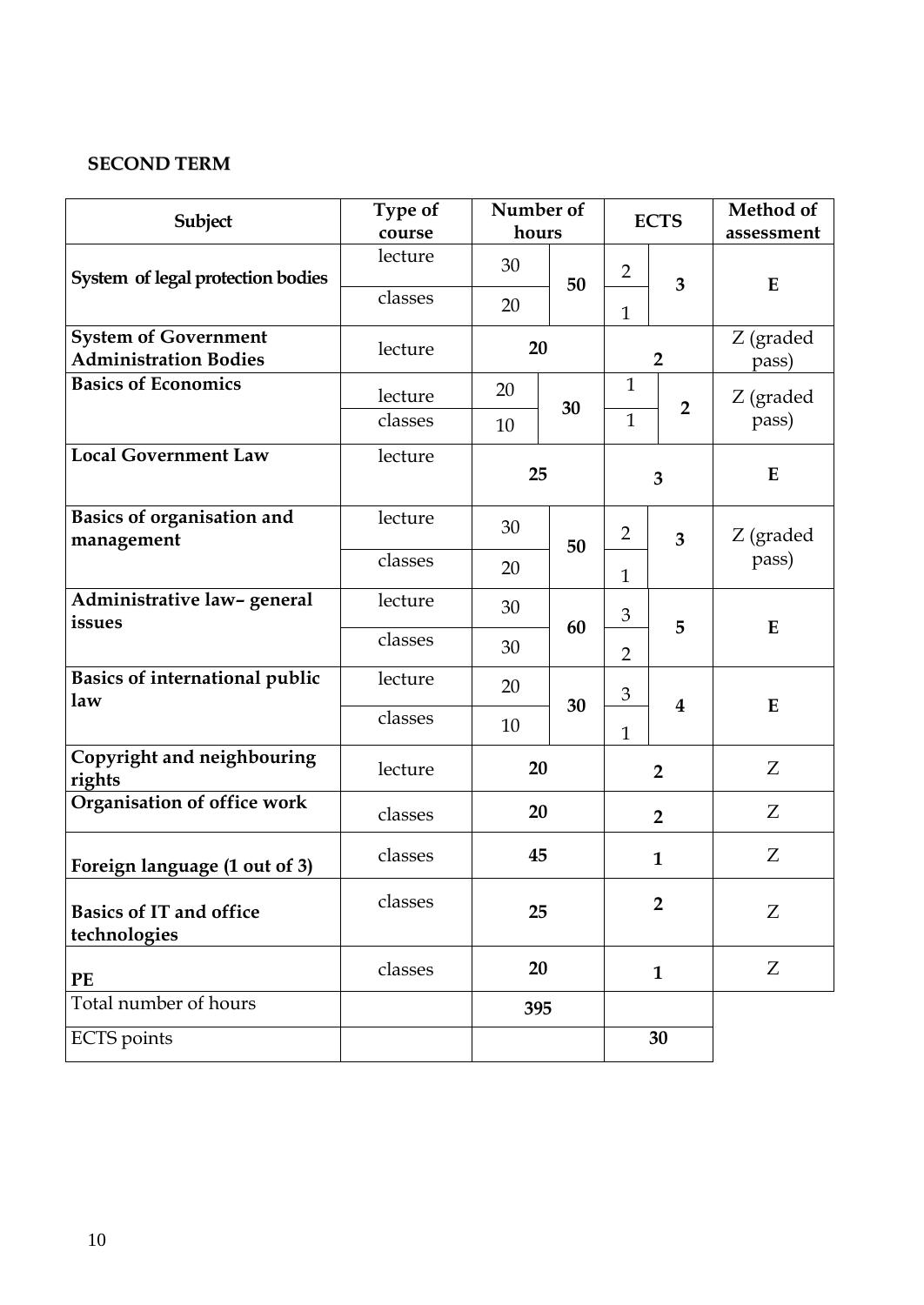# **THIRD TERM**

| Subject                                        | Type of<br>course | Number of<br>hours |    | <b>ECTS</b>    |                         | Method of<br>assessment |
|------------------------------------------------|-------------------|--------------------|----|----------------|-------------------------|-------------------------|
| Public administration:<br>comparative study    | lecture           | 20                 |    |                | 3                       | Z                       |
| <b>Administrative law</b>                      | lecture           | 30                 | 60 | 3              | 5                       | E                       |
| (detailed issues)                              | classes           | 30                 |    | $\overline{2}$ |                         |                         |
| Basics of criminal law and                     | lecture           | 25                 | 50 | 3              | $\overline{\mathbf{4}}$ | E                       |
| minor offences law                             | classes           | 25                 |    | $\mathbf{1}$   |                         |                         |
| <b>Basics of civil law(general</b>             | lecture           | 30                 | 60 | 3              | 5                       | E                       |
| issues; property law and<br>family law)        | classes           | 30                 |    | $\overline{2}$ |                         |                         |
| Financial law and public                       | lecture           | 20                 | 40 | 3              | $\overline{\mathbf{4}}$ | E                       |
| finances                                       | classes           | 20                 |    | $\mathbf{1}$   |                         |                         |
| <b>Ethics of Civil Service</b>                 | lecture           | 25                 |    |                | 3                       | Z (graded<br>pass)      |
| Philosophy                                     | lecture           | 20                 |    | $\overline{3}$ |                         | Z (graded<br>pass)      |
| Foreign language (1 out of 3)                  | classes           | 45                 |    | $\overline{2}$ |                         | Ζ                       |
| <b>Basics of IT and office</b><br>technologies | classes           | 25                 |    | $\overline{2}$ |                         | Z                       |
| PE                                             | classes           | 20                 |    |                | $\mathbf{1}$            | Z                       |
| Total number of hours                          |                   | 365                |    |                |                         |                         |
| <b>ECTS</b> points                             |                   |                    |    |                | 30                      |                         |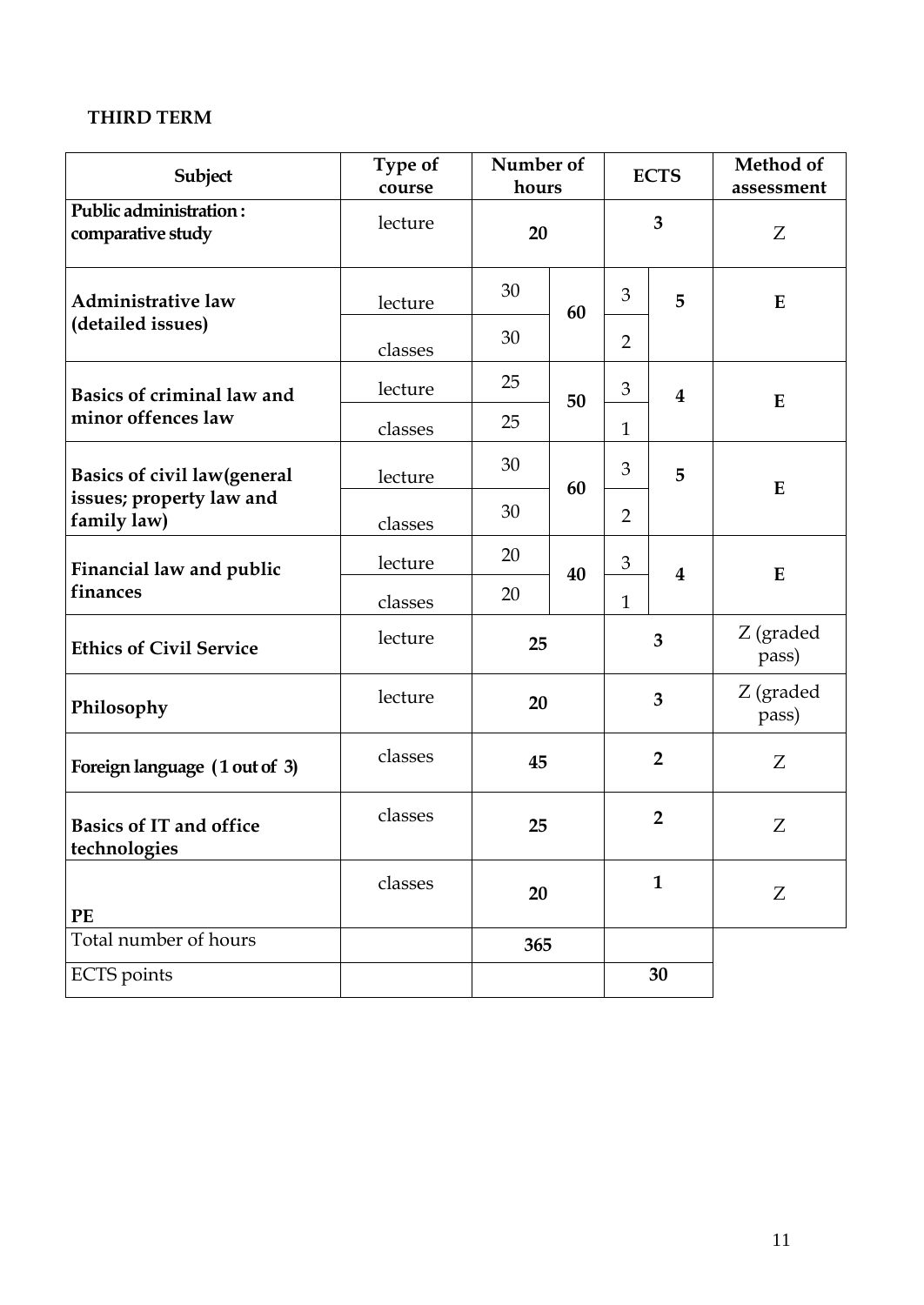# **FOURTH TERM**

| Subject                                        | Type of<br>course | Number of<br>hours |    |                | <b>ECTS</b>             | Method of<br>assessment |
|------------------------------------------------|-------------------|--------------------|----|----------------|-------------------------|-------------------------|
| <b>Criminal Procedure and Executive</b>        | lecture           | 25                 | 40 | 3              | $\overline{\mathbf{4}}$ | E                       |
| <b>Criminal Procedure</b>                      | classes           | 15                 |    | $\mathbf{1}$   |                         |                         |
| <b>Agriculture and Food Industry</b>           | lecture           | 30                 | 50 | $\mathfrak{Z}$ | $\bf{4}$                | E                       |
| Management                                     | classes           | 20                 |    | $\mathbf{1}$   |                         |                         |
| <b>Basics of Tax Law</b>                       | lecture           | 20                 | 40 | 2              | 3                       | Z (graded               |
|                                                | classes           | 20                 |    | $\mathbf{1}$   |                         | pass)                   |
| <b>Labour and National</b>                     | lecture           | 30                 | 60 | 3              | 5                       | E                       |
| <b>Insurance Law</b>                           | classes           | 30                 |    | $\overline{2}$ |                         |                         |
| Civil Law (liabilities and                     | lecture           | 20                 | 40 | $\overline{2}$ | 3                       | E                       |
| inheritance                                    | classes           | 20                 |    | $\mathbf{1}$   |                         |                         |
| <b>History of law</b>                          | lecture           | 20                 |    |                | $\overline{2}$          | Z (graded<br>pass)      |
| <b>Bank Contracts</b>                          | lecture           | 20                 |    |                | $\mathbf{1}$            | Z                       |
| <b>Consumer protection law</b>                 | lecture           | 25                 |    |                | $\mathbf{1}$            | Z (graded<br>pass)      |
| Foreign language 1/3                           | classes           | 45                 |    |                | $\mathbf{1}$            | Z                       |
| <b>Basics of IT and office</b><br>technologies | classes           | 25                 |    |                | $\overline{2}$          | Z                       |
| <b>BA</b> seminar                              | classes           | 10                 |    |                | $\overline{2}$          | Z                       |
| PE                                             | classes           | 20                 |    |                | $\mathbf{1}$            | Z                       |
| Total number ofhours                           |                   | 395                |    |                |                         |                         |
| <b>ECTS</b> points                             |                   |                    |    |                | 30                      |                         |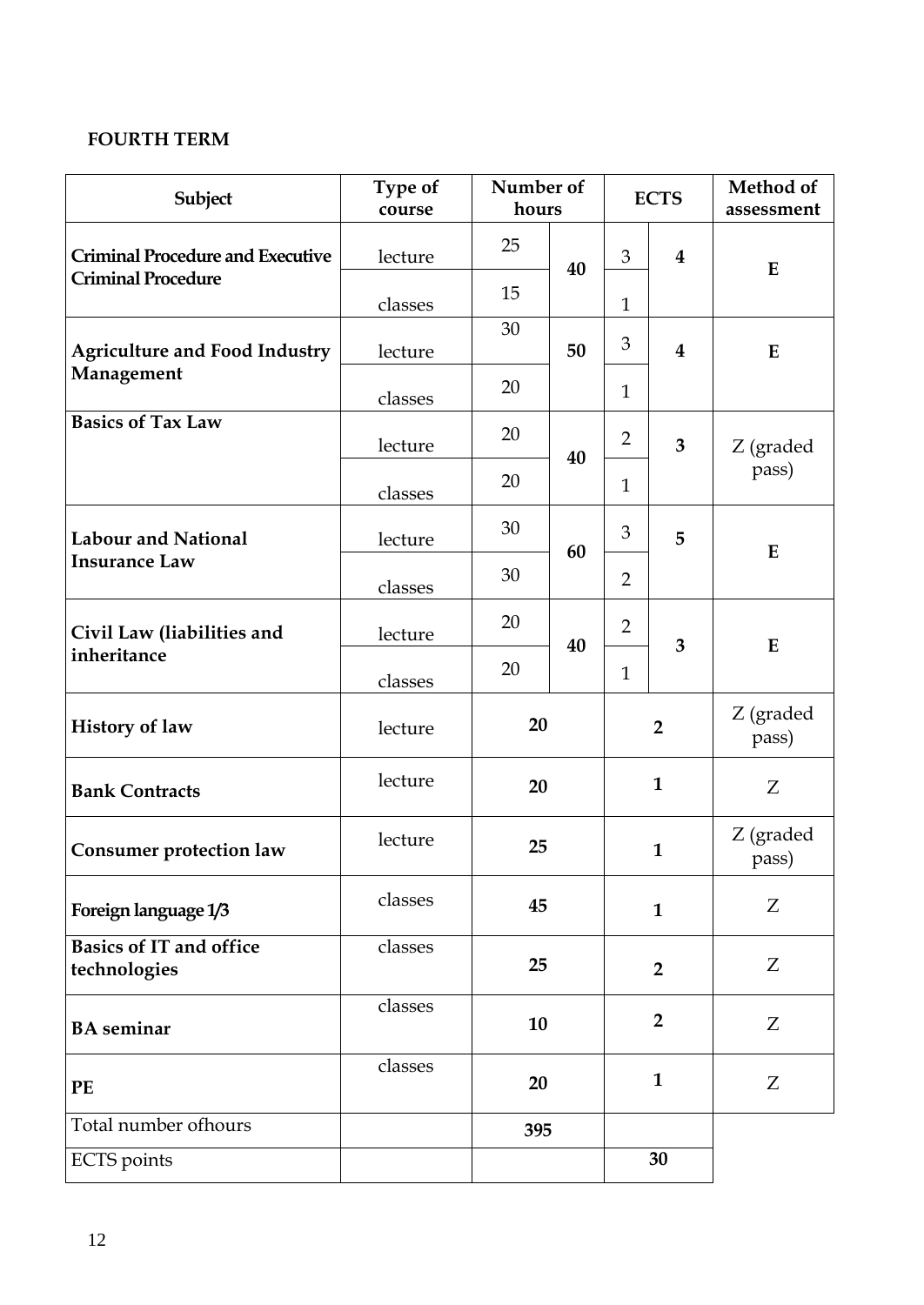# **FIFTH TERM**

| Subject                                | Type of<br>course | Number of<br>hours |    | <b>ECTS</b>             |                         | Method of<br>assessment |
|----------------------------------------|-------------------|--------------------|----|-------------------------|-------------------------|-------------------------|
| <b>Administrative Proceedings</b>      | lecture           | 30                 | 60 | 3                       | 5                       | E                       |
|                                        | classes           | 30                 |    | $\overline{2}$          |                         |                         |
| <b>Institutions and Substantive</b>    | lecture           | 30                 | 60 | $\overline{\mathbf{4}}$ | 5                       | E                       |
| Law of the EU                          | classes           | 30                 |    | $\mathbf{1}$            |                         |                         |
| <b>Commercial Law</b>                  | lecture           | 30                 | 60 | $\mathfrak{B}$          | 5                       | E                       |
|                                        | classes           | 30                 |    | $\overline{2}$          |                         |                         |
| Civil proceedings                      | lecture           | 30                 | 60 | $\overline{2}$          | $\overline{\mathbf{4}}$ | E                       |
|                                        | classes           | 30                 |    | $\overline{2}$          |                         |                         |
| Judicial controls of<br>administration | lecture           | 20                 |    | 3                       |                         | Z                       |
| <b>Securities</b>                      | lecture           | 15                 |    | $\mathbf{1}$            |                         | Z                       |
| Penal tax code                         | lecture           | 15                 |    | $\mathbf{1}$            |                         | Z                       |
| Local government finances              | lecture           | 30                 | 40 |                         | $\overline{2}$          | Z (graded               |
|                                        | classes           | 10                 |    |                         |                         | pass)                   |
| <b>BA</b> seminar                      | classes           | 25                 |    |                         | $\overline{\mathbf{4}}$ | Z                       |
| Total number of hours                  |                   | 355                |    |                         |                         |                         |
| <b>ECTS</b> points                     |                   |                    |    |                         | 30                      |                         |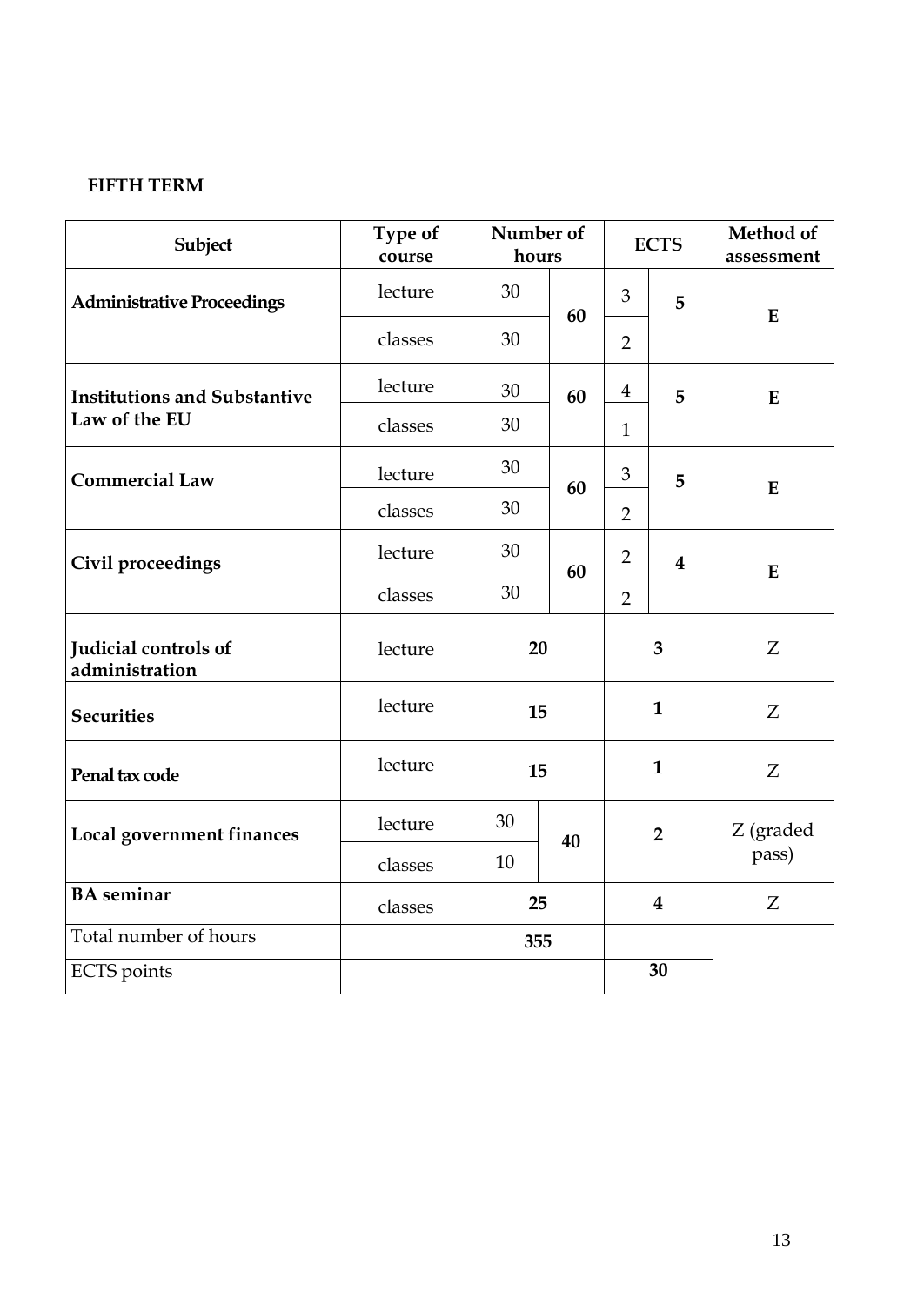# **SIXTH TERM**

| Subject                                               | Type of<br>course | hours | Number of | <b>ECTS</b>    |                         | Method of<br>assessment |
|-------------------------------------------------------|-------------------|-------|-----------|----------------|-------------------------|-------------------------|
| <b>Arrangement and Bankruptcy</b>                     | lecture           | 30    | 40        | 3              | $\overline{\mathbf{4}}$ | E                       |
| Law                                                   | classes           | 10    |           | $\mathbf{1}$   |                         |                         |
| <b>Public Economic Law</b>                            | lecture           | 30    | 50        | 3              | 5                       | E                       |
|                                                       | classes           | 20    |           | $\overline{2}$ |                         |                         |
| International system of human<br>rights protection    | lecture           |       | 20        |                | $\overline{2}$          | Z                       |
| <b>Execution proceedings in</b>                       | lecture           | 30    | 50        | 3              | 5                       | Z (graded               |
| administration                                        | classes           | 20    |           | $\overline{2}$ |                         | pass)                   |
| <b>Civil Service Law</b>                              | lecture           | 20    | 30        | $\overline{2}$ | 3                       | Z (graded               |
|                                                       | classes           | 10    |           | $\mathbf{1}$   |                         | pass)                   |
| Particular administrative<br>proceedings              | lecture           | 15    |           |                | $\overline{2}$          | Z (graded<br>pass)      |
| <b>Competition Protection Law</b>                     | lecture           |       | 20        |                | $\overline{2}$          | Z (graded<br>pass)      |
| Crisis management                                     | lecture           |       | 20        |                | $\mathbf{1}$            | Z                       |
| <b>Public Procurement</b>                             | lecture           | 15    |           |                | $\mathbf{1}$            | Z (graded<br>pass)      |
| <b>Ideas of Political and Legal</b><br><b>Systems</b> | lecture           |       | 20        |                | $\mathbf{1}$            | Z (graded<br>pass)      |
| <b>BA</b> seminar                                     | classes           |       | 25        |                | $\boldsymbol{4}$        | Z                       |
| Total number of hours                                 |                   |       | 305       |                |                         |                         |
| <b>ECTS</b> points                                    |                   |       |           |                | 30                      |                         |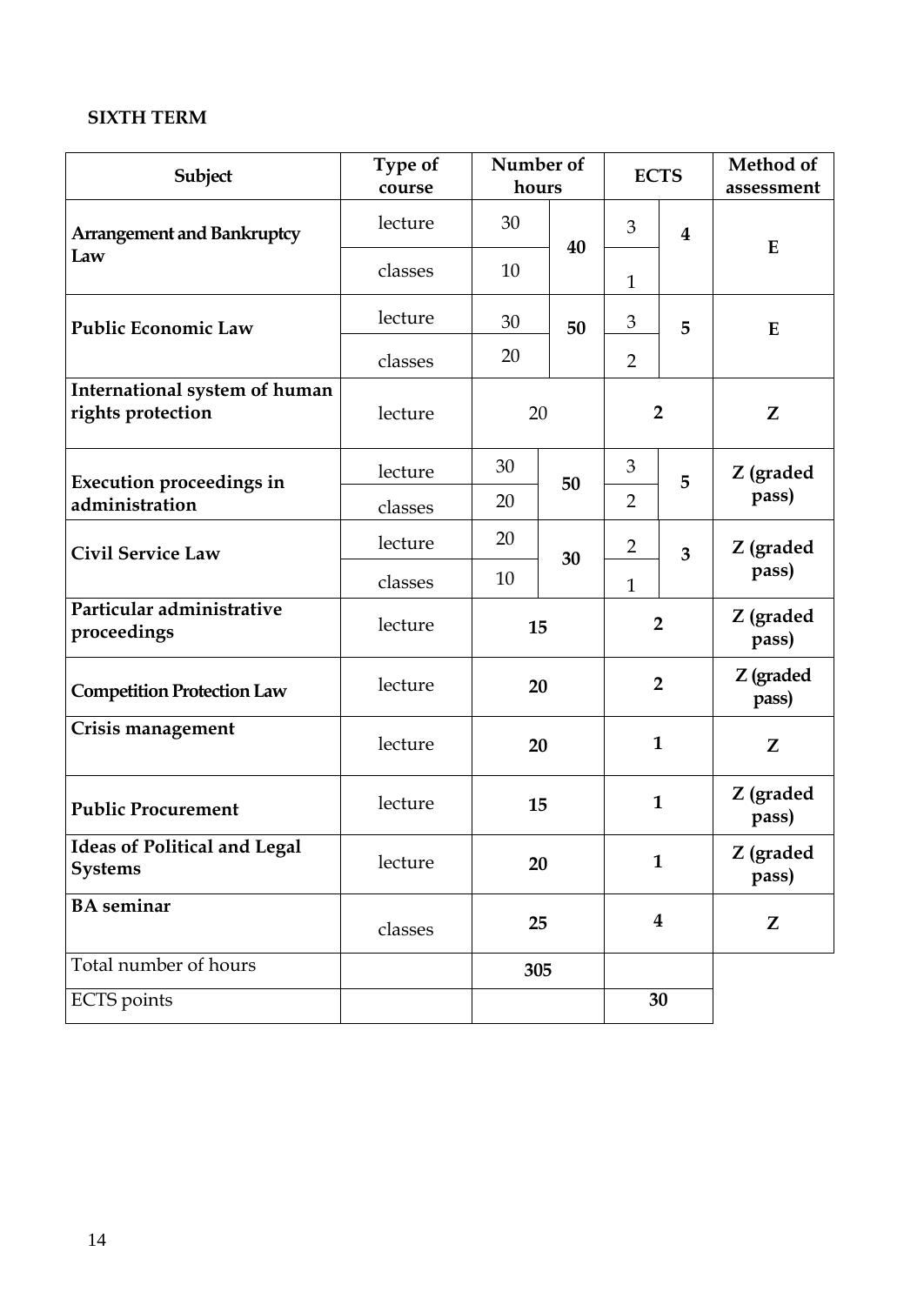# **CHAPTER IV** CATALOGUE OF SUBJECTS, TABLE OF ECTS POINTS FOR PART-TIME STUDY COURSES IN ADMINISTRATIVE LAW

# **FIRST TERM**

| Subject                                        | Type of<br>course        | Number of<br>hours | <b>ECTS</b>             | Method of<br>assessment |
|------------------------------------------------|--------------------------|--------------------|-------------------------|-------------------------|
| Introduction to jurisprudence                  | lecture                  | 20                 | $\overline{\mathbf{4}}$ | E                       |
| Sociology of Law                               | lecture                  | 20                 | 3                       | Z (graded<br>pass)      |
| <b>Legal Logic</b>                             | lecture                  | 20                 | 3                       | Z (graded<br>pass)      |
| <b>History of Administration</b>               | lecture                  | 30                 | 4                       | $\mathbf{E}$            |
| <b>Constitutional Law</b>                      | lecture                  | 30                 | 5                       | E                       |
| Theory of administration                       | lecture                  | 20                 | $\overline{\mathbf{4}}$ | Z (graded<br>pass)      |
| <b>Democratic Rule of Law</b>                  | lecture                  | 20                 | 3                       | Z (graded<br>pass)      |
| Foreign language (1 out of 3)                  | classes                  | 30                 | $\mathbf{1}$            | Z                       |
| <b>Basics of IT and office</b><br>technologies | classes                  | 10                 | 3                       | Z                       |
| Total number of hours                          | $\qquad \qquad$          | 200                | $\qquad \qquad$         |                         |
| <b>ECTS</b> points                             | $\overline{\phantom{a}}$ |                    | 30                      |                         |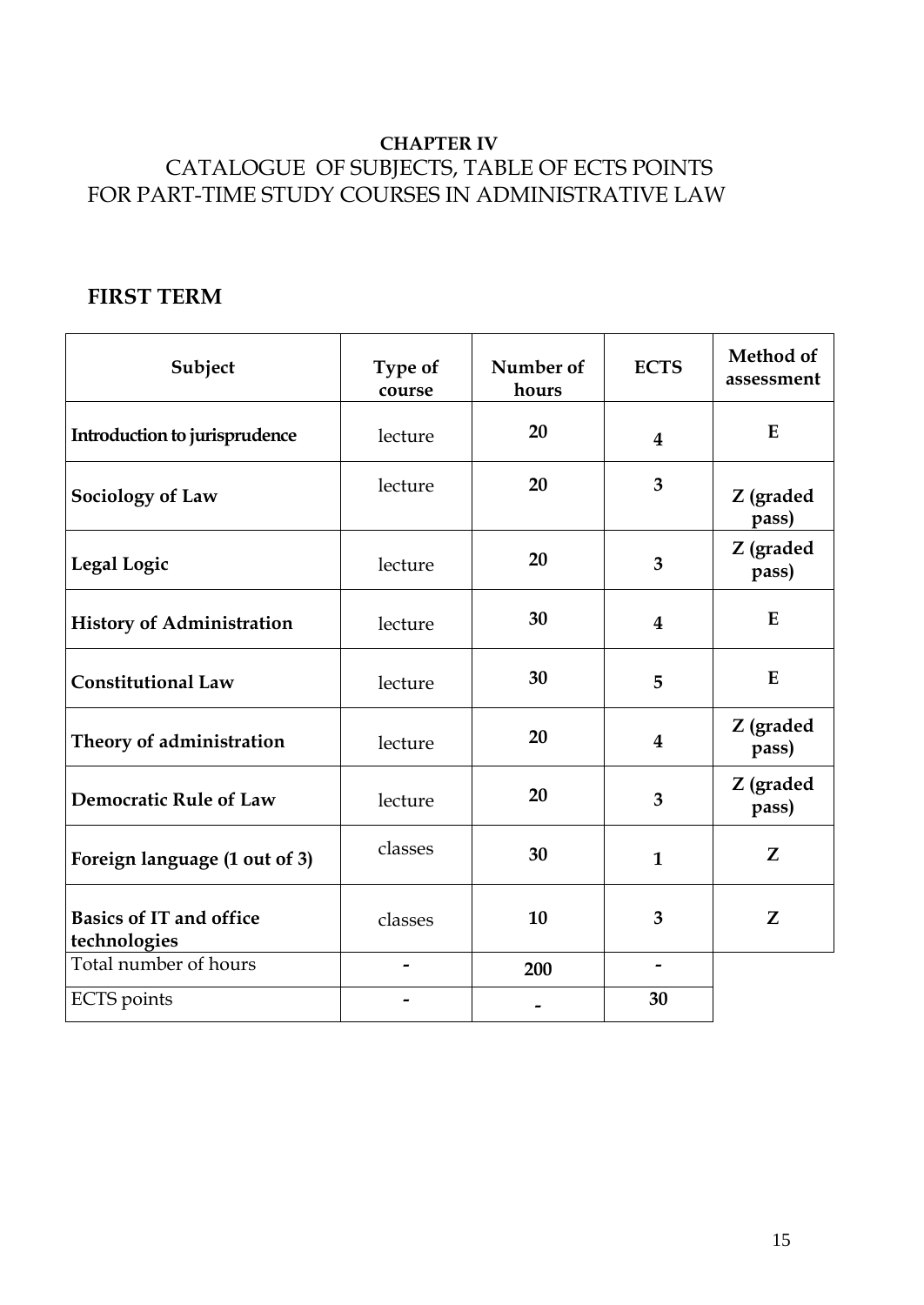# **SECOND TERM**

| Subject                                              | Type of<br>course | Number of<br>hours | <b>ECTS</b>             | Method of<br>assessment |
|------------------------------------------------------|-------------------|--------------------|-------------------------|-------------------------|
| <b>System of Legal Protection</b><br>Institutions    | lecture           | 30                 | $\overline{3}$          | E                       |
| <b>System of government</b><br>administration bodies | lecture           | 20                 | $\overline{2}$          | Z (graded<br>pass)      |
| <b>Basics of Economics</b>                           | lecture           | 20                 | $\mathbf{1}$            | Z (graded<br>pass)      |
| <b>Local Government Law</b>                          | lecture           | 20                 | $\overline{2}$          | E                       |
| <b>Basics of organisation and</b><br>management      | lecture           | 20                 | $\overline{2}$          | Z (graded<br>pass)      |
| Administrative Law - general<br>issues               | lecture           | 30                 | 5                       | E                       |
| <b>Basis of International Public</b><br>Law          | lecture           | 20                 | $\overline{\mathbf{4}}$ | Z (graded<br>pass)      |
| <b>Copyright and Neighbouring</b><br><b>Rights</b>   | lecture           | 20                 | $\overline{2}$          | Z (graded<br>pass)      |
| Organisation of office work                          | classes           | 20                 | $\overline{\mathbf{4}}$ | Z (graded<br>pass)      |
| Foreign language (1 out of 3)                        | classes           | 30                 | $\overline{2}$          | Z                       |
| <b>Basics of IT and office</b><br>technologies       | classes           | 10                 | $\overline{2}$          | Z                       |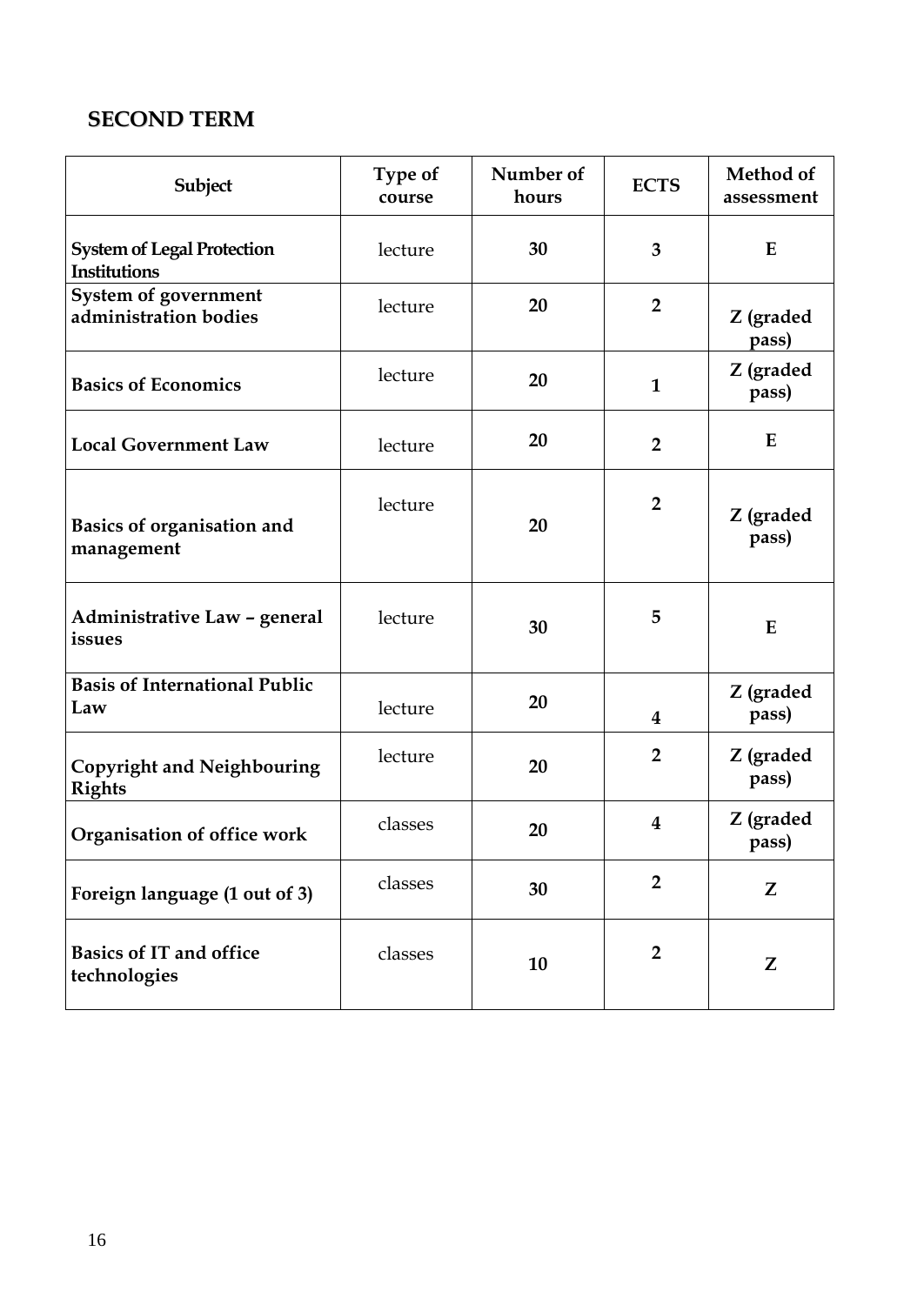| Total number of hours | <b>240</b> |    |  |
|-----------------------|------------|----|--|
| ECTS points           |            | 30 |  |

# **THIRD TERM**

| Subject                                                                          | Type of<br>course | Number of<br>hours | <b>ECTS</b>             | Method of<br>assessment |
|----------------------------------------------------------------------------------|-------------------|--------------------|-------------------------|-------------------------|
| Contemporary political systems/*<br>Public administration:<br>comparative study* | lecture           | 20                 | $\overline{2}$          | Z                       |
| <b>Administrative law</b><br>(detailed issues)                                   | lecture           | 30                 | 5                       | E                       |
| <b>Basics of Criminal Law and</b><br><b>Minor Offences Law</b>                   | lecture           | 20                 | 3                       | E                       |
| <b>Basics of Civil Law(general</b><br>issues, substantive law, family<br>law)    | lecture           | 30                 | 4                       | E                       |
| <b>Financial Law and Public</b><br><b>Finances</b>                               | lecture           | 20                 | $\bf{4}$                | E                       |
| <b>Ethics of Civil Service</b>                                                   | lecture           | 20                 | $\overline{\mathbf{4}}$ | Z (graded<br>pass)      |
| Philosophy                                                                       | lecture           | 20                 | $\overline{2}$          | Z (graded<br>pass)      |
| Foreign language                                                                 | classes           | 30                 | $\overline{2}$          | Z                       |
| <b>Basics of IT and office</b><br>technologies                                   | classes           | 10                 | $\overline{2}$          | Z                       |
| Total number of hours                                                            |                   | 200                |                         |                         |
| <b>ECTS</b> points                                                               |                   |                    | 30                      |                         |

<sup>•</sup> the subject is selected by the Dean (it is recommended to follow the course in: Public administration:comparative study)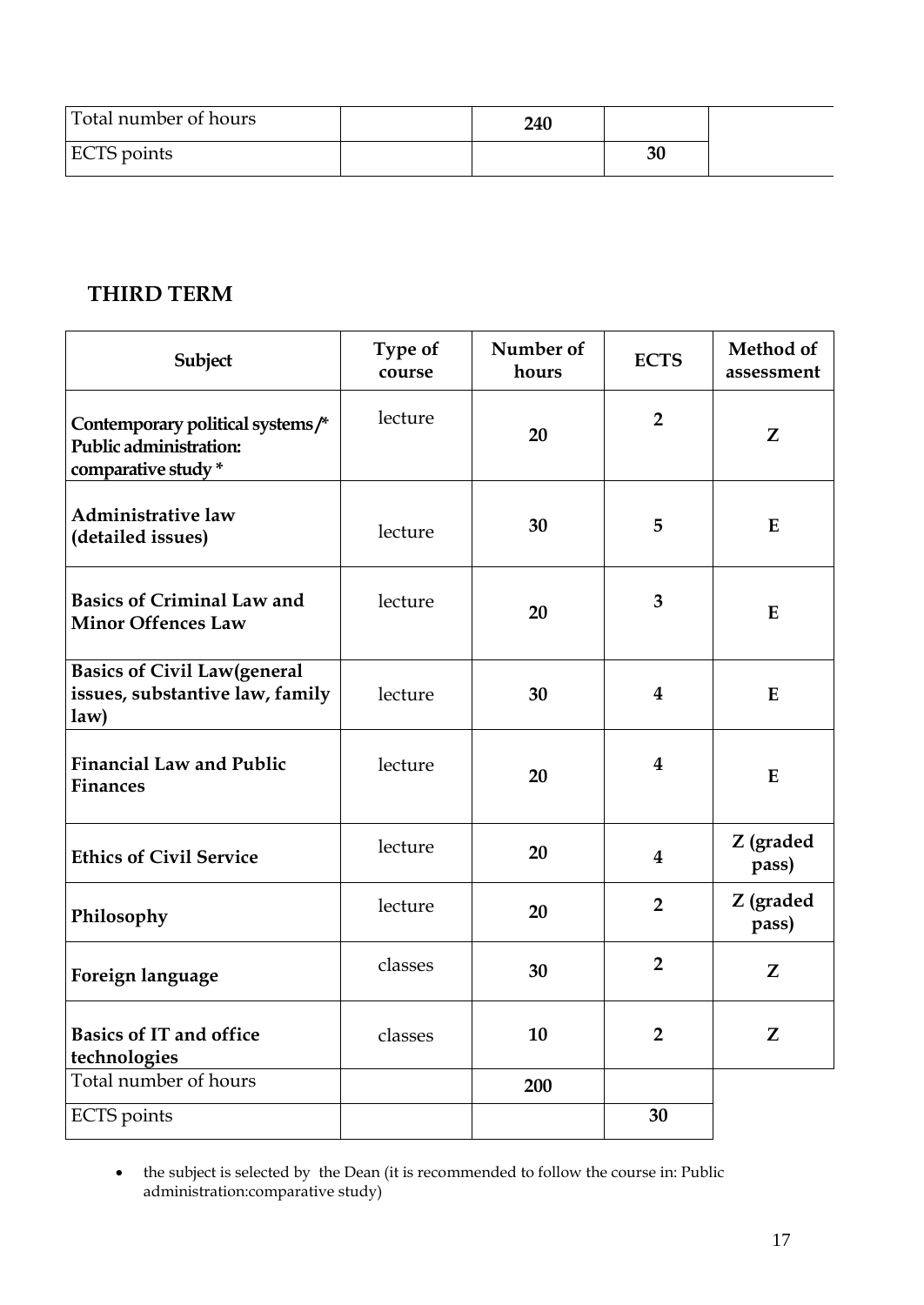# **FOURTH TERM**

| Subject                                             | Type of<br>course | Number of<br>hours | <b>ECTS</b>             | Method of<br>assessment |
|-----------------------------------------------------|-------------------|--------------------|-------------------------|-------------------------|
| <b>Penal Proceedings and Executive</b><br>Penal Law | lecture           | 25                 | $\bf{4}$                | E                       |
| <b>Agriculture and Food Industry</b><br>Management  | lecture           | 30                 | 3                       | $\bf{E}$                |
| <b>Basics of Tax Law</b>                            | lecture           | 20                 | $\overline{2}$          | Z (graded<br>pass)      |
| <b>Labour and National</b><br><b>Insurance Law</b>  | lecture           | 30                 | $\overline{\mathbf{4}}$ | E                       |
| Civil Law (liabilities and<br>inheritance)          | lecture           | 20                 | $\overline{2}$          | Z (graded<br>pass)      |
| <b>History of Law</b>                               | lecture           | 20                 | $\overline{2}$          | Z (graded<br>pass)      |
| <b>Bank contracts</b>                               | lecture           | 10                 | $\overline{3}$          | Z                       |
| <b>Consumer protection law</b>                      | lecture           | 25                 | $\overline{2}$          | Z (graded<br>pass)      |
| Foreign language (1 out of 3)                       | classes           | 30                 | $\overline{2}$          | Z                       |
| <b>Basics of IT and office</b><br>technologies      | classes           | 10                 | $\overline{2}$          | Z                       |
| <b>BA</b> seminar                                   | classes           | 10                 | $\overline{\mathbf{4}}$ | Z                       |
| Total number of hours                               |                   | 230                |                         |                         |
| <b>ECTS</b> points                                  |                   |                    | 30                      |                         |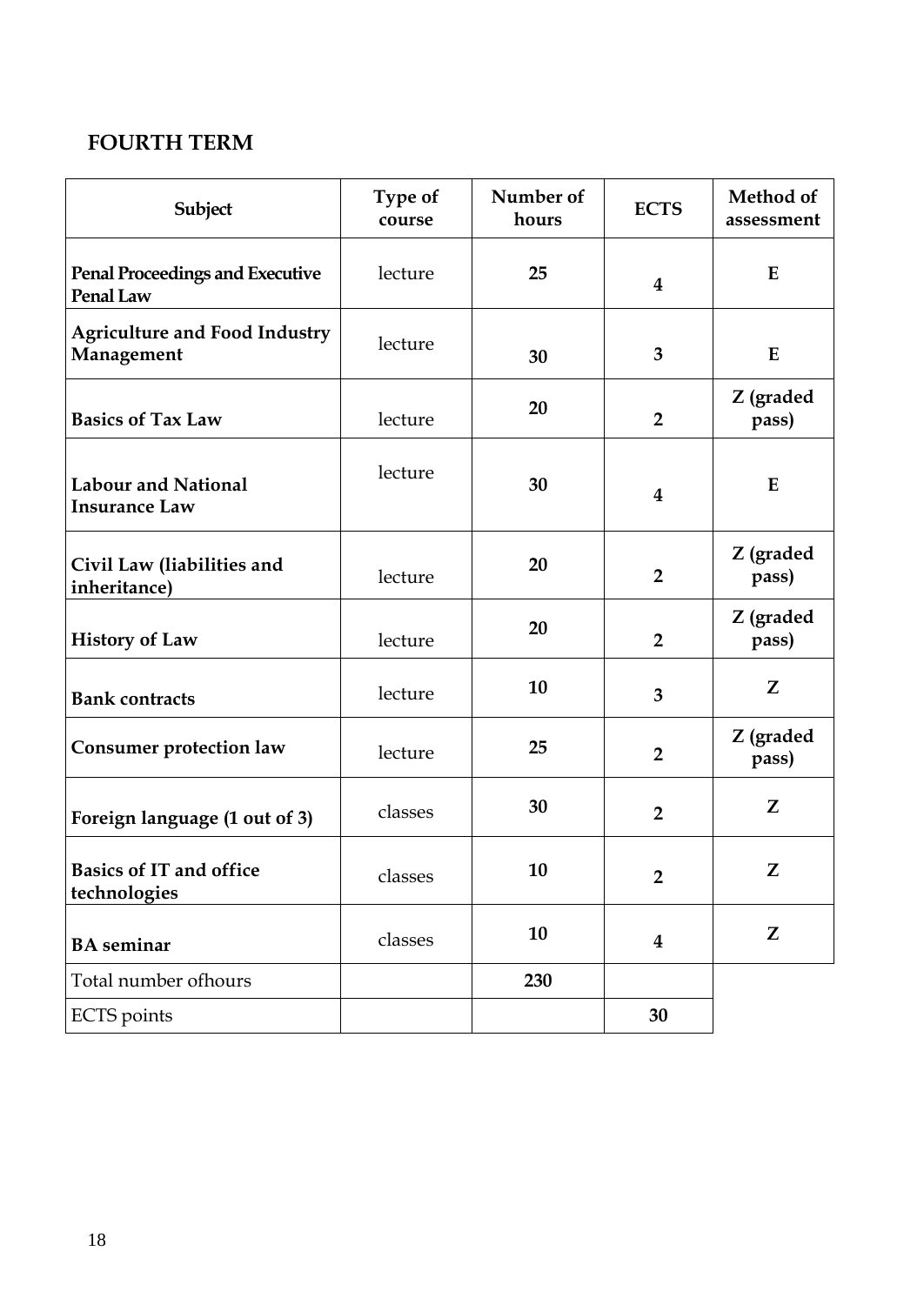# **FIFTH TERM**

| Subject                                              | Type of<br>course | Number of<br>hours | <b>ECTS</b>             | Method of<br>assessment |
|------------------------------------------------------|-------------------|--------------------|-------------------------|-------------------------|
| <b>Administrative Proceedings</b>                    | lecture           | 30                 | 5                       | E                       |
| <b>EU</b> Institutions and<br><b>Substantive Law</b> | lecture           | 30                 | $\bf{4}$                | E                       |
| <b>Commercial Law</b>                                | lecture           | 30                 | 3                       | E                       |
| <b>Civil Proceedings</b>                             | lecture           | 30                 | $\overline{\mathbf{4}}$ | E                       |
| Judicial controls of<br>administration               | lecture           | 20                 | $\overline{2}$          | Z (graded<br>pass)      |
| <b>Securities</b>                                    | lecture           | 15                 | $\overline{2}$          | Z (graded<br>pass)      |
| Penal tax code                                       | lecture           | 15                 | $\overline{2}$          | Z (graded<br>pass)      |
| <b>Local Government Finances</b>                     | lecture           | 30                 | 4                       | Z (graded<br>pass)      |
| <b>BA</b> seminar                                    | classes           | 20                 | $\boldsymbol{4}$        | Z                       |
| Total number of hours                                |                   | 220                |                         |                         |
| <b>ECTS</b> points                                   |                   |                    | 30                      |                         |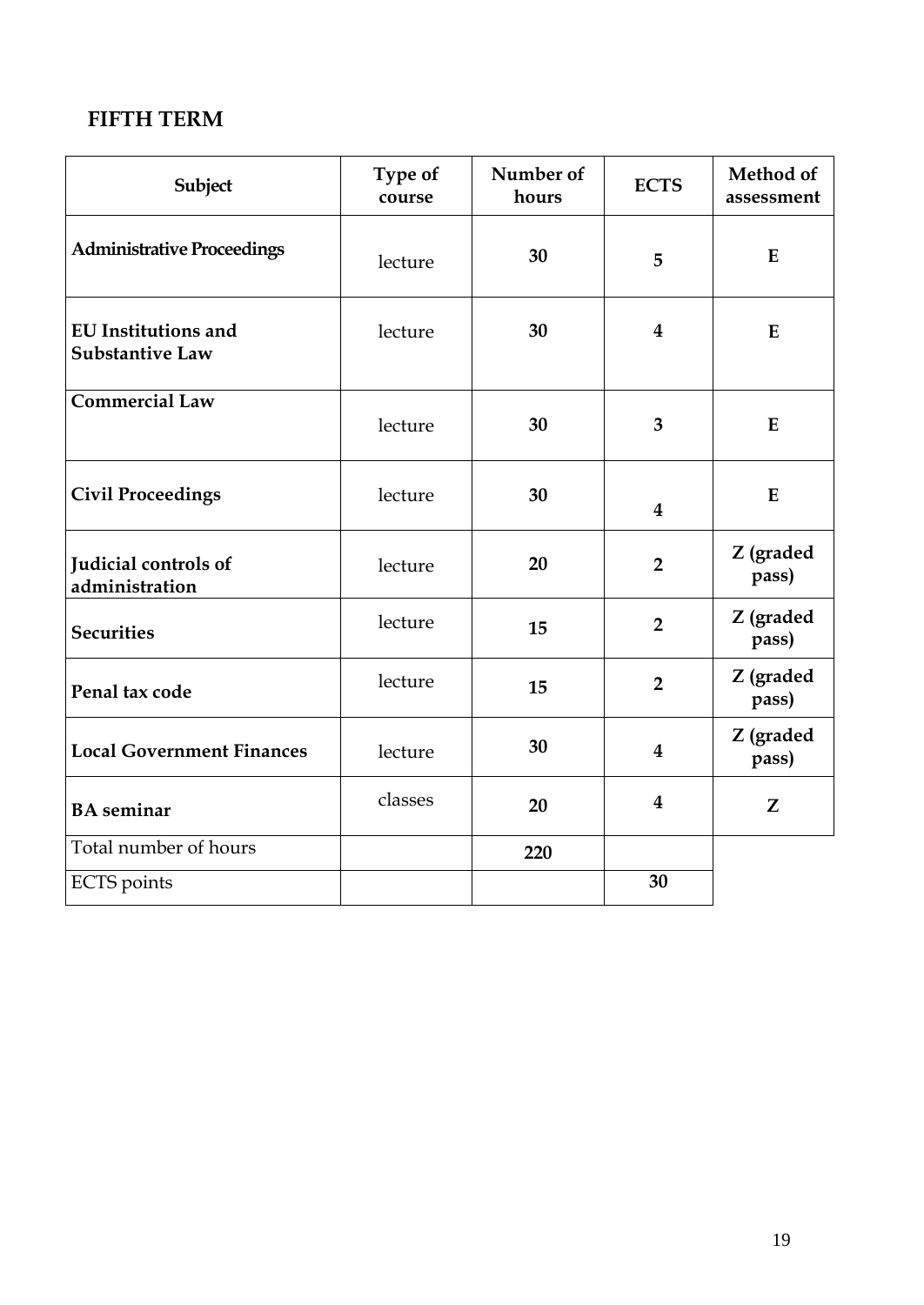# **SIXTH TERM**

| Subject                                               | Type of<br>course | Number of<br>hours | <b>ECTS</b>             | Method of<br>assessment |
|-------------------------------------------------------|-------------------|--------------------|-------------------------|-------------------------|
| <b>Arrangement and Bankruptcy</b><br>Law              | lecture           | 30                 | $\bf{4}$                | E                       |
| <b>Public Economic Law</b>                            | lecture           | 30                 | 3                       | E                       |
| International system of human<br>rights protection    | lecture           | 20                 | $\overline{2}$          | Z (graded<br>pass)      |
| <b>Execution proceedings in</b><br>administration     | lecture           | 30                 | $\overline{\mathbf{4}}$ | Z (graded<br>pass)      |
| <b>Civil Service Law</b>                              | lecture           | 20                 | $\overline{\mathbf{4}}$ | Z (graded<br>pass)      |
| Particular administrative<br>proceedings              | lecture           | 15                 | $\bf{4}$                | Z (graded<br>pass)      |
| <b>Competition Protection Law</b>                     | lecture           | 20                 | $\overline{2}$          | Z                       |
| Crisis management                                     | lecture           | 15                 | $\mathbf{1}$            | Z                       |
| <b>Public Procurement</b>                             | lecture           | 15                 | $\mathbf{1}$            | Z                       |
| <b>Ideas of Political and Legal</b><br><b>Systems</b> | lecture           | 20                 | $\mathbf{1}$            | Z                       |
| <b>BA</b> seminar                                     | classes           | 20                 | $\bf{4}$                | Z                       |
| Total number of hours                                 |                   | 235                |                         |                         |
| <b>ECTS</b> points                                    |                   |                    | 30                      |                         |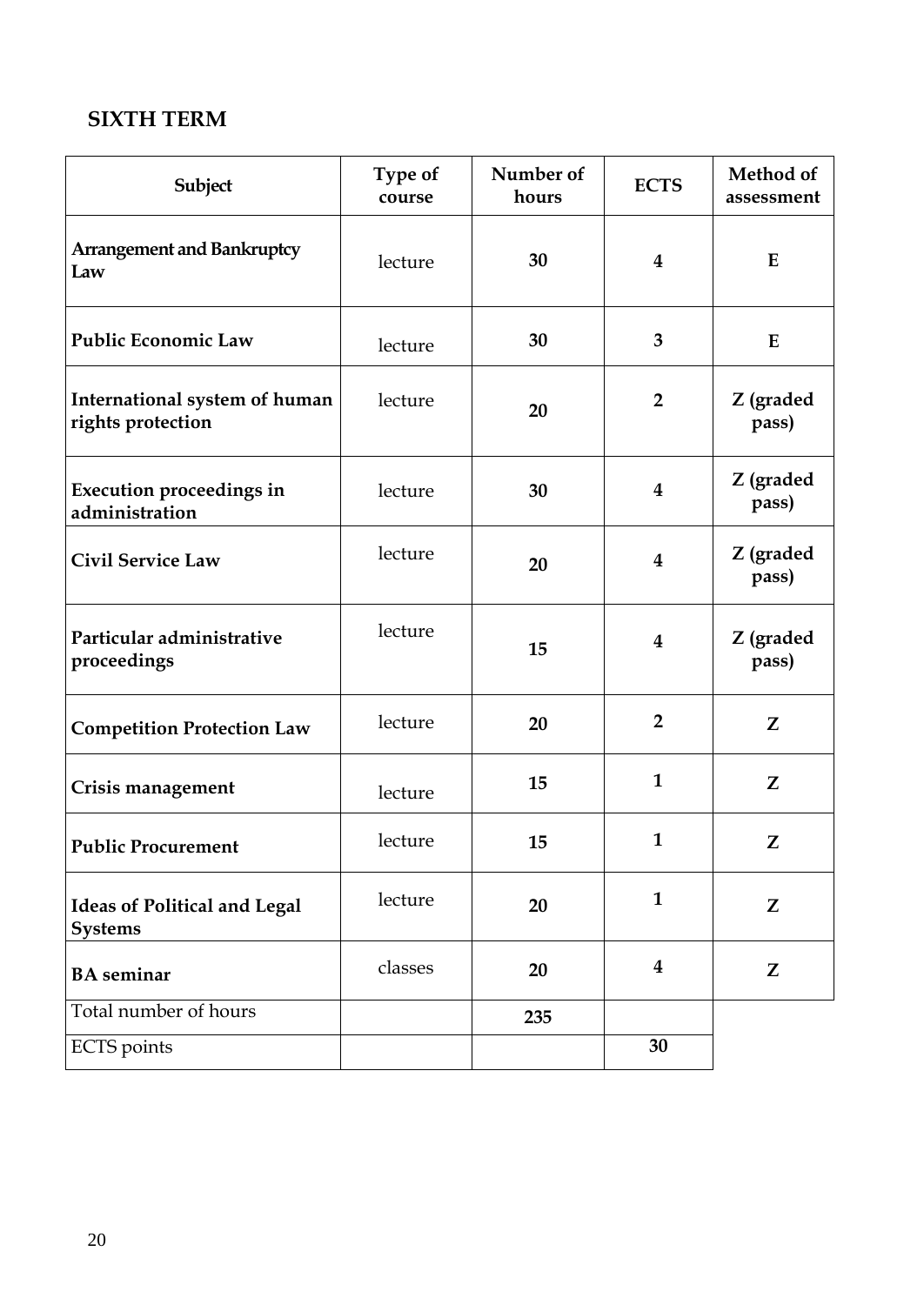# <span id="page-20-0"></span>**CHAPTER V** INFORMATION ABOUT RECRUTATION AND EXAMINATION

# **RECRUTATION AND EXAMINATIONS**

# **General information**

.

The admission to bachelor degree studies is open to all candidates within the scope of college capacity

Applicants seeking admission to the first year of studies must personally submit the following documents in a cardboard folder:

- Personal Details Form / College form/ It can be filled in on [http://www.wszh](http://www.wszh-e.edu.pl/rekrutacja/dokumenty-do-pobrania/)[e.edu.pl/rekrutacja/dokumenty-do-pobrania/](http://www.wszh-e.edu.pl/rekrutacja/dokumenty-do-pobrania/)
- Original Secondary School Leaving Examination Certificate
- Physician's certificate certifying the applicant's ability to undertake university studies
- Photocopy of identity document
- Three passport size photographs  $37 \times 52$  mm
- Proof of recruitment fee
- Proof of recruitment fee The fees must be paid in the college **cashier's office to our bank account PKO** BP. o/Zamość 67 1020 5356 0000 1202 0005 1946

Applicants seeking admission to our college must pay the following fees:

- Recruitment fee PLN 90
- Tuition fee for one term for full time students PLN 1600
- Tuition fee form one term for extramural students PLN 1600

We offer a choice of mode of fee payment:

- Full fee
- Two instalments
- Five instalments

The fees are not refundable in case of resignation. All forms and further information are available at the college.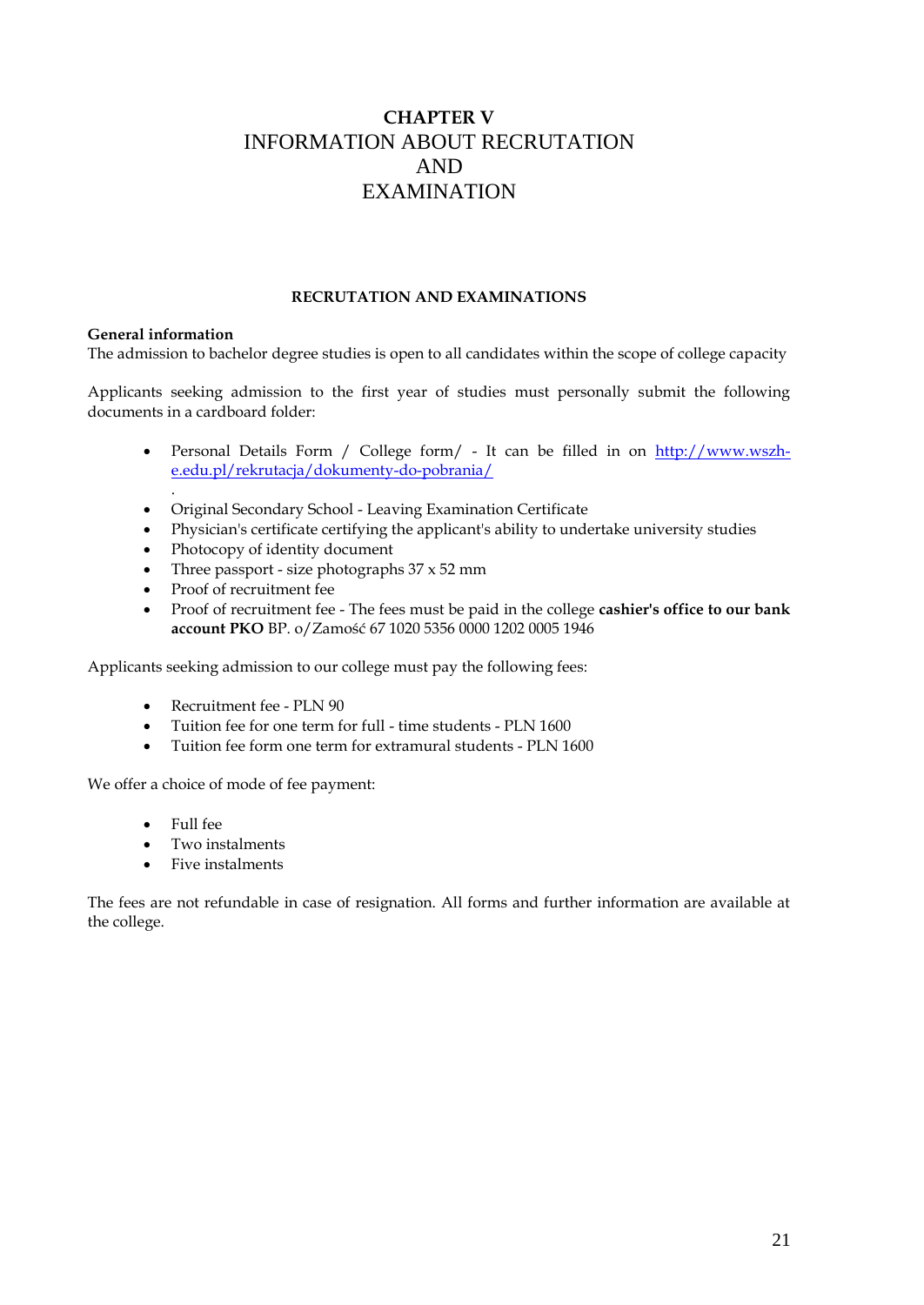# RECRUITMENT REGULATIONS:

Recruitment Regulations

<span id="page-21-0"></span>concerning studies at the Jan Zamoyski College of Humanities and Economics in Zamość in the academic year 2016/2017

#### §1

 1. Candidates with the Secondary School - Leaving Examination Certificate are eligible for the recruitment process.

 2. Candidates of foreign citizenship are admitted to the college on the basis of the referral of Foreign Education Office at the Ministry of National Education and Sport after the arrangement has been made with our College.

 3. Candidates who graduated from secondary school abroad can be eligible for the recruitment process providing their secondary school - leaving examination certificate contains a clause which gives the right to seek further education at the university level in the country of the certificate issuance, or if there is an attachment to the certificate issued by the foreign school or Polish Consular Office certifying that the school - leaving examination certificate gives the right to seek further education at university level, or the foreign school - leaving certificate is recognized by school's superintendent according to the regulations of Polish law.

#### §2

 1. Admission to the first year of study is open to all candidates within the limit of college capacity, but the first to be admitted are the winners and finalists of national contests in school subjects.

2. Admission of the remaining candidates is made on a first - come, firs - served basis.

#### §3

1. Applicants seeking admission to the first year of studies must submit the following documents:

1. an application on the appropriate form constituting an attachment to the present regulations

2. the original or a copy of secondary school - leaving examination certificate

- 3. a physician's certificate certifying the applicant's ability to undertake studies in the chosen field
- 4. four passport size photographs 37/52 mm
- 5. a photocopy or excerpt from identity document

2. Applicants seeking admission to our college pays the following fees:

 1. recruitment fees: it must be made on the day of submitting documents. In case of resignation, the fee is not refundable.

 2. registration fee: it must be made on the day of submitting documents. In case of resignation before the recruitment process has started, half of the fee is refundable. After the commencement of the recruitment process, the registration fee is not refundable.

3. The documents must be submitted in person in the dean's office.

 4. Documents for full - time and part - time studies must be submitted between 16 May 2016 and 31 July.

 5. If an enrolment limit is not full, an additional recruitment process will be carried out from 1 September to 30 September 2016 r.

§4

1. The recruitment process is carried out by the Recruitment Commission.

2. The Recruitment Commission term of office lasts to 30 September,

- 3. The Commission assignments are the following:
	- 1. keeping a record of documents submitted by applicants
	- 2. verifying the submitted documents and checking if they are complete
	- 3. drawing up a protocol of recruitment process
	- 4. notifying applicants about the decision of the Recruitment Commission.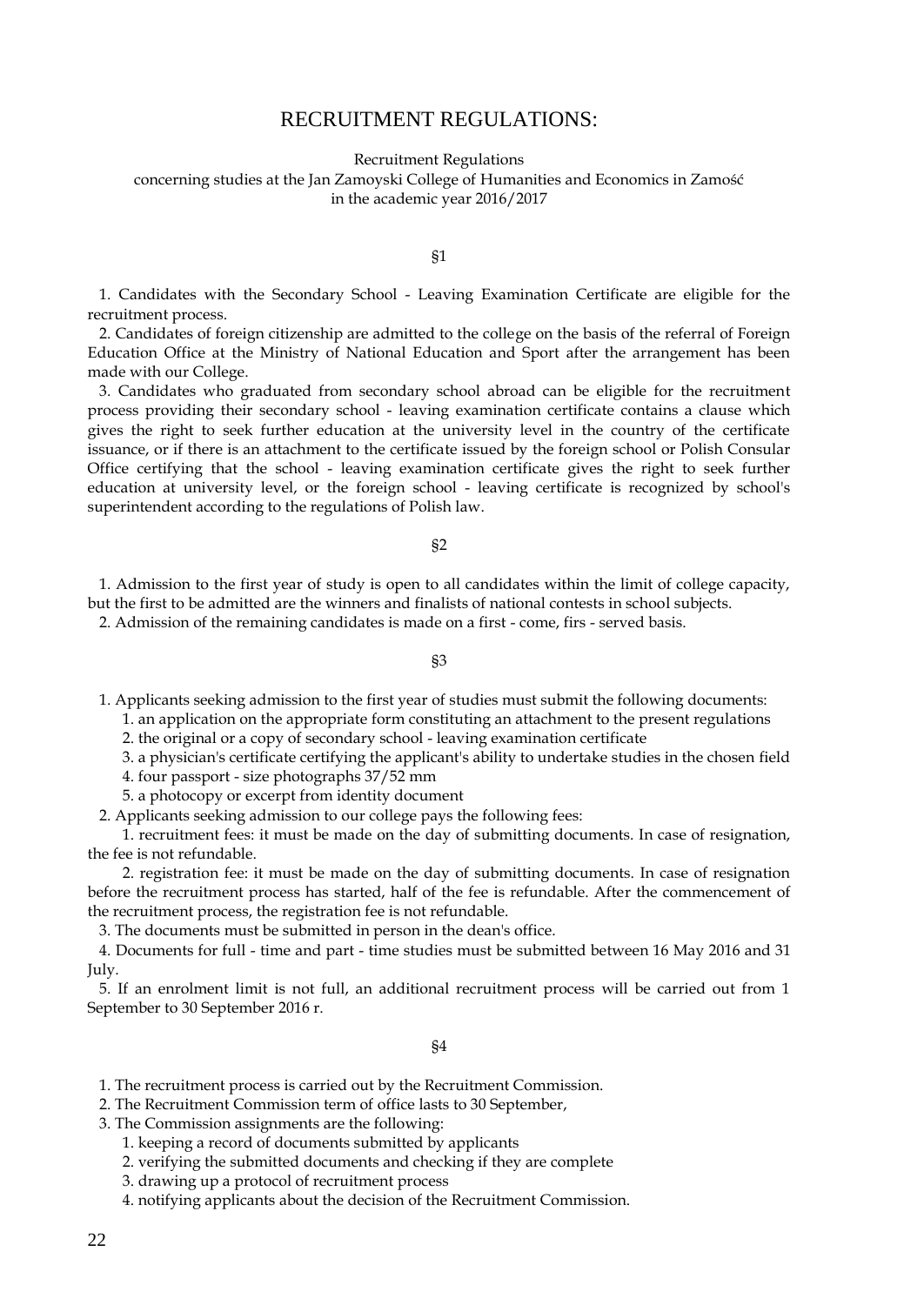4. Decisions of the Recruitment Commission are signed by the chairman and secretary of the commission.

 5. An appeal against the decision of the Recruitment Commission can be lodged within 14 days from the date of its receipt.

6. Appeals are considered by Rector whose decision is final.

### **RULES AND REGULATIONS CONCERNING STUDIES**

# RECRUITMENT REGULATIONS:

Recruitment Regulations

concerning studies at the Jan Zamoyski College of Humanities and Economics in Zamość in the academic year 2016/2017

## §1

 1. Candidates with the Secondary School - Leaving Examination Certificate are eligible for the recruitment process.

 2. Candidates of foreign citizenship are admitted to the college on the basis of the referral of Foreign Education Office at the Ministry of National Education and Sport after the arrangement has been made with our College.

 3. Candidates who graduated from secondary school abroad can be eligible for the recruitment process providing their secondary school - leaving examination certificate contains a clause which gives the right to seek further education at the university level in the country of the certificate issuance, or if there is an attachment to the certificate issued by the foreign school or Polish Consular Office certifying that the school - leaving examination certificate gives the right to seek further education at university level, or the foreign school - leaving certificate is recognized by school's superintendent according to the regulations of Polish law.

#### §2

 1. Admission to the first year of study is open to all candidates within the limit of college capacity, but the first to be admitted are the winners and finalists of national contests in school subjects.

2. Admission of the remaining candidates is made on a first - come, firs - served basis.

#### §3

- 1. Applicants seeking admission to the first year of studies must submit the following documents:
	- 1. an application on the appropriate form constituting an attachment to the present regulations
	- 2. the original or a copy of secondary school leaving examination certificate
	- 3. a physician's certificate certifying the applicant's ability to undertake studies in the chosen field
	- 4. four passport size photographs 37/52 mm
	- 5. a photocopy or excerpt from identity document
- 2. Applicants seeking admission to our college pays the following fees:

 1. recruitment fees: it must be made on the day of submitting documents. In case of resignation, the fee is not refundable.

 2. registration fee: it must be made on the day of submitting documents. In case of resignation before the recruitment process has started, half of the fee is refundable. After the commencement of the recruitment process, the registration fee is not refundable.

3. The documents must be submitted in person in the dean's office.

 4. Documents for full - time and part - time studies must be submitted between 16 May 2016 and 31 July.

 5. If an enrolment limit is not full, an additional recruitment process will be carried out from 1 September to 30 September 2016 r.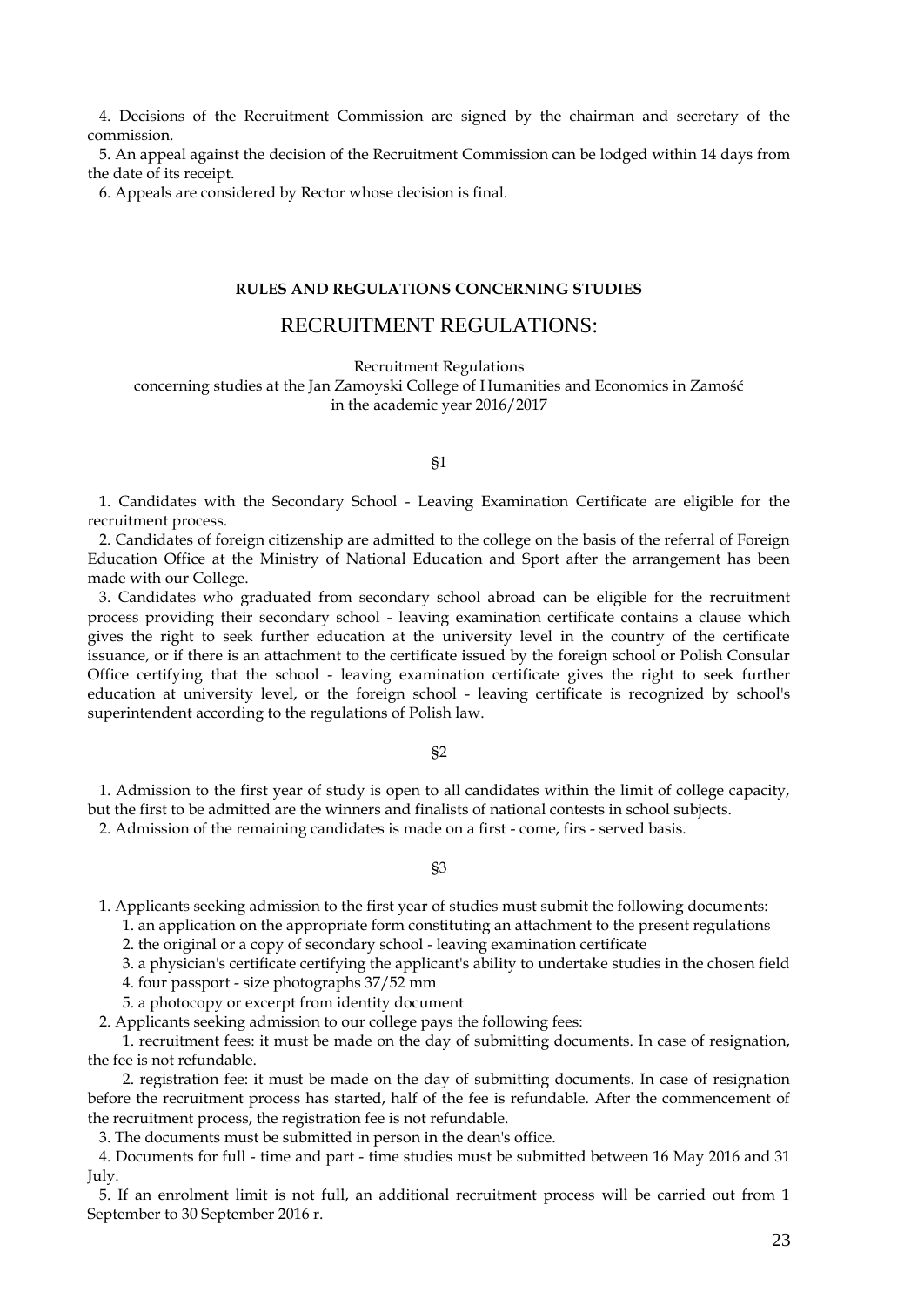1. The recruitment process is carried out by the Recruitment Commission.

2. The Recruitment Commission term of office lasts to 30 September,

3. The Commission assignments are the following:

1. keeping a record of documents submitted by applicants

2. verifying the submitted documents and checking if they are complete

3. drawing up a protocol of recruitment process

4. notifying applicants about the decision of the Recruitment Commission.

 4. Decisions of the Recruitment Commission are signed by the chairman and secretary of the commission.

 5. An appeal against the decision of the Recruitment Commission can be lodged within 14 days from the date of its receipt.

6. Appeals are considered by Rector whose decision is final.

## **RULES AND REGULATIONS CONCERNING STUDIES**

## RULES AND REGULATIONS CONCERNING STUDIES AT THE JAN ZAMOYSKI COLLEGE OF HUMANITIES AND ECONOMICS IN ZAMOŚĆ

## GENERAL REGULATIONS **§ 1**

These Regulations refer to full - time (intramural) studies and part - time (evening and extramural) studies as well as those who study at the Jan Zamoyski College of Humanities and Economics based in Zamość, hereinafter referred to as the University, as part of student exchange programme.

#### **§ 2**

- 1. The rules and procedures of admission to the college including the admission as a result of confirmation of learning outcomes is determined by the Senate of the University.
- 2. The admission of students to the Jan Zamoyski College of Humanities and Economics follows upon matriculation and taking an oath. The text of the oath is included in the College Statutes.
- 3. After matriculation students receive a student card and student record book, which is a fundamental evidence of the course of study and student's achievements. After completing the studies, the record book remains the property of the student.
- 4. The right to hold a student card is granted to the student until the date of graduation, suspension of student rights or deletion from the list of students, and in the case of graduates of the first degree until 31 October of the completion of these studies. A student who has lost the right to hold a student card is obliged to return it to the University.
- 5. A graduate of the University receives a diploma of completion and a diploma supplement. The content and form of the diploma and the diploma supplement are set out in separate regulations.

§3

- 1. Rector is the superior of all the College students
- 2. The supervision over the course of studies is exercised by Rector.
- 3. Decisions on matters covered by these regulations shall be taken by the Rector. Student has the right to apply to the Rector for reconsideration within 14 days of the date of the delivery of the decision.
- 4. The rector decides on matters concerning the order and procedure of studies not covered by these regulations.

§4

College students are represented by the Student Government Representatives of all students at the University are the organs of the Student Government acting under the Act of 27 July 2005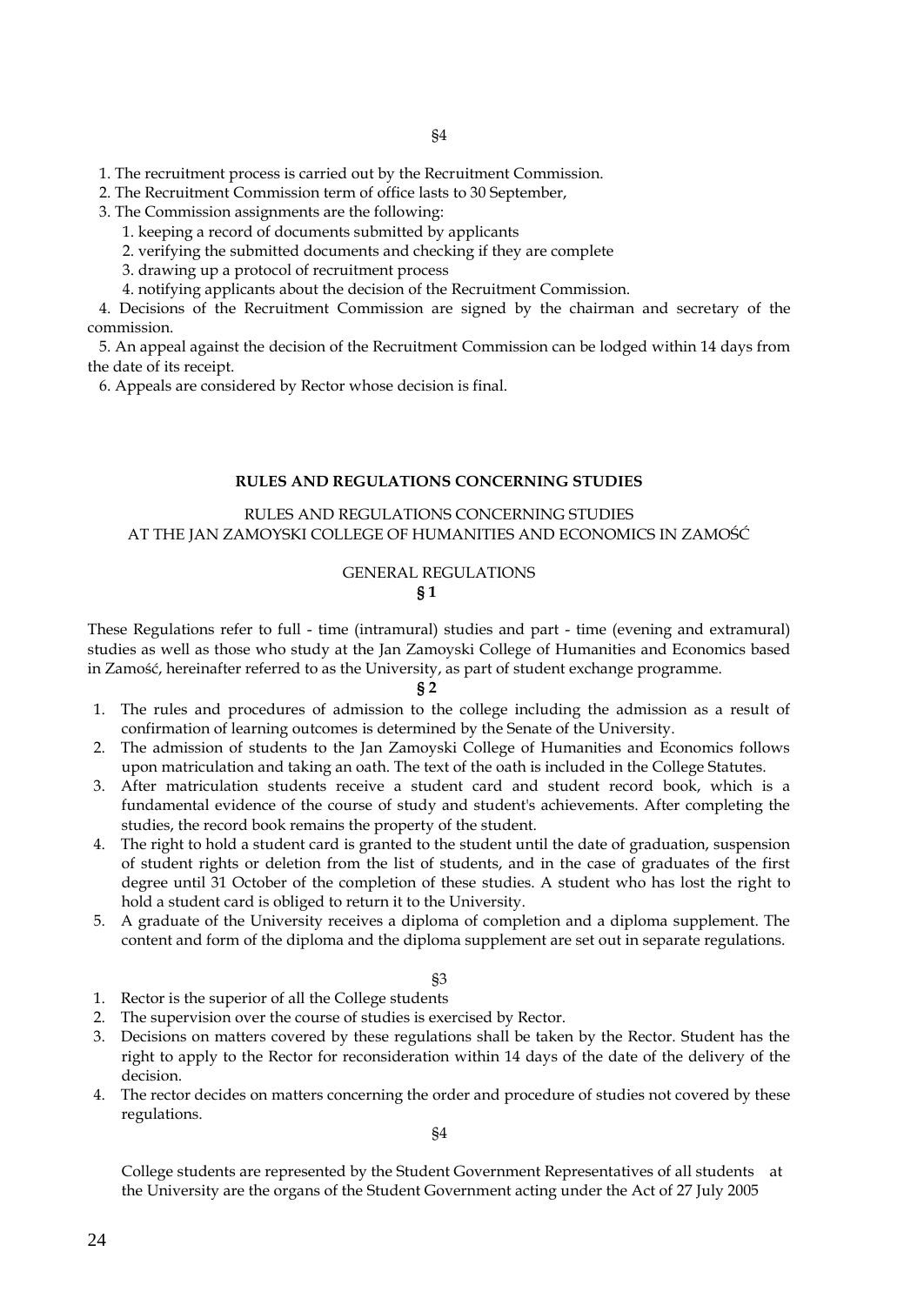Law on Higher Education (Journal of Laws No. 164, item 1365, as amended), hereinafter referred to as the Act and the Statute of the University.

## **STUDENT'S RIGHTS AND OBLIGATIONS**

§5

- 1. A student is entitled to:
	- 1) get knowledge in the selected field of study, extend their own scientific interests and to this aim make use of the college facilities, equipment and devices,
	- 2) participate in the research work and join scientific societies conducted by the University,
	- 3) participate in open classes in other fields of study
	- 4) develop their cultural, tourist and sports interests and to for that purpose make use of the university equipment and resources,
	- 5) obtain financial support according to the rules specified by other regulations,
	- 6) applying for a student loan on the basis of separate regulations,
	- 7) make use of medical care and health protection.
	- 8) join student organizations and associations in accordance with the applicable regulations,
	- 9) conduct self-government and social activities,
	- 10) participate in decision-making of college authorities through their representatives,
	- 11) submit to the authorities of the University postulates concerning the program of education, the course of studies, the issues connected with the teaching process and living and housing conditions,
- 2. Rector at the request of a student with a disability, having regard to the student's disability type, may authorize:
	- 1) changing the way a student take part in classes in particular:
		- a) increasing admissible absences in class,
		- b) establishing an individual organization of studies.
	- 2) participation in classes and examinations of third parties in particular: acting as sign language translators, stenotypists
	- 3) recording classes,
	- 4) changing the organization of the examination session,
	- 5) changing the place, form and duration of the examination,
	- 6) individual conditions for using the library,
- 3. If, due to a disability, the student is unable to use didactic materials in ordinary printing, the lecturer shall, as far as possible, make available the teaching materials in an alternative form, in particular: reprinted font size, electronic recording, audio recording.
- 4. For a particularly outstanding attitude and very good academic results a student may receive:
	- 1) scholarship of the minister responsible for higher education for outstanding achievements,
		- 2) Rector's scholarship for the best students,
	- 3) monetary reward,
	- 4) congratulatory letter,
	- 5) praise entered in the record book,
	- 6) recognition,
	- 7) badge for outstanding student.
- 5. The rules and procedures for awarding the scholarships referred to in sec. 4 points 1 and 2 and the badges referred to in point 7 are specified by separate regulations,
- 6. The distinctions mentioned in sec. 4, p. 2-6 are made by the rector.

**§ 6**

- 1. Students have the right to study other fields or any subject not only at the J. Zamoyski University of Humanities and Economics but also at other universities providing they have obtained the Rector's consent.
- 2. If a student does not meet the requirements connected with the course of their major field of study, Dean has the right to withdraw the consent to study at other fields of studies.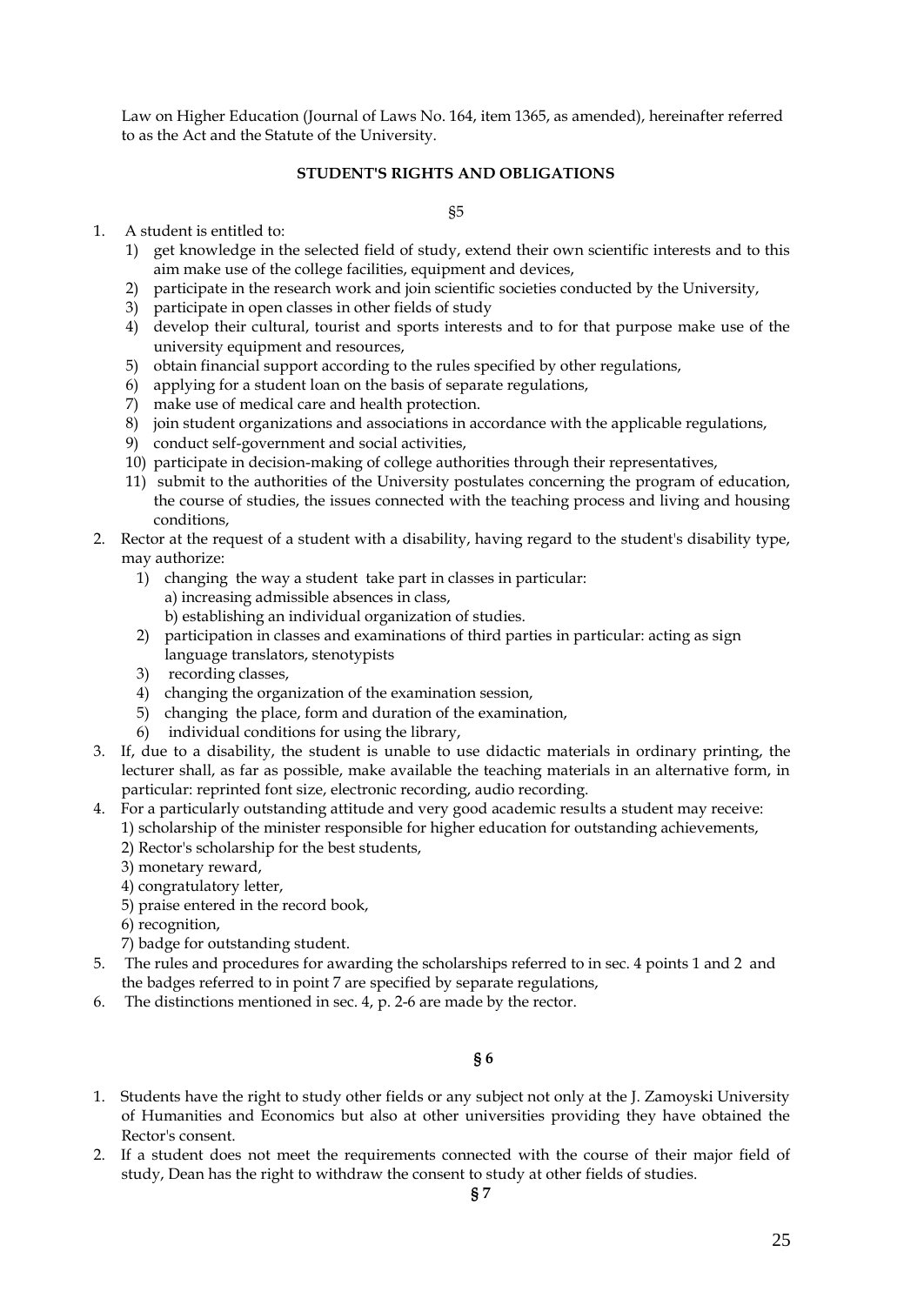- 1. With the consent of the Rector, the student may change the course of study if the program differences permit such a transfer.
- 2. Student may apply for a transfer from full-time studies to part-time studies or part-time studies to full-time ones. The Rector shall decide on the transfer and completion of program differences.

### **§ 8**

- 1. Students may, with the consent of the Dean, hold part of the studies in the framework of national or international student exchange programmes.
- 2. Before leaving for another university, the student agrees with the Dean on the programme of study and the conditions of the course.
- 3. On the basis of the document confirming the credit of the modules of education / subjects together with the list of grades and the number of ECTS credits received, the rector approves of all the credits obtained at other universities.
- 4. The results achieved are taken into account when calculating the average grade for a given year and the average grade for the entire study period.

## **§ 9**

- 1. The student may transfer to another higher school if he or she fulfills all the obligations resulting from the regulations in force at the College.
- 2. A student of another higher education institution may apply for admission to the College in the transfer mode provided all the requirements of the rules of the previous school are fulfilled. The Rector determines the conditions, timing and manner of compensation by the student transferred resulting from programme differences.

#### **§ 10**

- 1. A student admitted to the College as a result of confirmation of learning outcomes is exem1pted from participation in classes of subjects / modules of education whose learning outcomes were recognized as a result of confirmation of learning outcomes.
- 2. A student referred to in sec. 1 receives the number of ECTS points assigned to the recognized subject/module. Evaluations obtained through the process of acknowledging learning outcomes are not included in the overall grade point average.
- 3. Credits obtained as a result of confirmation of learning outcomes are documented in the protocol of verification of learning outcomes, in the card of periodic achievements and in the supplement to the diploma.
- 4. The person admitted to the College as a result of confirmation of learning outcomes is included in the regular study mode. The Rector appoints for such a student a scientific tutor from among academic teachers, having at least a doctor's degree. The tutor together with the student set the schedule of the individual study plan, which they present to the rector for approval. In the case of a student who fails to fulfill the tasks resulting from the approved plan and the established organization of the course of studies, the provisions of these rules apply respectively to the completion of the semester of studies.

#### §11

- 1. A student who has completed the first year of study and has outstanding talents, especially in the subject area, may be permitted an individual system of studies in compliance with his or her individual study program. Setting up an individual study program consists in expanding the range of knowledge in the subject area, changing the profile of a specialty, or participating in research and development.
- 2. The decision referred to in para. 1 Rector issues at the request of the student concerned.
- 3. The Rector appoints the academic tutor for a student from among academic teachers with at least a doctor's degree.
- 4. The tutor together with the student set the schedule of the individual study program, which they present to the rector for approval. The program should take into account the learning outcomes specific to a given field and the student's individual interests.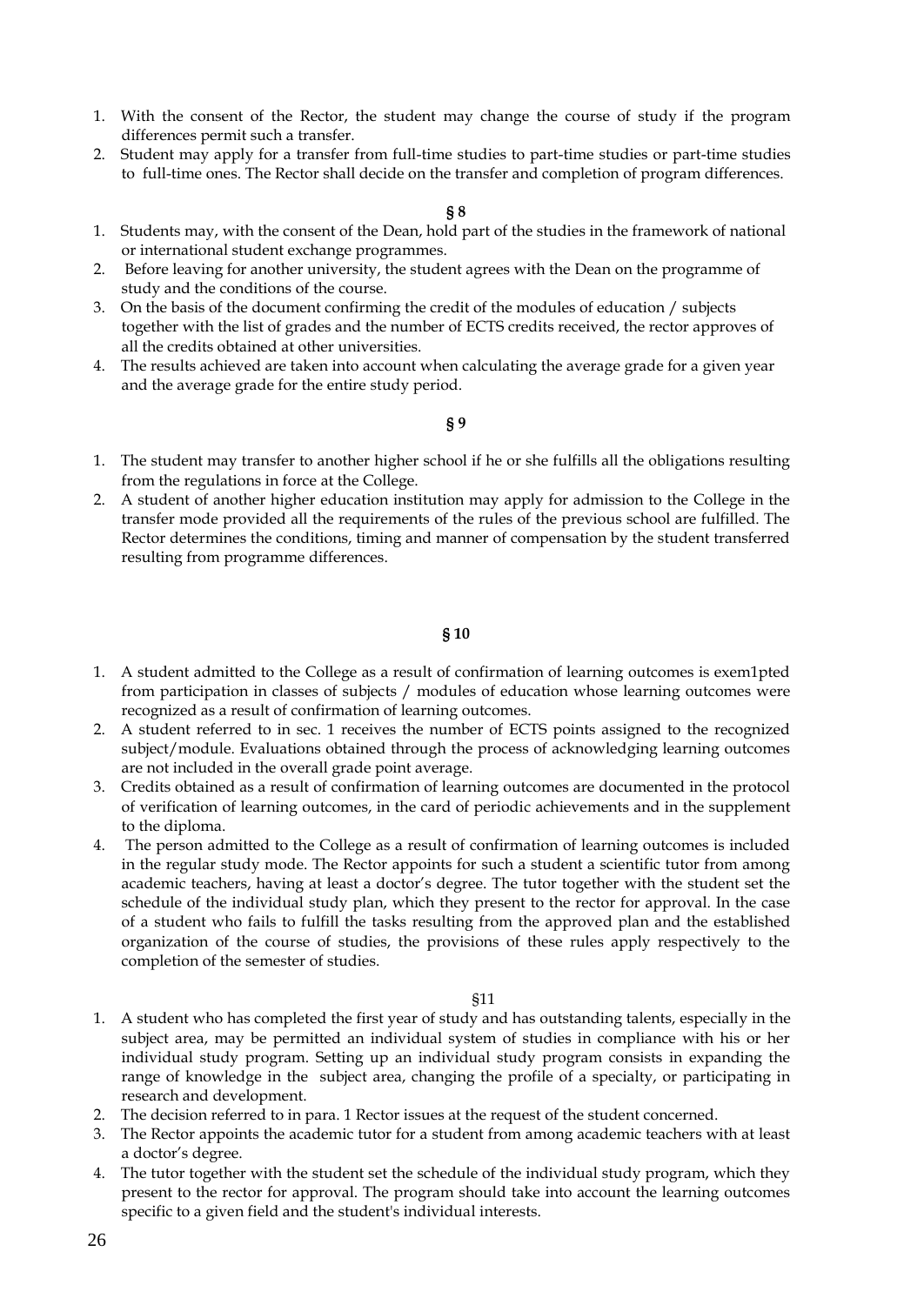The Rector may apply an individual organization of studies in a semester or a year to single-parent students, children with disabilities, those on health-care leave and in other justified cases. It consists in setting individual deadlines for the fulfillment of the didactic duties resulting from the study plan and possible dismissal from participation in certain activities. The application of an individual study organization can not lead to an extension of the graduation date.

### § 13

- 1. It is the student's responsibility to make full use of the educational opportunities offered by the College and the conduct of the oath and the rules of study.
- 2. In particular, the student is obliged to:
	- 1) gain knowledge and skills,

2) active participation in didactic classes,

3) timely exam taking and credits as well as fulfilling other didactic duties provided for in the study plan,

4) regulating financial liabilities towards the College,

5) compliance with the regulations in force at the College.

3. The student is obliged to notify the Dean's Office about the change of his marital status, name or address immediately. In the event of the student's failure to notify about the change of name or address, any letters delivered to the previous address shall be regarded as delivered.

### **§ 14**

- 1. Upon the written request of the student, Dean may grant a student's leave.
	- 1) long-term
	- 2) short-term
- 2. Student may receive leave from classes in the event of:
	- 1) long-term illness,
	- 2) baby birth or care of it,
	- 3) study abroad,
	- 4) other important circumstances or difficult financial situation.

### **§ 15**

- 1. Long-term leave is granted for a period of one year and may be awarded to the student after completing the semester subject to paragraph. 2, no more than twice during the entire study period.
- 2. In cases justified by health or other important circumstances, leave may be granted at any time during the academic year, provided that, in such a case, a student after a leave undertakes studies at the beginning of the semester on which the leave has taken place.
- 3. A returning student is obliged to complete any program differences if such occur within the scope and within the time limit set by the Rector.

#### **§ 16**

- 1. Short-term leave is granted for a period not exceeding two months.
- 2. Short-term leave does not relieve the student from the obligation to obtain credits and pass the exams of subjects / modules of education included in the study plan of the semester.

### **§ 17**

1. The fact of taking the leave must be registered in the student book of courses.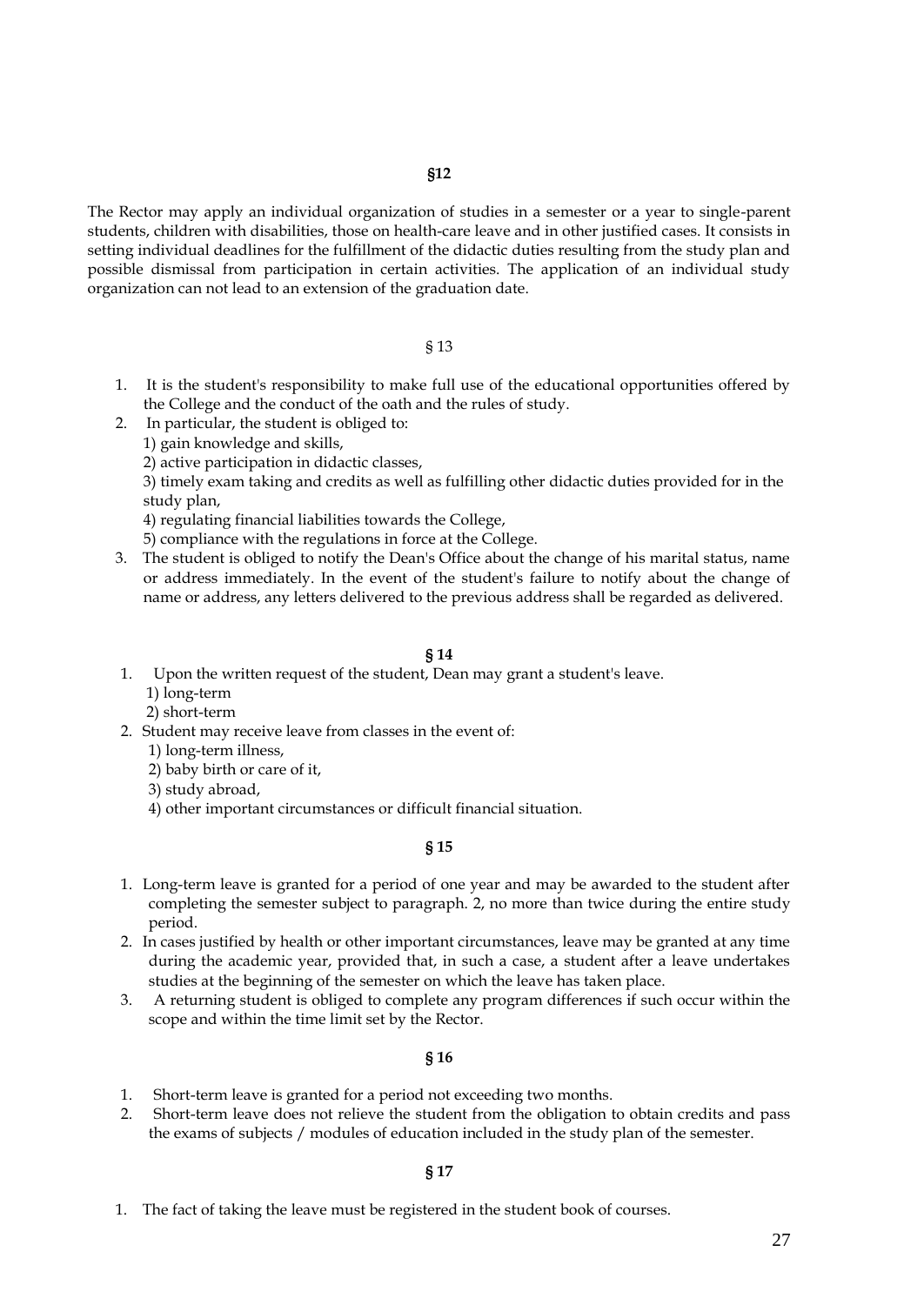- 2. During the leave, the student is entitled to all students' rights. The right to obtain financial support is specified by other regulations.
- 3. During the leave, the student is entitled to attend certain classes, obtain credits and take examinations.
- 4. The student studying at two fields of study is entitled to a student's leave from either both of these fields at the same time or only from one of them.

#### **§ 18**

- 1. Studies at the College are paid.
- 2. The amount, rules, procedures and deadlines for payment of fees shall be governed by the resolutions of the Senate and by the Chancellor.
- 3. The College concludes written agreements with the students for the provision of educational services.

#### **§ 19**

For violating the regulations in force at the College and for acts that violate the student's dignity, the student shall be disciplined under the rules set out in the Act..

#### **STRUCTURE OF THE STUDIES**

#### **§20**

1. A

cademic year starts on 1 October and lasts until 30 September next year. It is divided into two semesters: winter and summer.

- 2. Academic year comprises:
	- 1) classes lasting 30 weeks in total,
	- 2) examination periods lasting 5 weeks at least,
	- 3) a period of practice stipulated by study programmes,
	- 4) holidays lasting 10 weeks altogether including one week of mid semester break.
- 3. The organization of the academic year is determined by the rector and announced not later than three months before the start of the academic year.
- 4. The Rector may announce within the academic year days and hours free of classes.
- 5. The Rector in consultation with competent bodies of the student's self government may appoint tutors of the whole year and a group of students.

#### **§21**

- 1. The organization of the didactic process at a given field of study is a Senate-mandated educational program that includes expected learning outcomes and a study programme (including a plan of studies) describing the learning process leading to these effects. The study programme determines in particular the duration of studies, the ECTS dimension necessary to obtain the expected qualification, the list of subjects / training modules and the form of their implementation, the content of the training provided within the subjects / modules, the description of the subject / module learning outcomes and the way they are verified in this form rules of obtaining credits, the list of literature, and the size and principles of compulsory apprenticeship. Educational programs are posted on the University's website or e-learning platform every year before the start of the academic year.
- 2. A detailed schedule and staffing should be announced to students not later than 5 days before the beginning of the semester by posting on the website or e-learning platform of the University.
- 3. The main medium of instruction is the Polish language. The education programme may allow the teaching of selected subjects / modules of learning in a foreign language. Mandatory subjects / modules can be taught in a foreign language if this is due to the specific field of study or when they are also taught in Polish. The education programme may permit taking certain examinations including diploma ones and the submission of diploma theses in a foreign language. A diploma thesis written in a foreign language must be accompanied by a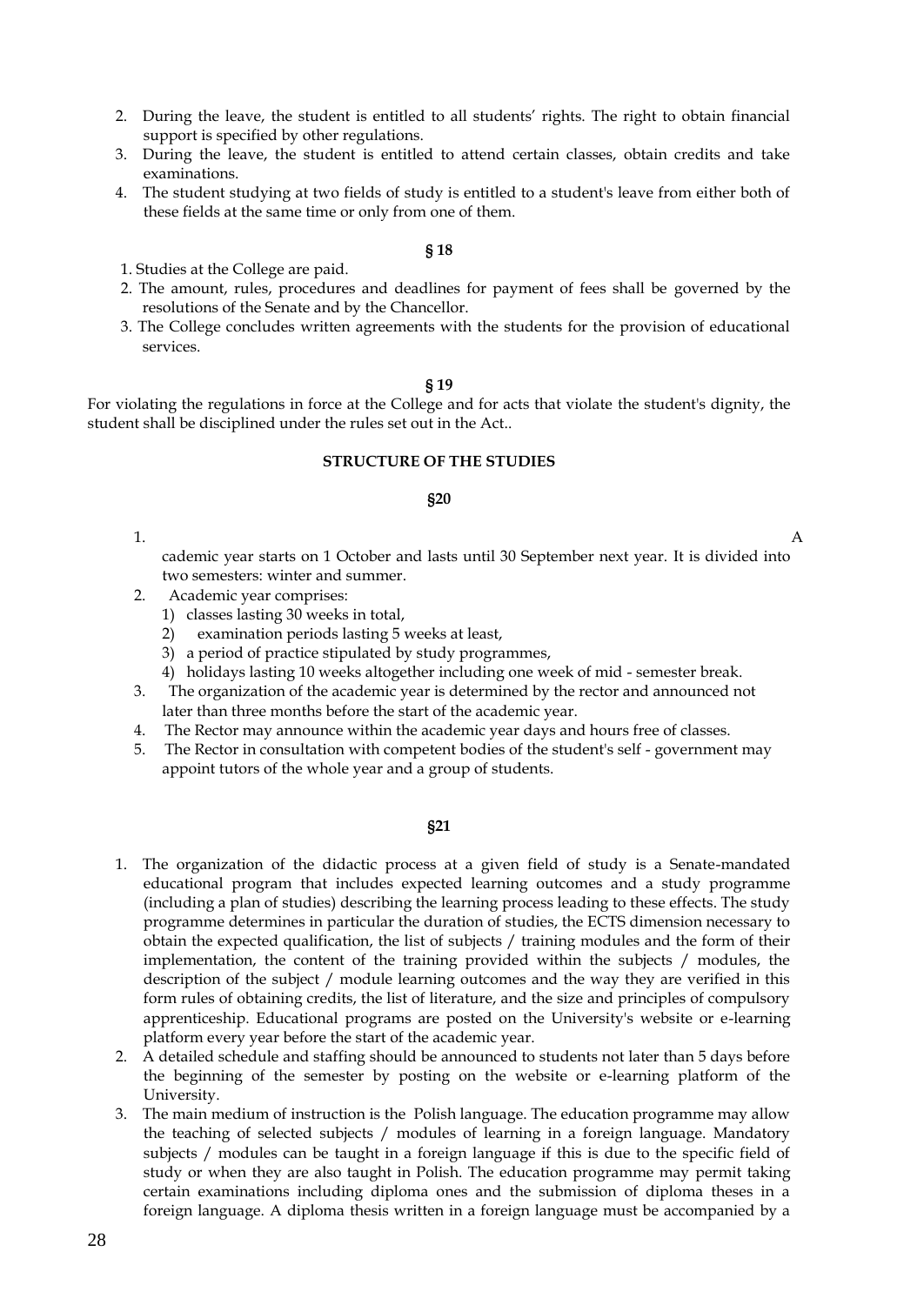translation or a comprehensive summary in Polish.

## **Completion of a semester § 22**

- 1. The assessment period covers a semester.
- 2. The requirement to complete the semester is to meet all the requirements of the program of study for a given period of study.
- 3. The completion of the winter semester should take place not later than March 30.
- 4. The completion of the summer semester should take place no later than 30 September.
- 5. The student taking exams and credits is required to produce a record book and a card of periodic achievements.
- 6. Assessment of all exams and credits are entered in the student's record book, periodic student achievement card and the protocol. Entries on the card of periodic achievements, in the record book and protocol of the completion of the module / subject are the basis for obtaining the completion of the semester.

| and examinations, the following scale of marks shall be used: |            |                |  |  |  |
|---------------------------------------------------------------|------------|----------------|--|--|--|
| In words                                                      | In figures | In ECTS system |  |  |  |
| Very good                                                     | 5,0        |                |  |  |  |
| good plus                                                     | 4,5        |                |  |  |  |
| good                                                          | 4,0        |                |  |  |  |
| pass plus                                                     | 3,5        |                |  |  |  |
| pass                                                          | 3,0        |                |  |  |  |
| fail                                                          |            |                |  |  |  |

- **2.** In the case of subjects / modules ending with a credit without a mark in the record book, a periodic student achievements card and the appropriate protocol, the following shall apply: pass- passed, fail –failed.
- **3.** The grade point average of the student during the study period is the arithmetic avearge of the positive and negative marks obtained from the exams at all dates and grades from the subjects / modules not covered by the exam and finishing with the grade. The average is rounded to two decimal places. If part of the student's studies took place at another university, the grade for the subjects / modules obtained at that university is also included in the grade. If you repeat the semester only grades from the completed semester are included in the grade point average.

#### **§ 24**

- 1. To The subjects / modules of the education and the practice covered by the study plan are assigned the points of the European Credit Transfer and Accumulation System (ECTS). The number of ECTS credits allocated to individual subjects / modules reflects the student's workload required to complete the subject / module. The workload covers both the student's work during the classes organized at the College and his own work.
- 2. The condition of obtaining points assigned to a given object / module is to achieve the assumed learning outcomes confirmed by crediting the subject / module of education.
- 3. The total number of points assigned to all subjects / modules in each semester of study, including student internships included in the study plan, should be 30.
- 4. During the entire study period, the student must obtain a score not less than the number obtained from the multiplication of the planned duration of the course, measured in semesters, by 30. The detailed rules for awarding ECTS for particular subjects / modules are set by the Senate.

**§ 25**

1. A prerequisite for obtaining a credit in a given subject is participation in classes, receiving a positive mark in tests and passing an examination if it is required in the programme of studies.

**§ 23** 1. At the completion of subjects / modules of study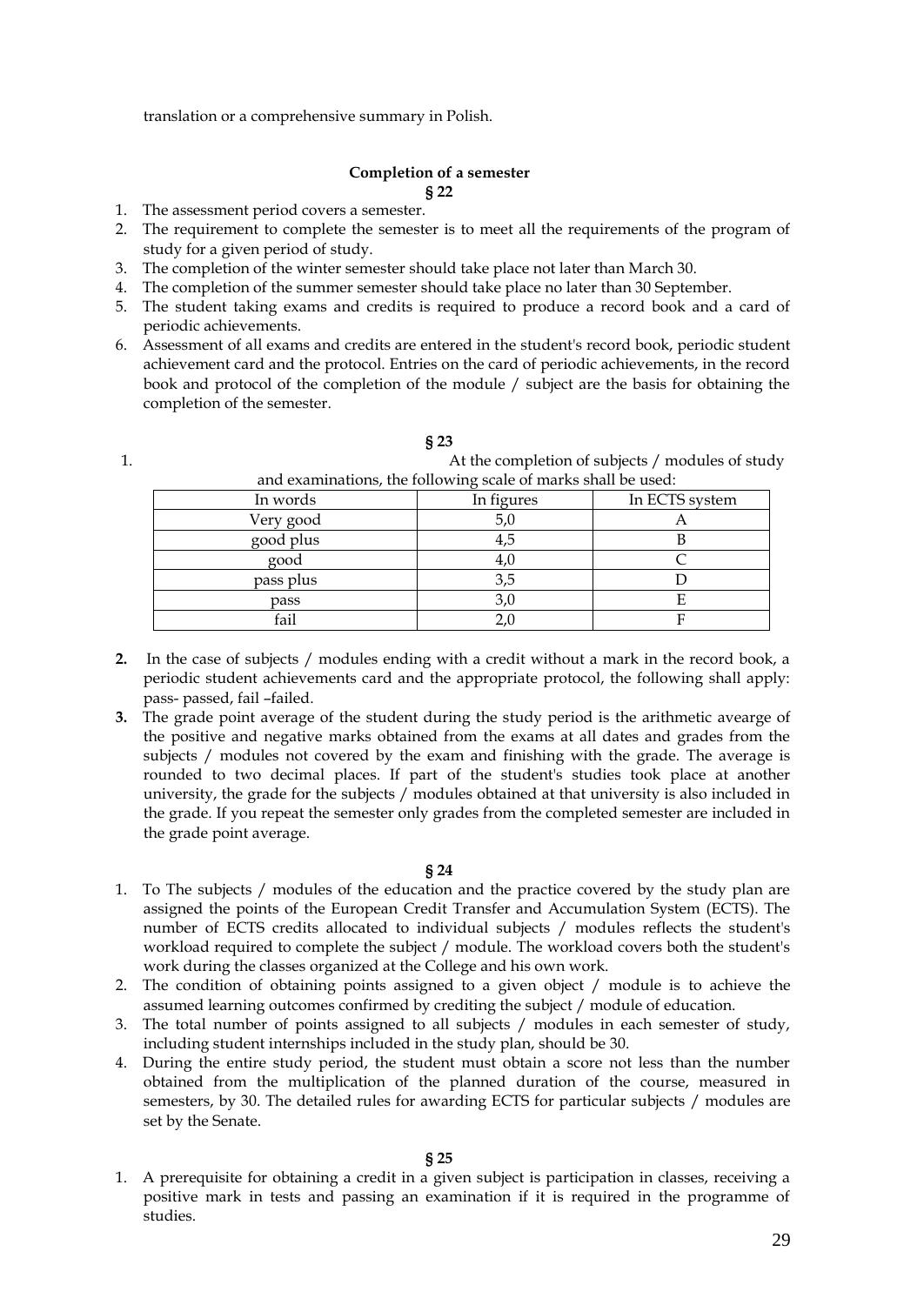- 2. A detailed scope of requirements in specific subjects / required reading list indispensable for theoretical knowledge and abilities, tests or other forms of assessment, etc./ is defined and announced by the teacher of the subject before the commencement of the classes.
- 3. Students' presence is compulsory in classes, proseminars, seminars, lectures, laboratory classes and practices. Absence of a student during compulsory classes should be justified. Short-term absence in class is justified by the teacher conducting the subject / module. In case of doubt or lack of documentation about justification of short-term absence, the rector decides. The manner and the deadline for the arrears of absences shall be determined by the tutor at the beginning of the semester.
- 4. Student apprenticeship is completed on condition that it is done within the prescribed time limit and when a student demonstrates the knowledge, skills and social competence for which the practice was organized.
- 5. The organization and assessment of apprenticeship is dealt with by the rector's proxy for apprenticeship.. The course of apprenticeship is documented in the diary of the internship.. Internship is based on the entry in the diary of the internship, certified by the person responsible for the practice at the place of practice. The journal entry should include: the date of the internship and the quality of the student's work.
- 6. A professionally active student may be exempted from his / her professional practice after presenting a certificate from the place of employment, provided that the work performed allows to obtain the assumed learning outcomes specified in the education programme.
- 7. Formal expression of the completion of the apprenticeship is the entry in the record book by the Rector's proxy for apprenticeship.

## **§ 26**

- 1. The examination is conducted by the teacher of the subject in the examination session. In exceptional circumstances, Dean may set another date of the examination or appoint another teacher of the same or similar subject to conduct the examination.
- 2. The dates of examinations are defined by Dean in consultation with the examiner and an adequate body of students' self - government. The timetable of examinations must be announced not later than two weeks before the beginning of the examination session, which constitutes a sufficient period for the preparation for examinations.
- 3. The student may take the exam before the examination session with the permission and within the time limit set by the instructor / module.
- 4. Examination in each subject included in the programme of studies is conducted and assessed separately. If a subject is taught by more than one tutor, Dean appoints the examiner. The student is obliged to obtain a credit before taking an examination in the subject if classes are held in the subject.
- 5. The results of exams and examinations shall be announced no later than 14 days after the date of the examination or credit given in a manner agreed with the students, in particular by making entries in the student's record book and student progress cards or making available on the Internet.
- 6. Provisions of par. 1, 2, 3 and 4 apply respectively to subjects / modules ending in the credit.

## **§ 27**

- 1. If the student receives a failing mark in the examination, he is entitled to re sit once every examination he has failed.
- 2. The date of the re sit must not be set earlier than ten days from the date of failing the examination.
- 3. If the subject / module ends with a credit, the student is entitled to three credit terms. The provisions of par. 2 shall apply respectively to the student who did not obtain a credit within the first time.

## **§ 28**

1. In order to be enrolled for the next semester, the student leaves his student record book in the dean's office immediately after obtaining a sufficient number of credits for a given semester and passing all required examinations but not later than on the last day of examination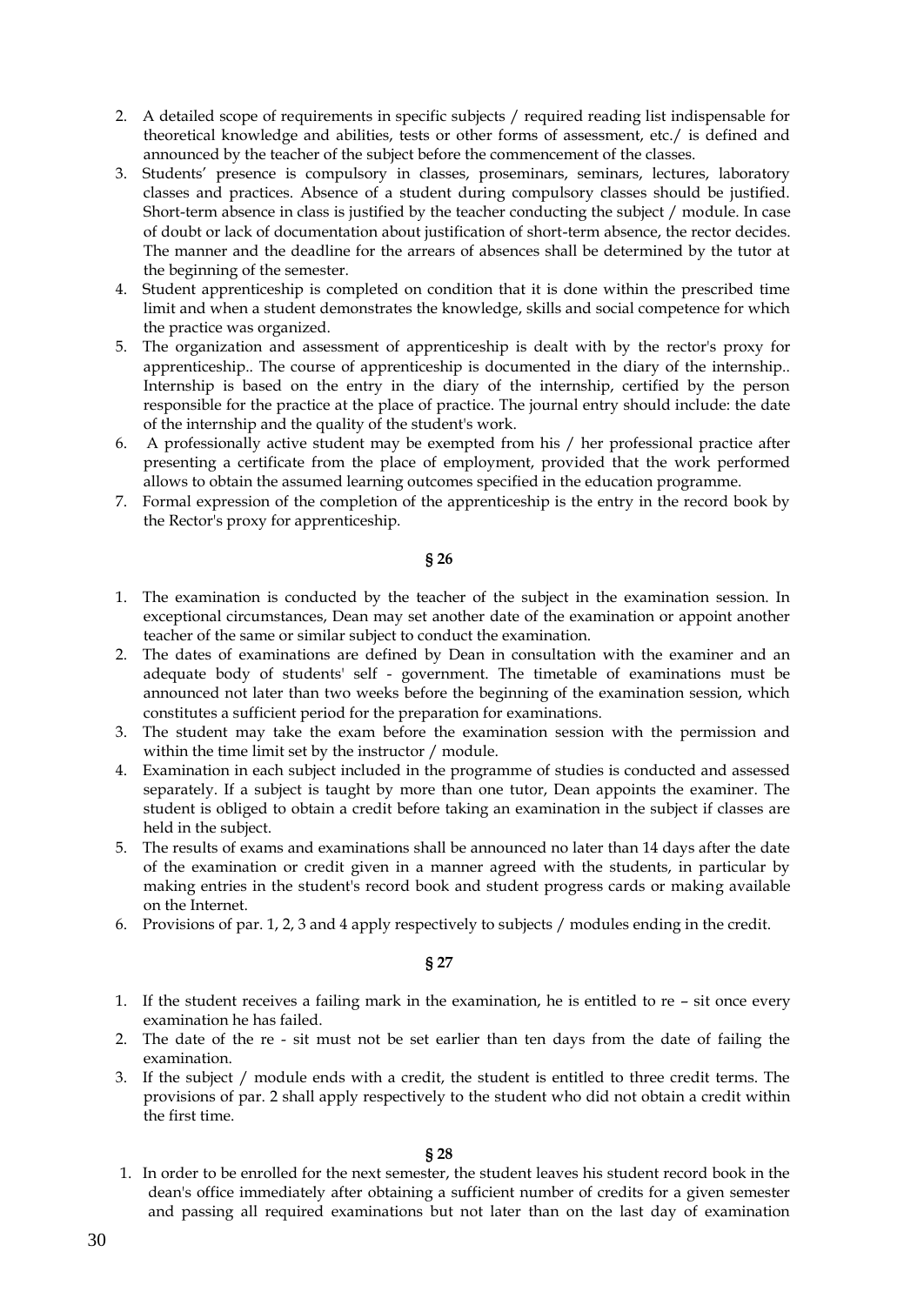session.

- 2. The Rector, in justified cases, may agree to an extension of the deadline for the examination session.
- 3. If the student's absence during the examination held at a specified time is not excused, the student receives a failing mark.
- 4. Provisions of par. 3 apply respectively to a student who has not been allowed to the exam because he or she did not receive a credit in a subject / module of the course.
- 5. If the subject / module is completed for more than one semester of study and the student has not received a passing grade in one of the semesters so he / she is not allowed to take the examination in that subject / module /. Respectively provisions of par. 3 are apllied.
- 6. If the student fails to come to obtain a credit within the set time limit without justification he or she loses one credit term.
- 7. In justified cases, the rector may renew the examination time to a student who has not taken the exam or passed on a schedule. The application for renewal should be submitted within 7 days of the reason for failure to take an exam or credit.

**§ 29**

- 1. At the written request of the student, in which the student makes a substantiated objection to the impartiality, form, mode or course of credit of the subject / module or exam, the rector may order the verification of the student's results by the Examination Board, which should take place within no more than seven days From the date of submission of the application.
- 2. The application for the verification of the student's results by the Examination Board must be lodged by the student within seben days from the re - sit or from the date of failure to obtain the credit.
- 3. The examination is held before the Examination Board which consists of:
	- Rector as the Chair or an academic teacher delegated by him holding at least a postdoctoral degree
	- the examiner who conducted the previous examination or the teacher who refused to grant the credit to the student
	- another specialist in the examination subject or a specialist in a related subject
	- upon the student's request, a representative of the student self government may be elected as an observer
- 4. The examination is an oral examination. In special cases, justified by the character of the subject, the rector may set up another form of examination or credit. The decision of the Examination Board is final.
- 5. In relation to a student who has not passed the exam in front of the Examination Board, the Rector shall take a decision in accordance with § 30

**§ 30**

- 1. In the event of the student's failure to obtain the number of credits for the whole year or semester, the Rector may resolve as follows:
	- 1) conditional entry
	- 2) referring to the repetition of the module / subject
	- 3) give the approval for the repeating of the academic year (semester).
	- 4) strike off the student from the register

5)

- 2. The decisions referred to in para. 1 point 1, 2 and 3 shall be taken by the rector at the request of a student.
- 3. The maximum deficit of ECTS credits in the academic year resulting from the decisions referred to in para.1 points 1 and 2 can not exceed 12 points.

# **§ 31**

- **1.** Conditional entry for the subsequent semester (year) imposes an obligation on the student to take the examination or obtain credits during the period determined by the Rector
- 2. A conditional entry can not include more than three exams (or exams and credits) per academic year and no more than two exams (or exams and credits) in a semester.
- 3. The date of conditional credit shall be determined by the rector, but the period must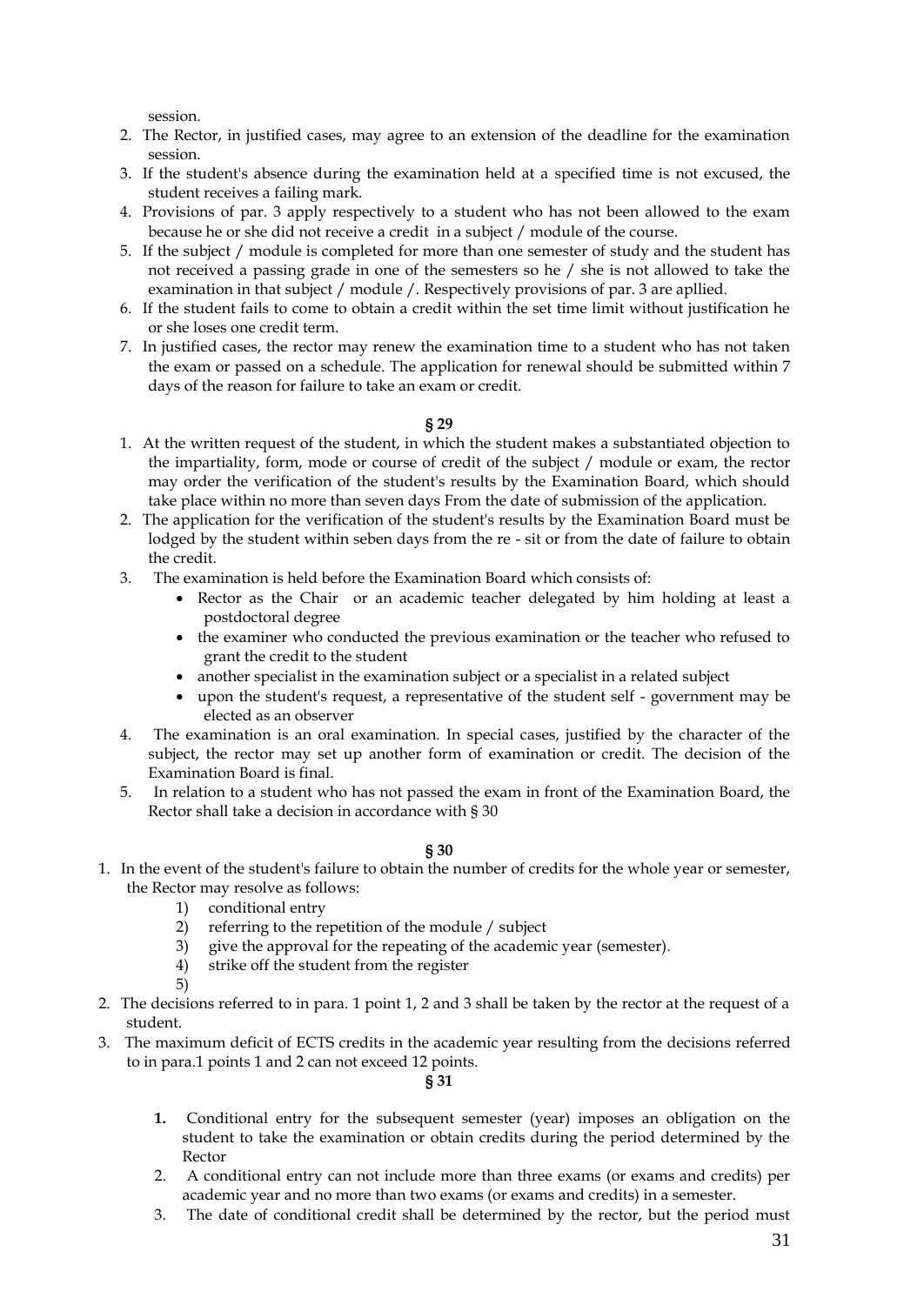finish before the beginning of the subsequent examination session

4. If the student, having been granted the conditional entry for the next semester, receives a failing mark in the examination (does not obtain a credit), he is entitled to seek the approval for the repeat of the subject.

## **§ 32**

- 1. Repeating a subject / module consists in the fact that at the request of a student who has not received a credit in no more than two modules / subjects, the rector may allow entry for the next semester(s), with the obligation to pass a failed subject / module or subjects / modules in the corresponding semester of the following academic year subject to paragraph 4.
- 2. In the case of such a change of the study plan, which makes it impossible to repeat the failed subject / education module, the rector determines the way of his / her credit.
- 3. If the repeated subject / module or subjects/ modules were not passed, the student may only apply for the repetition of the semester in which the subject / module is included in the study plan.
- 4. The decision referred to in para. 1 student can get for at most two subjects / modules during the entire study period.
- 5. The student who was granted the approval to repeat the subject is obliged to pay a tuition fee at the amount specified in other regulations.

## **§ 33**

- 1. The student who repeats the semester is obliged to repeat all subjects / modules of the given course covered by the study plan in the repeated semester. In the case of a change in the curriculum, the student is obliged to supplement the curricular differences within the scope and time set by the rector.
- 2. At the request of the student repeating the semester, the Rector may decide to recognize the credits and the completed exams, in relation to the subjects / modules included in the first term for the least good grade. In other cases the decision to complete the classes is taken by the academic teacher conducting the classes.

## **§ 34**

- 1. The Rector strikes off the student from the register, in case of:
	- 1) not undertaking studies
	- 2) resignation from studies,
	- 3) failure to submit the diploma thesis or passing the diploma examination within the time limit
	- 4) punished by disciplinary expulsion from the College.

2. The Rector may delete a student from the student list in the case of:

1) a lack of progress in learning,

2) failure to complete the semester within the deadline specified in § 22

3) not paying fees related to the study.

4) the student does not sign a contract with the College about conditions of payment for studies or educational services.

- 3. The deletion due to the reason referred to in subparagraph 1 (1) shall be made if the person who has been admitted to study has failed to report to the Rector's Office within the specified time limit in order to sign the vows.
- 4. Deletion for the reason referred to in para. 1 point 2 occurs if the student submits a written declaration of resignation from the studies. The student submits the resignation statementpersonally or through an authorized person. The authorization should include confirmation of the authenticity of the signature of the person authorized by the notary.
- 5. Deletion for reasons mentioned in sec. 2 point 1 may occur if the student does not complete the same semester for the second time.
- 6. The procedure for deleting a student from the list of students begins with informing about the expected deletion from the list of students and setting a time limit by which the student can explain the situation. In the absence of grounds for withdrawing from the intention of deletion, the rector decides to remove the student from the list of students and hand it over to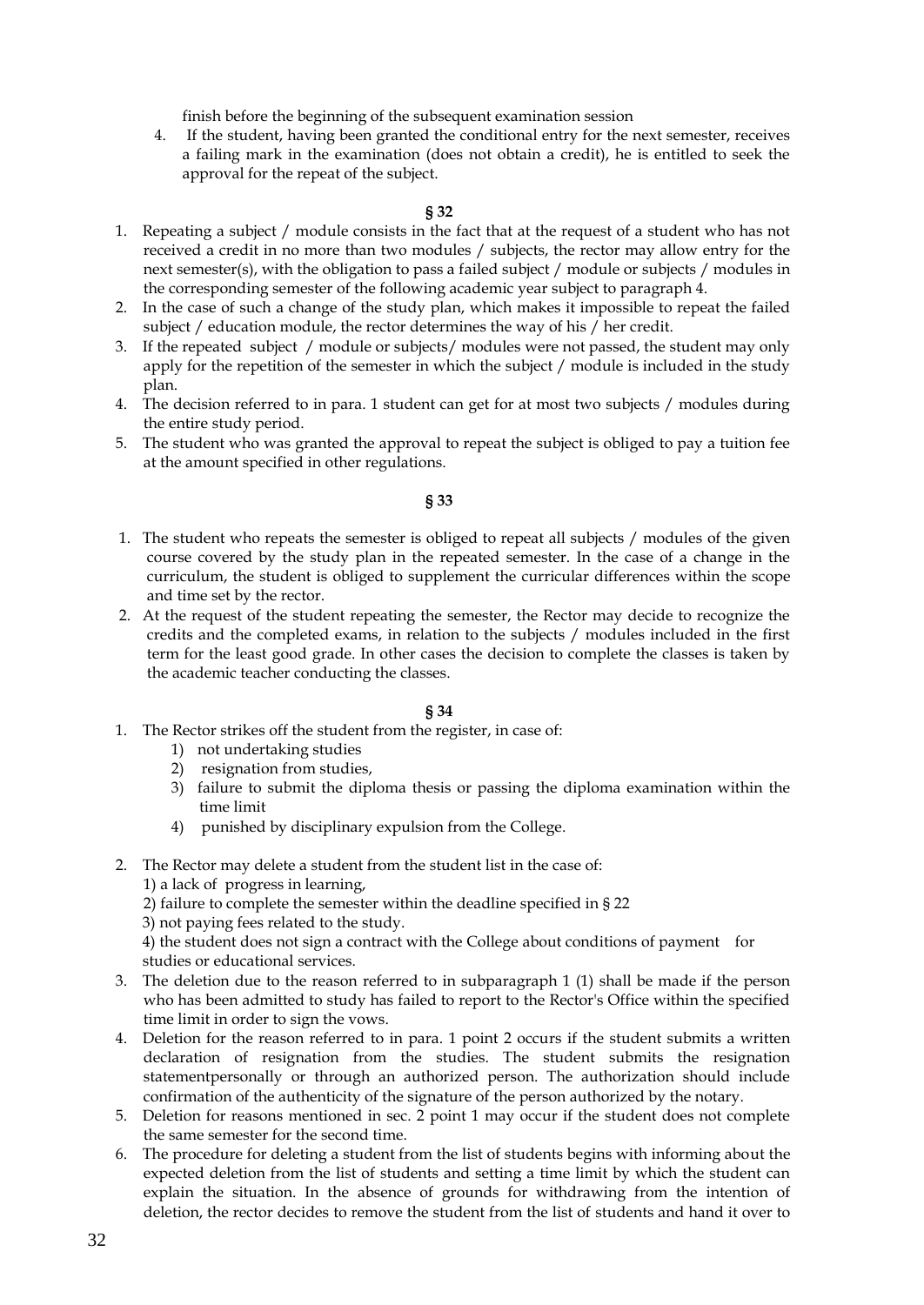the student. The student is entitled to a request for reconsideration of the case within 14 days of the date of service of the decision. This decision is final.

### **§ 35**

- 1. A person who has stopped studying or has been removed from the list of students may resume his studies in the same field of study or, in exceptional cases, in a related field.
- 2. In the decision to resume the studies, the Rector, guided by the learning outcomes obtained, determines the terms and the semester of studies to which he or she is admitted.

## **The thesis and the final examination**

#### **§ 36**

- 1. The student completes his study by writing his thesis under the supervision of an academic teacher having at least a doctoral degree called a supervisor. The choice of a graduate seminar is left for the student to make. Prerequisites for completing the final semester is submitting a thesis.
- 2. The thesis topic set by the supervisor should be approved within the time and procedure specified by the Rector.
- 3. In the event of a prolonged absence of the supervisor, causing the postponement of the deadline of submitting the thesis, the rector is obliged to appoint an academic teacher who will undertake the task of directing the work.

#### **§ 37**

- 1. The student submits a diploma thesis in both printed and electronic versions. The number of print copies is determined by the rector.
- 2. By submitting a diploma thesis, the student submits a statement on the authorship of the work, containing a clause on the consequences of the student's assignment of someone else's work (or excerpts) or other research or conceptual results.
- 3. The thesis is evaluated by the supervisor and one reviewer appointed by the rector of the group of academic teachers with at least a doctoral degree. The grading scale specified in § 23 subpar. 1.
- 4. In the event of the divergence of the supervisor's and reviewer's opinion regarding the admission of the student to the final examination, Dean resolves the problem in consultation with another reviewer.

## **§ 38**

- 1. Students are obliged to submit their thesis by:
	- 31 March for the studies finishing in the winter semester
	- 30 September for the studies finishing in the summer semester. Subject to paragraph 2
- 2. At the legitimate request the student may extend the deadline for submitting the thesis for a period not longer than 4 months from the deadline referred to in sec. 1.
- 3. In the case of a student who did not submit his thesis within the time limits specified in sec. 1 or paragraph. 2 Rector decides:
- 4. 1) to refer to repeating the last semester of study or 2) delete from the student list.
- 5. The decision referred to in paragraph 3 (1) shall be issued by the rector at the request of the student. The provisions of §33 shall apply accordingly.

#### **§ 39**

- 1. A prerequisite for admission to Bachelor's examination is:
	- 1) obtaining credits of all subjects / modules of education and practices covered by the program of studies, '
	- 2) to receive a positive assessment of the thesis.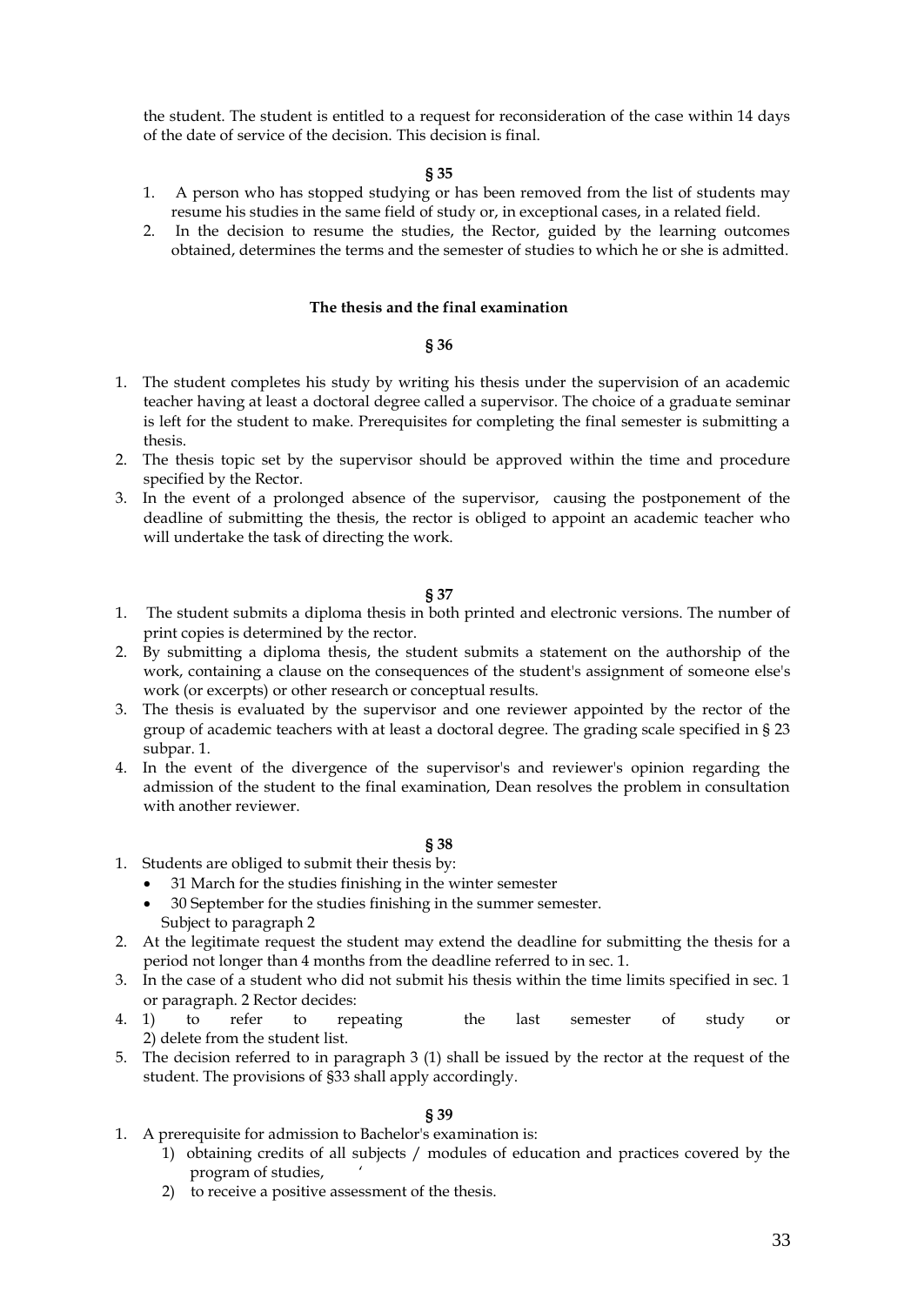2. The date of taking the Bachelor's examination is determined by Dean but not later than 1 month from the date of the presentation of the thesis.

## **§ 40**

- 1. The diploma examination is an oral examination. It takes place before the board composed of the chairman, promoter and reviewer of thesis. When assessing the diploma exam, the assessments as in § 23 par. 1.
- 2. The board for the diploma examination shall be chaired by the rector or by an academic teacher delegated by him.
- 3. At the diploma exam, the student should be knowledgeable in the field of study of the subject and issues connected with the diploma thesis
- 4. At the end of the diploma examination, the board shall determine the grade on the basis of the arithmetic mean of the grades obtained for each question. When determining the assessment of the examination, the assessment scale defined in § 23 subparagraph 1 shall apply.
- 5. About the result of the diploma examination the board decides by the majority of votes. In the event of a discrepancy in the assessment of the outcome of the diploma exam, the chairperson decides.
- 6. In the event of a failure or unexcused absence from a diploma exam within the set time limit, the rector shall designate the second date of the examination as final.
- 7. In the event of a failure of a satisfactory grade, the provisions of §38 par. 3-4. are applied.
- 8. At the request of a student or supervisor, the diploma examination may be an open examination. This application should be submitted at the time of submitting the diploma thesis. The decision is taken by the Rector. Participants in the diploma examination who are not part of the diploma examination board can not ask questions or participate in delibeartion.

## **§ 41**

- 1. The completion of studies takes place at the time of the completion of the diploma exam with at least satisfactory results.
- 2. The basis for calculating the final result of studies are:
	- 1) grade point average, calculated according to § 23 par. 3;
	- 2) the arithmetic mean of the grades issued by the supervisor and thesis reviewer;
	- 3) grade from the diploma exam.

The final result is the sum of the 0.6 rating listed in 1) and 0.2 of each of the evaluations listed in pt. 2) and 3). The result is rounded to two decimal places.

- 3. In the diploma of graduation, the final result of studies shall be entered in accordance with the principle:
	- up to 3.50 satisfactory,
	- over 3.50 to 3.75 satisfactory plus,
	- over 3.75 to 4.20 good,
	- over 4.20 to 4.45 good plus,
	- over 4.45 very good
- 4. Alignment to the assessment referred to in paragraph 3 only concerns entry to the diploma. All other certificates shall state the actual result of the studies as calculated in paragraph 2.

## **§ 42**

- 1. After completing the diploma examination, the student loses his / her student's priviliges, subject to paragraph 2.
- 2. A person who has completed a first-cycle studies retains the student's right until 31 October of the year in which he or she completed the studies, excluding the right to financial assistance referred to in Article. 173 act.
- 3. The graduate is required to return a clearance slip before receiving his / her graduation diploma. The Rector can distinguish a graduate with a special recognition diploma. The model of the diploma is defined by the Senate.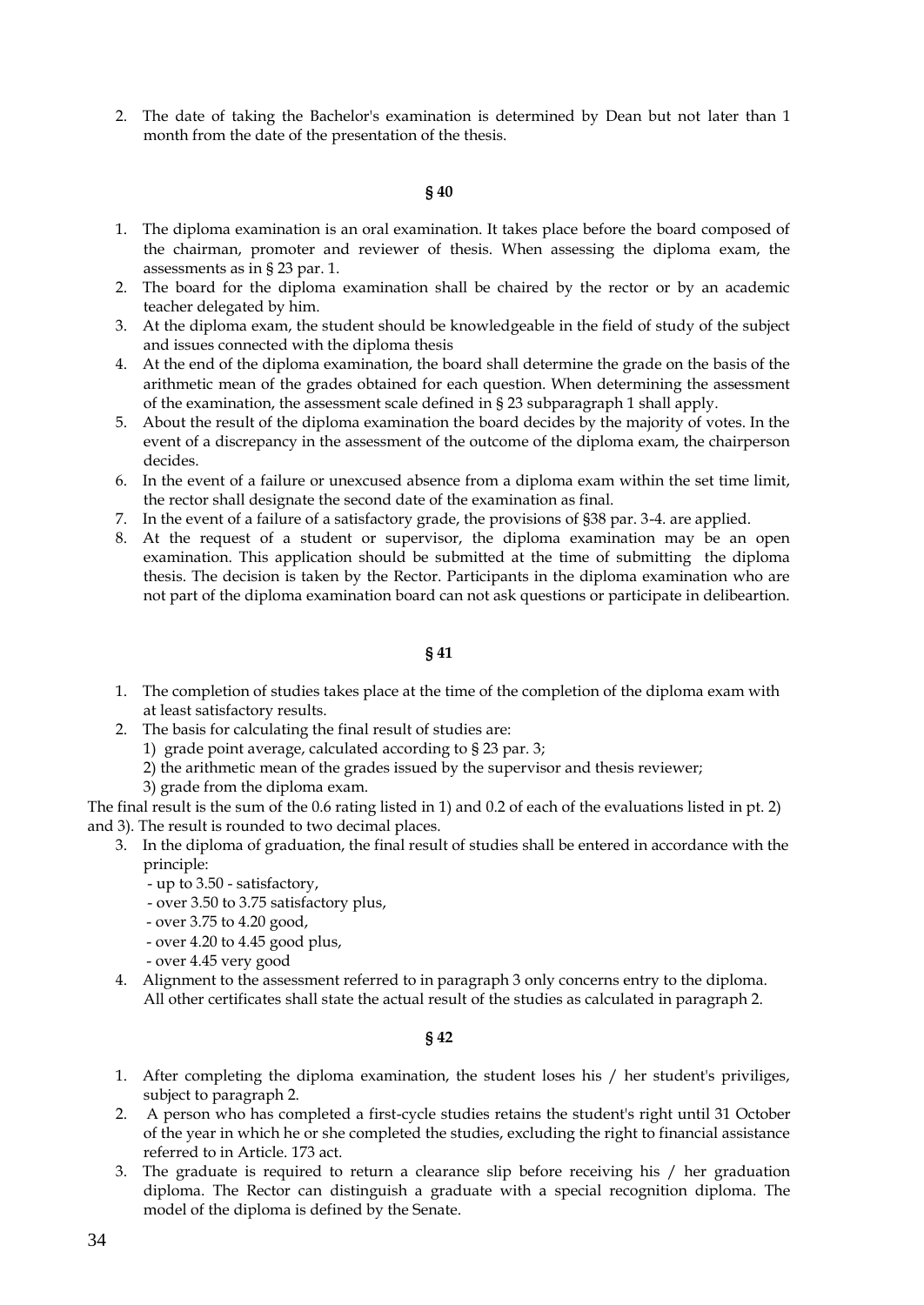#### CONDITIONS AND MODE OF PARTICIPATION IN CLASSES FOR OUTSTANDING STUDENTS

#### **§ 43**

- 1. Outstanding gifted students of secondary schools may participate in the courses offered in the course of study in the fields of their aptitudes. An application for admission of a student to attend classes is submitted by the headmaster of the school. The decision is made by the Rector. The Rector may appoint a student's academic tutor from among academic teachers.
- 2. A secondary-school student who has obtained the consent of the rector referred to in sec. 1 participates in the course and obtains the module / course credit according to the rules for college students. Obtained credits are documented in a separate credit protocol. The student receives a certificate issued by the rector informing them of the credit.
- 3. The student admitted to study in the field of study in which he participated in the classes prior to commencement of studies is exempted from the obligation to complete the classes that he had previously completed.

### **FINAL PROVISIONS**

#### **§44**

Rules and Regulations come into effect on 1 October 2015.

# <span id="page-34-0"></span>ACADEMIC CALENDAR

**Detailed structure of the academic year 2016/2017**

## **1. WINTER SEMESTER**

 Lasts from 1 October 2016 to 22 February 2017 and includes: **classes** - from 1 October 2016 to 21 December 2016 **winter holidays** - from 22 December 2016 to 06 January 2017 **classes** - from 07 January 2017 to 01 February 2017 **winter examination session** - from 07 January 2017 to 15 February 2017 **mid** - semester break - from 16 February 2017 to 22 February 2017 **re - sits** take place in the winter examination session and last to 31 March 2017.

 Detailed dates of the examinations are determined by Deans of Faculties. Examination dates cannot clash with classes. Student record books and examination record cards must be submitted to the Dean's Office by 31 March 2017.

#### **2. SUMMER SEMESTER**

 lasts from 23 February 2017 to 30 June 2017 and includes: classes - from 23 February 2017 to 12 April 2017 spring holidays - from 13 April 2017 to 19 April 2017 classes - from 20 April 2017 to 21 June 2017 summer examination session - from 22 June 2017 to 30 June 2017

Summer holidays - from 01 July 2017 to 30 September 2017.

 Detailed dates of the examinations are determined by Deans of Faculties. Examination dates cannot clash with classes. Student record books and examination record cards must be submitted to the Dean's Office by 30 September 2017.

3. Other free periods:

02 November 2016 and 02 May 2017.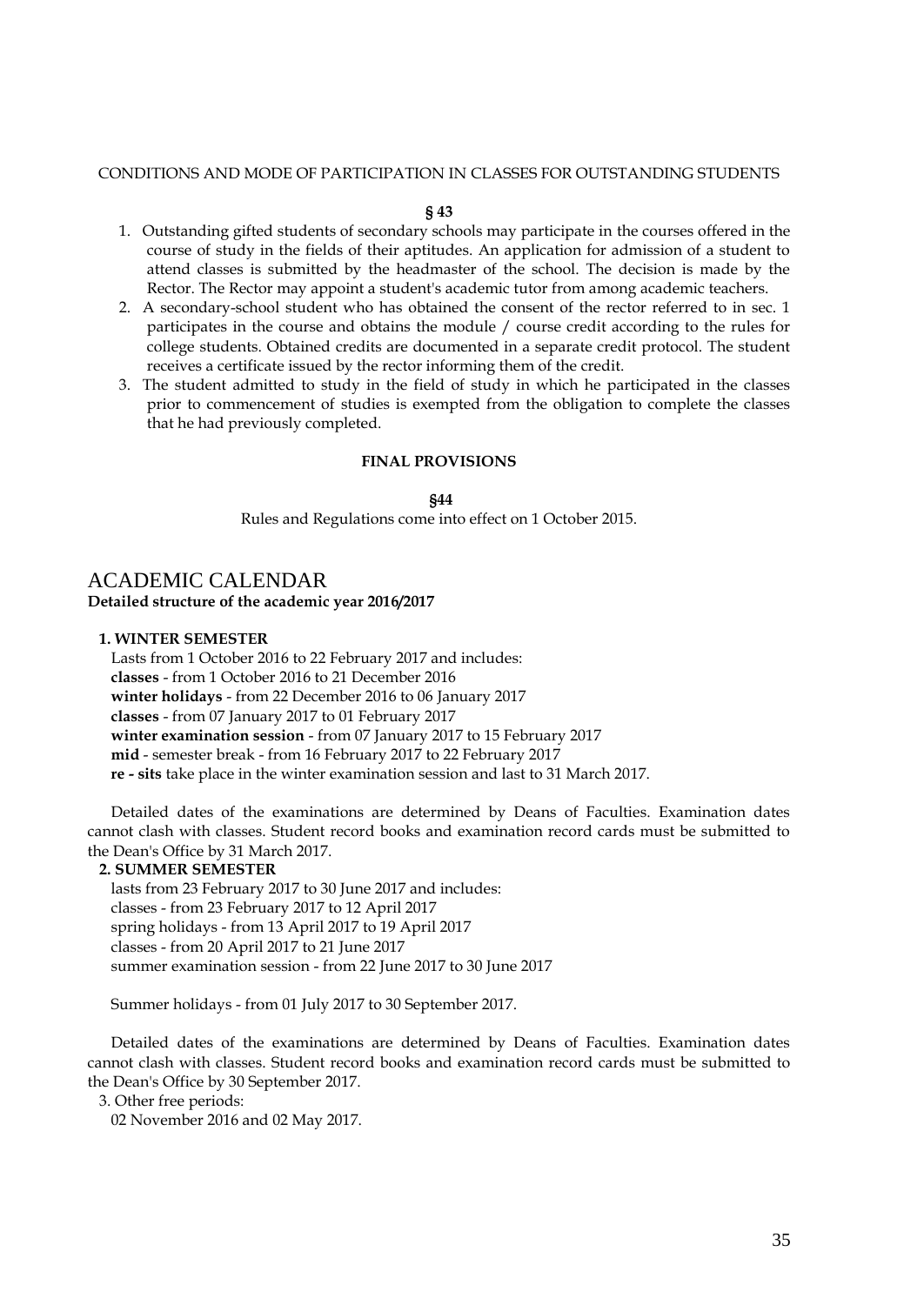# **CHAPTER VI THE CONTENTS OF STUDY COURSES**

<span id="page-35-0"></span>ADMINISTRATIVE LAW – DETAILED ISSUES

**Name of subject**: Administrative Law – detailed issues

**Code:** WSH-E/Adm.st./pradmszcz/16 or WSH-E/Adm.zaocz./pradmszcz/16

**Taught by:** dr Katarzyna Stanik-Filipowska

mgr Edyta Szłacha

**Subject status:** obligatory

**Semester:** III

**Total number of hours:** F. 60, P. 30

**Number of credit points :** 5

**Course objectives:** discussion of nature and position of Substantive Law in the system of Administrative Law and analysis of selected issues of Detailed Substantive Administrative Law **Course contents:**

- o nature and position of Substantive Law in the system of Administrative Law
- o selected issues of Detailed Substantive Administrative Law
- o human rights; civil rights and freedoms prawa człowieka, prawa i wolności obywatelskie in the context of right of public gathering, right of forming public associations, public benefit activity, protection of personal data and system of public information
- o spreading information: Press Law, Radio and Television Law, legal regulations related to the Polish Press Agency; Confidential Information Protection Act
- o public law and order, in particular environmental protection, protection from noise, water protection, animals and plants protection
- o administration in emergency situations principles of public authorities functioning vs. limitation of civil rights and freedoms
- o Public Law limitations of ownership rights, especially area planning, limitations of building activity and expropriation
- o legal licencing of economic activity: objective and subjective area, principles of registering commercial activity, licensed commercial activity, legal bases and legal form of decicions related to commerial activity, analysis of the Freedom of Commercial Activity Act of July 2nd 2004 (Dziennik Ustaw 2004, No 173, clause 1807) (

# **Readings:**

M. Wierzbowski, Z. Cieślak, J. Jagielski, J. Lang, M. Szubiakowski, A. Wiktorowska, *Prawo administracyjne*, Warszawa 2003 r.;

I. Lipowicz, Z. Niewiadomski, K. Strzyczkowski, G. Szpor, *Prawo administracyjne. Cześć materialna*, Warszawa 2004 r.;

J. Szreniawski, *Prawo administracyjne*. Część szczegółowa, Bydgoszcz 1997 r.;

Z. Leoński, *Materialne prawo administracyjne*, Warszawa 2000 r.;

G. Szpor, *Wolność informacji i jej granice*, Katowice 1997 r.;

H. Izdebski, *Fundacje i stowarzyszenia. Komentarz. Orzecznictwo*. Skorowidz, Warszawa, 2003 r.;

J. Supernat, *Instrumenty działania administracji publicznej*, Wrocław 2003 r.;

M. Górski, *Ochrona środowiska jako zadanie administracji publicznej*, Warszawa 2003 r.;

Z. Niewiadomski, *Planowanie przestrzenne. Zarys systemu*, Warszawa 2003.

ADMINISTRATIVE LAW – GENERAL ISSUES

**Name of subject**: Administrative Law – general issues

**Code:** WSH-E/Adm.st./pradmog/16 or WSH-E/Adm.zaocz./pradmog/16

**Taught by:** dr Katarzyna Stanik-Filipowska

mgr Edyta Szałacha

**Subject status:** obligatory

**Semester:** II **Total number of hours:** F. 60, P. 30 **Number of credit points :** 5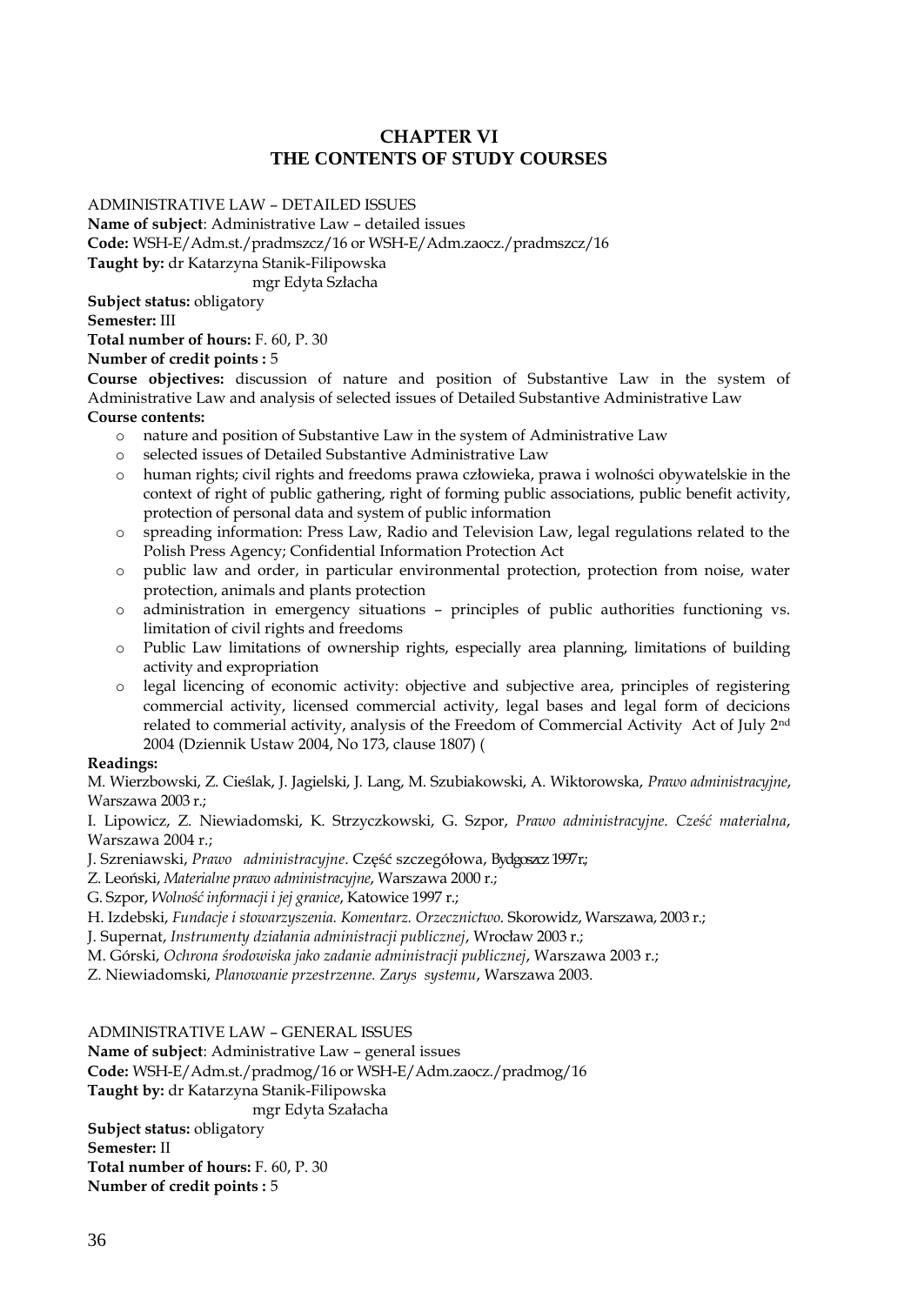**Course objectives:** discussion of nature and position of Substantive Law in the system of Administrative Law and analysis of selected issues of Substantive Administrative Law **Course contents:**

- genesis and development of Administrative Law
- nature and position of Substantive Law in the system of Administrative Law; sources of Administrative Law
- concept of Administrative Law
- types of norms in Administrative Law
- Administrative Law relationship
- constitutional principles of functioning of public administration
- legal forms of functioning of public administration: a/ general acts of public administration institutions b/ individual administrative acts; c/ other legal forms of administation functioning
- system of public administration institutions analysis of basic functions and competencies
- characteristics of basic principles of administration controls

## **Readings:**

M. Wierzbowski, Z. Cieślak, J. Jagielski, J. Lang, M. Szubiakowski, A. Wiktorowska, *Prawo Administracyjne*, Warszawa 2003 r.;

I. Lipowicz, Z. Niewiadomski, K. Strzyczkowski, G. Szpor, *Prawo administracyjne. Cześć materialna*, Warszawa 2004 r.;

J. Szreniawski, *Prawo administracyjne*. Część szczegółowa, Bydgoszcz 1997 r.;

Z. Leoński, *Materialne prawo administracyjne*, Warszawa 2000 r.;

J. Supernat, *Instrumenty działania administracji publicznej*, Wrocław 2003 r.;

M. Gromadzka - Grzegorzewska, *Narodziny polskich nauk administracyjnych*, Wydawnictwa UW, Warszawa 1985 r.;

H. Izdebski, *History of Administration*, Warszawa 1984 r.;

H. Izdebski, *Współczesne modele administracji publicznej*, Warszawa 1993 r.;

M. Stahl, *Materialne prawo administracyjne. Pojęcia, instytucje, zasady*, Warszawa 2002 r.;

*System prawa administracyjnego*, pod red. J. Starościaka, Wrocław 1977 r..

ADMINISTRATIVE PROCEEDINGS

**Name of subject**: Administrative proceedings

**Code:** WSH-E/Adm.st./postadm/16 or WSH-E/Adm.zaocz./postadm/16

**Taught by:** dr Zbigniew Kmiecik

Mgr Paulina Majewska

**Subject status:** obligatory

**Semester:** V

**Total number of hours:** F. 60, P. 30

# **Number of credit points :** 5

**Course objectives:** acquianting the students with the way of issuing and questioning administrative acts, i.e. which in individual cases decide the public rights and duties of individually named entities located outside the system of administration; particular stress is placed on the rights of parties involved

**Course contents:**

- Genesis and development of administrative proceedings and administrative judiciary in European countries
- System of administrative law
- Range of application of administrative proceedings
- Strict concept of administrative proceedings, called jurisdiction proceedings
- General principles of administrative proceedings
- Institutions carrying out jurisdiction proceedings
- Proceedings participants
- Mail delivery, summons, deadlines
- First instance proceedings
- Appeal and complaint proceedings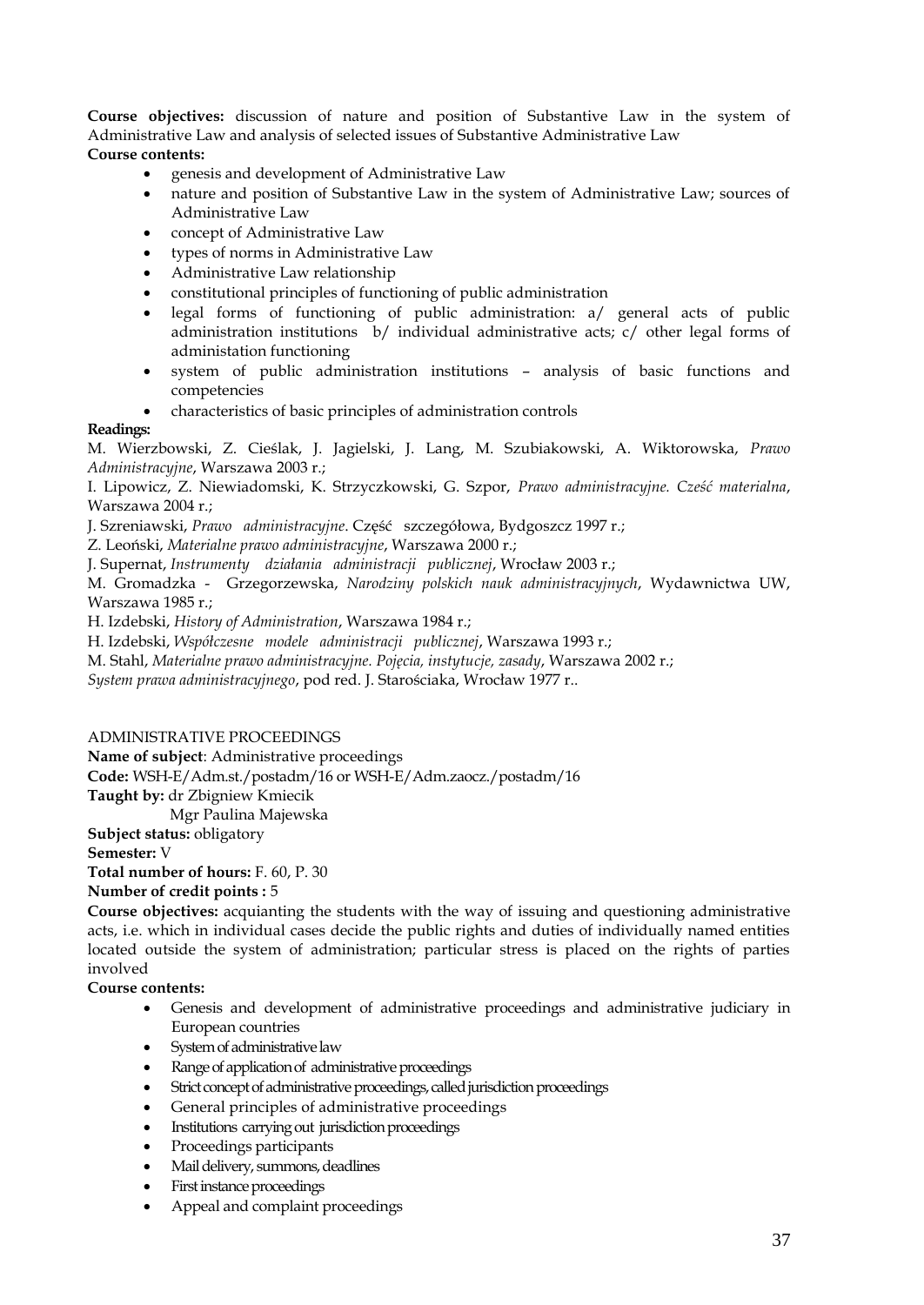- **Extraordinary proceedings**
- Legal measures applied *ex officio*

# **Readings:**

- Z. R. Kmiecik: *Postępowanie administracyjne i postępowanie sądowo-administracyjne,* Zakamycze 2003
- K. Chorąży, W. Taras, A. Wróbel: *Postępowanie administracyjne, sądowoadministracyjne i postępowanie egzekucyjne w administracji,* Zakamycze 2004
- B. Adamiak, J. Borkowski: *Postępowanie administracyjne i sądowoadministracyjne,* Warszawa 2004
- M. Jaśkowska, A Wróbel: *K.p.a. Komentarz,* Zakamycze 2000

## AGRICULTURE AND FOOD INDUSTRY MANAGEMENT

**Name of subject**: Agriculture and Food Industry Management

**Code:** WSH-E/Adm.st./zarzroln/16 or WSH-E/Adm.zaocz./zarzroln/16

**Taught by:** dr Leszek Kuczek

**Subject status:** obligatory

**Semester:** VI

**Total number of hours:** F. 50, P. 30

**Number of credit points:** F. 4, P. 3

**Course objectives:** acquianting the students with the questions of agriculture and food industry management in relation to national and EU law

**Course contents:**

- agricultural law in the Polish legal system
- sources of Polish and EU agricultural law
- agricultural system of Poland
- shaping of the environment in the context of activation of agricultural areas and development of agriculture
- integrated system of management and control in agriculture
- balanced development of rural areas
- managing farming real estate (farms) and state-owned forests
- general and special trading in farming real estate
- shaping of homogenous agricultural markets economic activity of farming producers and ways of organising them
- public interventionism in the area of shaping Common Agricultural Policy

# **Readings:**

- A. Oleszko, *Prawo rolne*, Zakamycze 2004
- (red.) J. Jucewicz, *Wspólna Polityka Rolna. Zagadnienia prawne*, Warszawa 2004
- ( red) A. Stelmachowski, *Prawo rolne, wyd. 2*, Warszawa 2005
- A. Oleszko, B. Jeżynska, P. Mikołajczyk, R. Pastuszko, *Prawo rolne. Zbiór przepisów*, Zakamycze 2005.

## ARRANGEMENT AND BANKRUPTCY LAW

**Name of subject**: Arrangement and Bankruptcy Law **Code:** WSH-E/Adm.st./prukl/06 or WSH-E/Adm.zaocz./prukl/06 **Taught by:** dr

**Subject status:** obligatory

**Semester:** VI

**Total number of hours:** F. 40, P. 30

**Number of credit points :** 4

**Course objectives:** acquianting the students with legal mechanism of bankruptcy as an element of economic life

# **Course contents:**

concept, aim and function of bankruptcy, bankruptcy capacity; bankruptcy prerequisites; proceedings concerning bankruptcy announcement; types of bankruptcy proceedings; legal consequencies of bankruptcy announcement; legal status of bankruptcy trustee, court supervisor and receiver in bankruptcy; course of bankruptcy proceedings including disposing of assets of bankrupt entity; protection of creditors; division of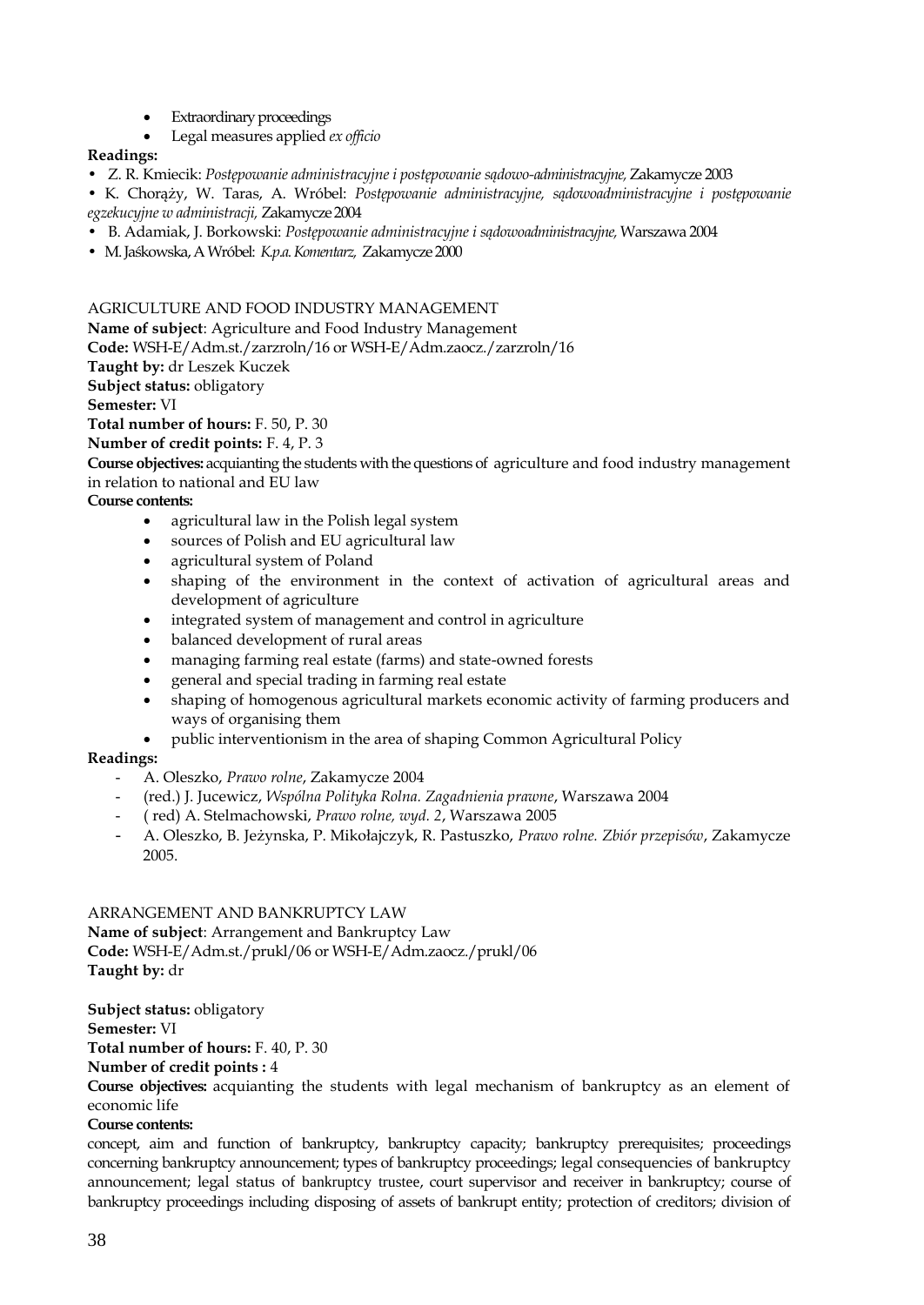bankrupt estate's funds; course of bankruptcy proceedings with possible settlement arrangement; legal character of settlement arrangement; protection of creditors in settlement arrangement proceedings; acceptance and confirmation of settlement arrangement; fulfilling the arrangament provisions; concept and types of separate bankruptcy proceedings; concept and general characteristics of rehabilitation procedures. **Readings:** 

F. Zedler, Prawo upadłościowe i naprawcze w zarysie, Zakamycze 2004; A. Jakubecki, *Prawo upadłościowe i naprawcze, Wprowadzenie*, Zakamycze 2003.

**Students' assessment method:** written examination

BANK CONTRACTS **Name of subject**: Bank Contracts **Code:** WSH-E/Adm.st./umbank/16 or WSH-E/Adm.zaocz./umbank/16 **Taught by:** dr Eliza Komierzyńska-Orlińska **Subject status:** obligatory **Semester:** IV **Total number of hours:** F. 20, P. 10 **Number of credit points :** 1

**Course objectives:** Acquianting the students with the kinds and characteristic features of contracts applied in the Polish banking law.

**Course contents:**

- Loan contract
- Credit contract
- Bank account contract
- Contract of surety
- Bank guarantee

## **Readings:**

E. Fojcik – Mastalska, *Prawo bankowe. Komentarz*, Warszawa 2002.

A. Jakubecki, J. Mojak, E. Niezbecka: *Prawne zabezpieczenie wierzytelności bankowych*., Krakow 2000. J. Mojak,Z. Żywko, *Podstawy prawa bankowego*, Zamość 2002. *Encyklopedia prawa bankowego*, Warszawa 2002.

BASICS OF CIVIL LAW– GENERAL ISSUES, PROPERTY LAW

**Name of subject**: Basics of civil law– general issues, property law **Code:** WSH-E/Adm.st./podprcywogrz/03 or WSH-E/Adm.zaocz./podprcywogrz/03 **Taught by:** dr Katarzyna stanik-Filipowska **Subject status: obligatory Semester:** III **Total number of hours:** F. 60, P. 30

**Number of credit points :** F. 5, P. 4

Course objectives: making the students acquianted with those basic institutions of Civil Law which function in all its spheres and play a significant role in the whole legal system. The students also get acquianted with the area of Family Law. They are also expected to get to know the systematics of the Code of Civil Law and its major regulations.

# **Course contents:**

# **GENERAL ISSUES**

- General characteristics of Civil Law
- Sources and determining factors of Civil Law contents
- Interpretation and application of Civil Law
- Civil Law relationship
- Subjective Right
- Subject of Civil Law relationship
- Subjects of Civil Law
- Legal proceedings
- Representation
- Expiration and Final Date Limit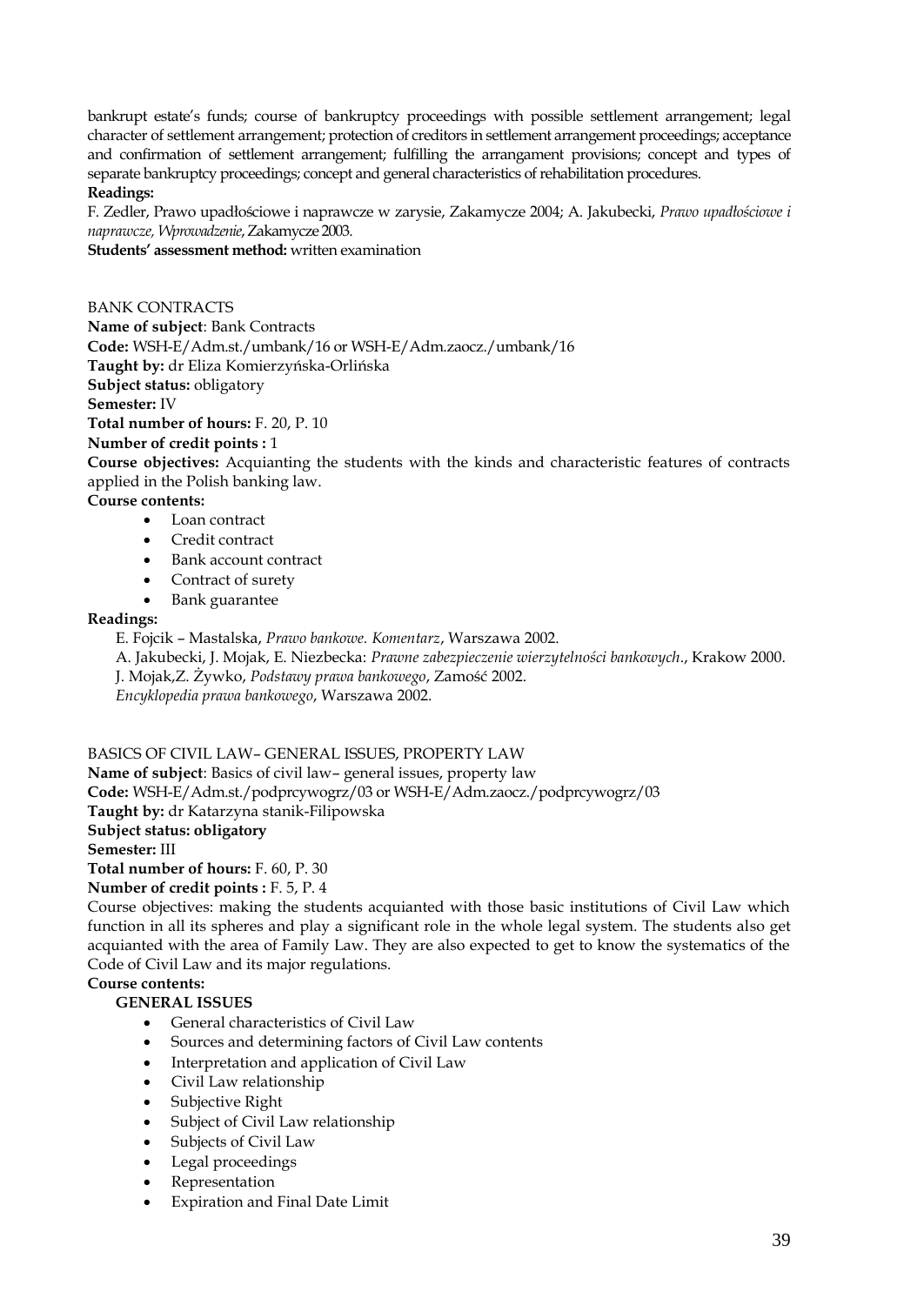# **PROPERTY LAW**

General information on property law

- 1. concept of property law
- 2. material objects as object of property law
- 3. property laws
- Idea of ownership, its contents and execution
	- 1. idea of ownership
	- 2. neighbour relationships
- Acquisition and loss of property
- 1. transfer of ownership
	- 2. acquisitive prescription
- Shared ownership
	- 1. concept of shared ownership and its types
	- 2. shares of co-owners
	- 3. managing shared property
	- 4. annulment of shared ownership
- Ownership of premises
- Protection of ownership
	- 1. types of claims
- Limited property rights
- Perpetual usufruct
- **Servitudes**
- Cooperative premises property right
- Mortgage
- Pledge/Deposit
- Ownership
- Property court register

## **Readings:**

- Filipiak T. A, Mojak J., Nazar M., Niezbecka E, *Zarys prawa cywilnego*, Lublin 2005
- Radwański Z., *Prawo cywilne część ogólna*, Warszawa 2004
- Wolter A., Ignatowicz J., Stefaniuk K., *Prawo cywilne. Zarys części ogólnej*, Warszawa 2001
- Doliwa A*., Prawo rzeczowe*, Warszawa 2004
- Ignatowicz J., Stefaniuk K., *Prawo rzeczowe*, Warszawa 2003
- Andrzejewski M., *Prawo rodzinne i opiekuńcze*, Warszawa 2004
- Ignatowicz J., Nazar M., *Prawo rodzinne*, Warszawa 2005
- *Kodeks cywilny i inne akty prawne* ( wprowadzenie Radwański Z.), Warszawa 200

# BASICS OF CRIMINAL LAW AND MINOR OFFENCES LAW

**Name of subject**: Basics of Criminal Law and Minor Offences Law

**Code:** WSH-E/Adm.st./podprkarwyk/16 or WSH-E/Adm.zaocz./podprkarwyk/16

 **Taught by:** dr hab. Marek Kulik

**Subject status: obligatory**

**Semester:** III

**Total number of hours:** F. 50, P. 20

**Number of credit points :** F. 4, P. 3

**Course objectives:** acquianting the students with the contents and major principles of substantive criminal law.

**Course contents:**

- Concept of crime (material and formal crime)
- Types of criminal behaviours (criminal attempt, preparation of crime, unassisted perpetration of crime, inducing to crime, being an accessory, provocation)
- Countertypes (lawful defence, state of emergency, experiment, mistake, insanity)
- Punishment and punitive measures
- Sentence severity guidelines
- Extraordinary mitigation or aggravation of punishment, jail sentence
- Repeat offence ( special, basic, continual )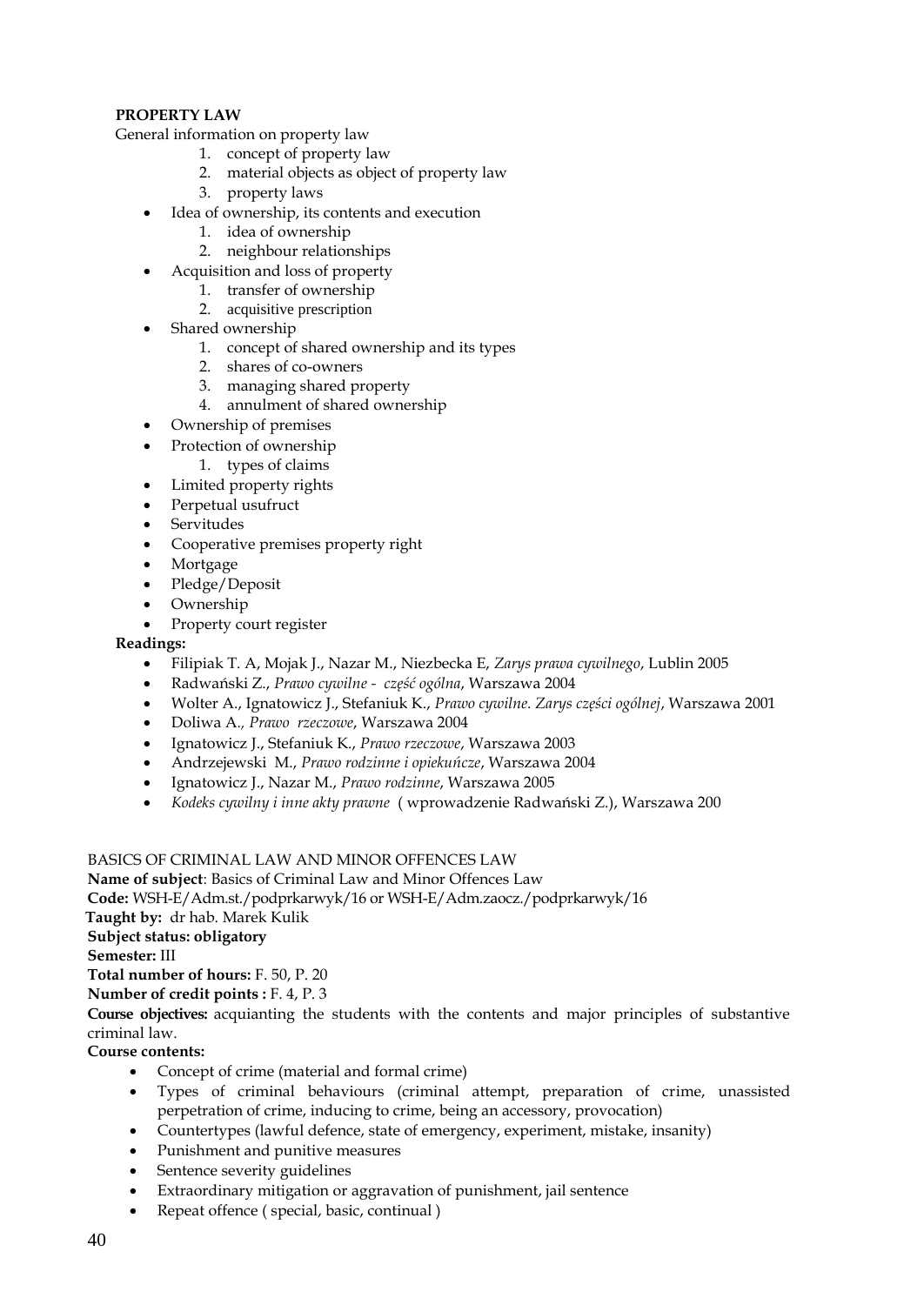- Probational measures (conditional discontinuance of proceeding, conditional suspension of sentence, conditional release on probation)
- Combined sentence
- Prorective measures
- Prescription of crime, erasion of conviction entry
- Glossary ( Clause 115 of the Penal Code)
- Selected detailed issues (crimes against humanity, the Republic of Poland, life and health, human safety and against freedom )
- Concept of minor offence, applicable punishments
- Magistrate court proceedings

## BASICS OF ECONOMICS

**Name of subject**: Basics of economics **Code:** WSH-E/Adm.st./podekon/16 or WSH-E/Adm.zaocz./podekon/16 **Taught by:** dr Jan Waszcyński **Subject status:** obligatory **Second Term Total number of hours:** F. 30, P. 20 **Number of credit points :** F. 2, P. 1

**Course objectives:** Presentation of basic economic categories, providing knowledge necessary for understanding main economic processes and phenomena; presentation of mechanisms creating these phenomena; drawing attention of future administartion workers to economic factors in the decision-making process

**Course contents:**

- Economics as a science
- Major members of market economy
- Market microanalysis:
- Theory of rational consumer behaviour
- Thory of enterprise functioning
- Creating and division of national income
- Money economy:
- Budget and government fiscal policy
- Inflation and unemployment:
- Country's payment balance and foreign exchange

# **Readings:**

1. D. Begg, S. Fischer, R. Dornbusch: *Mikroekonomia*. Warszawa 2000.

- 2. D. Begg, S. Fischer, R. Dornbusch: *Makroekonomia*. Warszawa 2000.
- 3. S. Duda, H. Mamcarz, A. Pakuła: *Ekonomia*. Lublin 2000.
- 4. *Ekonomi*a (red. J. Beksiak). Warszawa 2001.
- 5. *Ekonomia. Podręcznik dla studiów licencjackich* (red. W. Caban). Warszawa 2001.
- 6. *Elementarne zagadnienia ekonomii*, (red. R. Milewski). Warszawa 2000.
- 7. D.R. Kamerschen, R.B. McKenzie, C. Nardinelli: *Ekonomia*. Gdańsk 1991.
- 8. M. Nasiłowski: *System rynkowy. Podstawy mikro-i makroekonomii*. Warszawa 2001.

# BASICS OF INTERNATIONAL PUBLIC LAW

**Name of subject**: Basics of international public law

**Code:** WSH-E/Adm.st./podprmiedzpub/16 or WSH-E/Adm.zaocz./podprmiedzpub/16

**Taught by:** dr hab. Prof. Roman Kwiecień

**Subject status:** obligatory

**Semester:** II

**Total number of hours:** F. 30, P. 20

**Number of credit points :** 4

**Course objectives:** acquianting the students with the principles and major institutions of the international legal order and the meaning of international law for the law of particular countries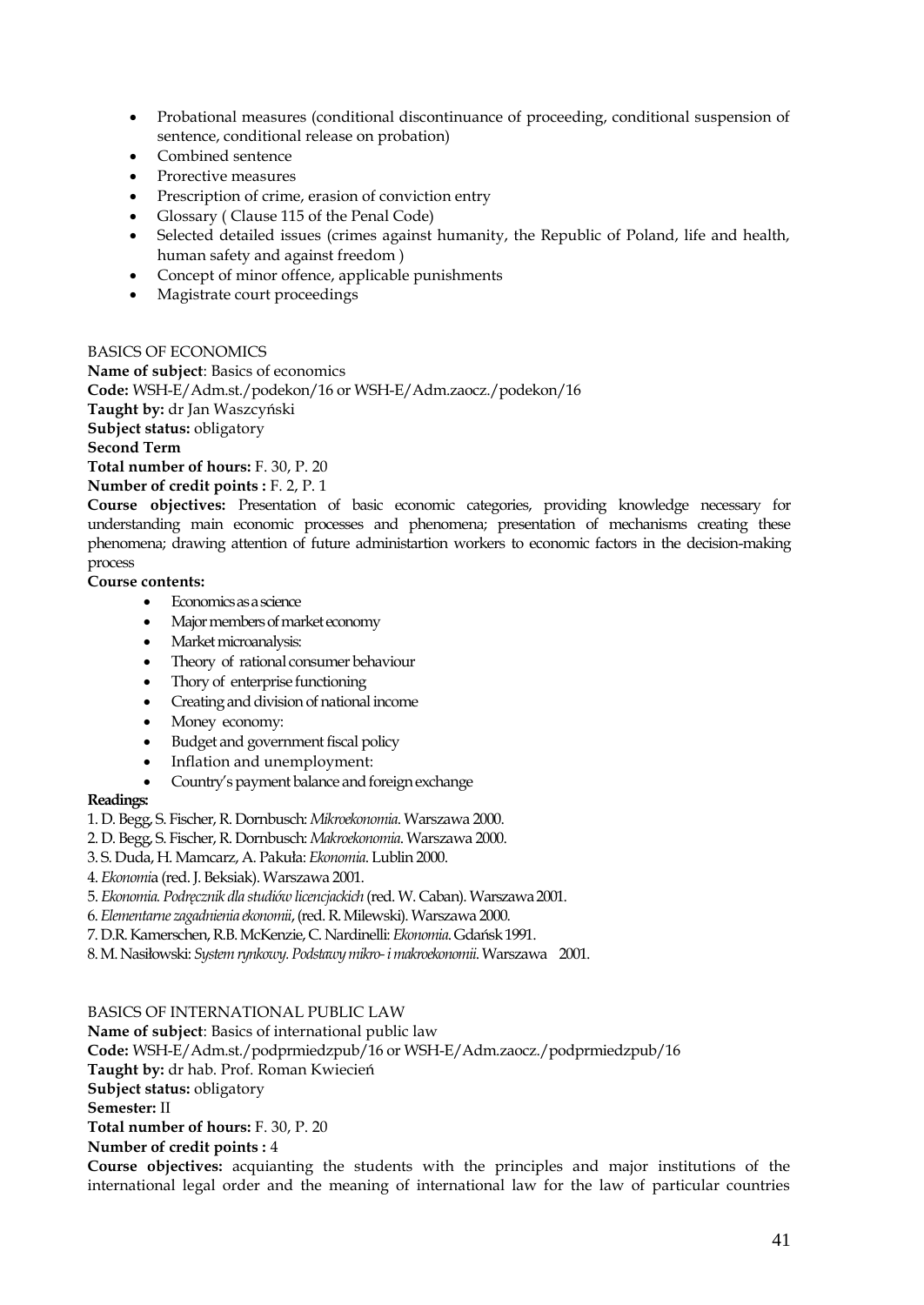through presentation of the legal status of the subjects of international contacts and those legal regulations included in international law which refer to contacts between countries **Course contents:**

- Characteristic features of international law
- Basic principles of international law
- Codification of international law
- Types of sources of international law
- Treaty Law
- Subjectivity in international law
- Status of countries in international law
- Status of international organisations in international law
- Other international law entities
- Status of population in international law
- International human rights protection
- Territory in international law
- International Sea Law
- Legal status of air and outer space
- Diplomatic law
- Consular Law
- International disputes and ways of solving them
- Law of Armed Conflict

## **Readings:**

1. Antonowicz L.: *Podręcznik prawa międzynarodowego,* wyd. 8,

Warszawa 2003.

- 2. Bierzanek R., Symonides J.: *Prawo międzynarodowe publiczne* wyd. 8, Warszawa 2004.
- 3. Góralczyk W., S. Sawicki: *Prawo międzynarodowe publiczne w zarysie,* wyd. 10, Warszawa 2004.

4. *Prawo międzynarodowe publiczne. Wybór dokumentów,* opr. A. Przyborowska-Klimczak, wyd. 6, Lublin 2003.

## BASICS OF ORGANISATION AND MANAGEMENT

**Name of subject:**Basics of organisation and management **Code:**WSH-E/Adm.st./podorgzarz/16 or WSH-E/Adm.zaocz./podorgzarz/16 **Taught by:** drLeszek Kuczek **Subject status:** obligatory **Semester:** II **Total number of hours:** F. 50, P. 20 **Number of credit points:** F. 3, P. 2

**Course objectives:** acquianting the students with the basic problems of management theory and teaching them skills needed for analysing organisational issues in the context of management process and social conditions. Special stress is placed on teaching the students in the area of current management issues and working out a balance between theoretical knowledge and practical management.

**Course contents:** Nature of management – process of management, functions and range, evolution of management; institution and its environment as management object; manager and his work; planning and strategic management; - planning process, hierarchy of aims, types of plans, nature of strategic planning, formulating strategies, types of strategies, implementation of strategies; operational planning; decision making, risk; organising – elements of organisational structure, principles of building organisational structures, organisational documentation, designing of organisation, types of organisational structures; human resources management – staffing process, managing work relationships; managing organisation development – character of organisational changes, areas of change in organisations, managing changes within organisation, general effectiveness of organisation, organisational development and learning, economic advisory services; leadership – nature of motivating, approaches to motivating, motivating systems within organisation, nature of leadership, behaviours of leaders, situational attitude to leadership; managing interpersonal and group processes – individual and group in organisation, internal conflicts, communication process, organisational culture; controlling functions in management; modern management methods – reengineering, benchmarking, lean management, process management, project management, complex quality management, contemporary challanges in management – intercultural management, entrepreneurship.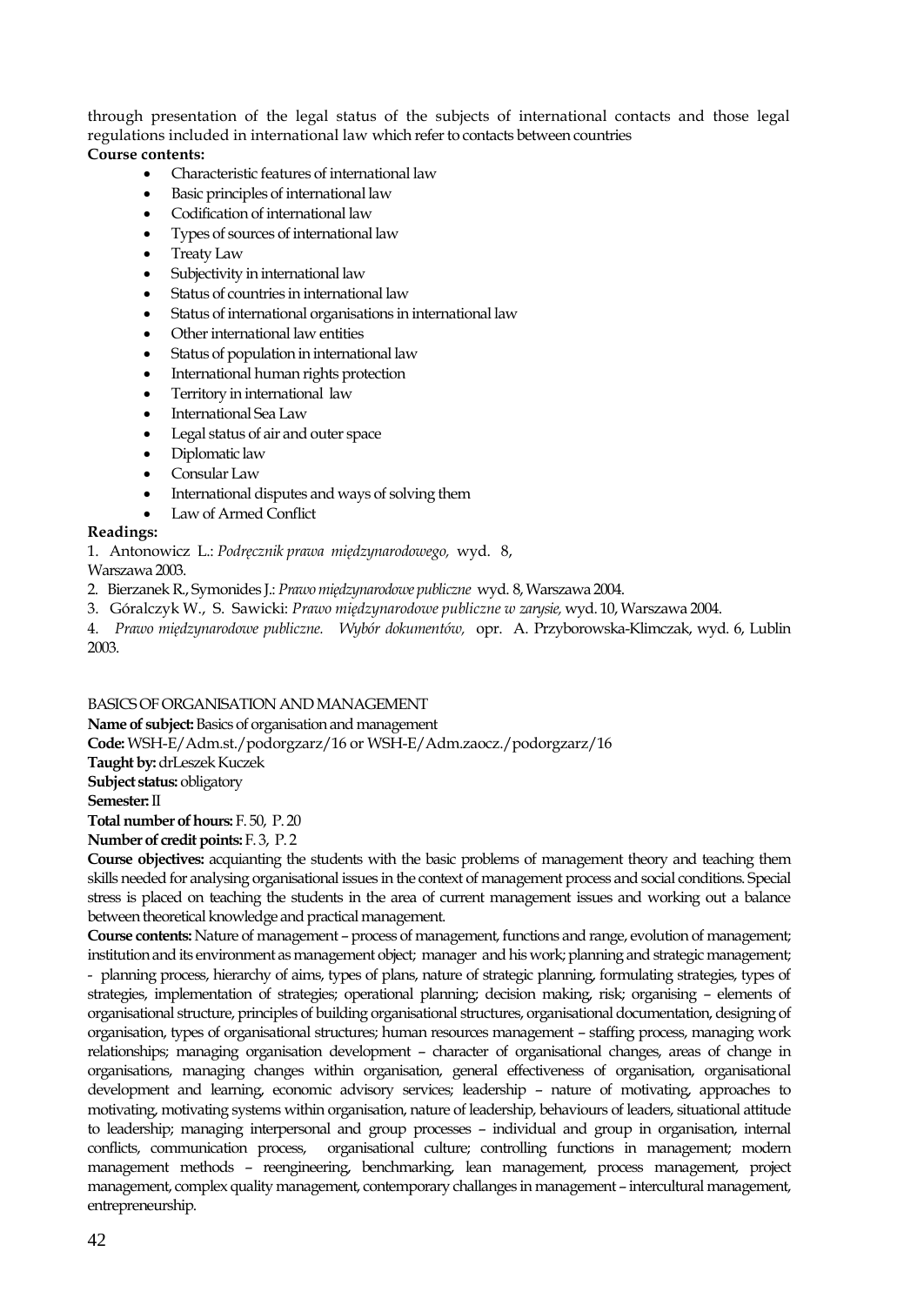## **Readings:**

- 1. Griffin R.W. *Podstawy zarządzania organizacjami*, PWN, Warszawa 2004
- 2. Grudzewski W.M., Hejduk I.K. *Przedsiębiorstwo przyszłości –wizja strategiczna*, Difin, Warszawa 2002
- 3. KoźmińskiA.K., Piotrowski W. (red.) *Zarządzanie. Teoria i praktyka*, PWN, Warszawa 2004
- 4. Kożuch B*. Zarządzanie publiczne w teorii i praktyce polskich organizacji*, Placet, Warszawa 2004
- 5. Martyniak Z. *Organizacja i zarządzanie. 70 problemów teorii i praktyki*, Antykwa, Kraków-Kluczbork 2001
- 6. Stoner J., Freeman R., Gilbert D. *Kierowanie*, PWE, Warszawa 1997
- 7. Szeloch Z., Gulski B., Prokop M., Skurzyńska Sikora U. *Podstawy organizacji i zarządzania* CSSiA, Lublin 2000

# **Methods of students' assessment::** written final test

**Requirements for positive completion of the course:** Being acquianted with the issues presented in the lectures and reading materials

**Individual work:** Non-assisted analysis of selected examples

## BASICS OF PENAL PROCEEDINGS AND EXECUTIVE CRIMINAL LAW

**Name of subject**: Basics of Penal Proceedings and Executive Criminal Law **Code:** WSH-E/Adm.st./podpostkar/16 or WSH-E/Adm.zaocz./podpostkar/16 **Taught by:** dr hab. Marek Kulik **Subject status:** obligatory **Semester:** IV **Total number of hours:** F. 40, P. 25 **Number of credit points :** 4 **Course objectives:** Making the students acquianted with the contents and basic principles of criminal

# action and executive criminal law.

# **Course contents:**

- Principles of officiality, legalism and free assessment of evidence, right of defence; principle of contradiction
- Court of law (properties, structure, types of courts, judge removal).
- Sides in a trial and other participants
- Trial prerequisites (division)
- Trial activities (verdicts, terms)
- Compulsion measures (preventative measures, penalties for breach of order).
- Evidence Law (sources, legal evidence, evidence exclusions)
- Investigation and judicial inquiry (including ways of completion)
- Trial (stages, types of verdicts)
- Means of appeal (means of appeal, properties of means of appeal)
- Appel and complaint
- Cassation and resumption of criminal proceedings
- Types of prison institutions.
- Interruption of execution of penalty and reprieve

# **Specialised readings:**

Grzegorczyk T., Tylman J., *Polskie postępowanie karne*, Warszawa 2003. Kmiecik R., Skrętowicz E., *Proces karny,* Kraków 2002. Waltoś S., *Proces karny*, Warszawa 2002.

BASICS OF TAX LAW **Name of subject:** Basics of tax law **Code:** WSH-E/Adm.st./podprpod/16 or WSH-E/Adm.zaocz./podprpod/16 **Taught by:** dr Jan Waszczyński mgr Agata Bulińska – Kościk (full-time courses) dr Monika Kępa (part-time courses) **Subject status: obligatory Semester:** IV **Total number of hours**: F. 40, P. 20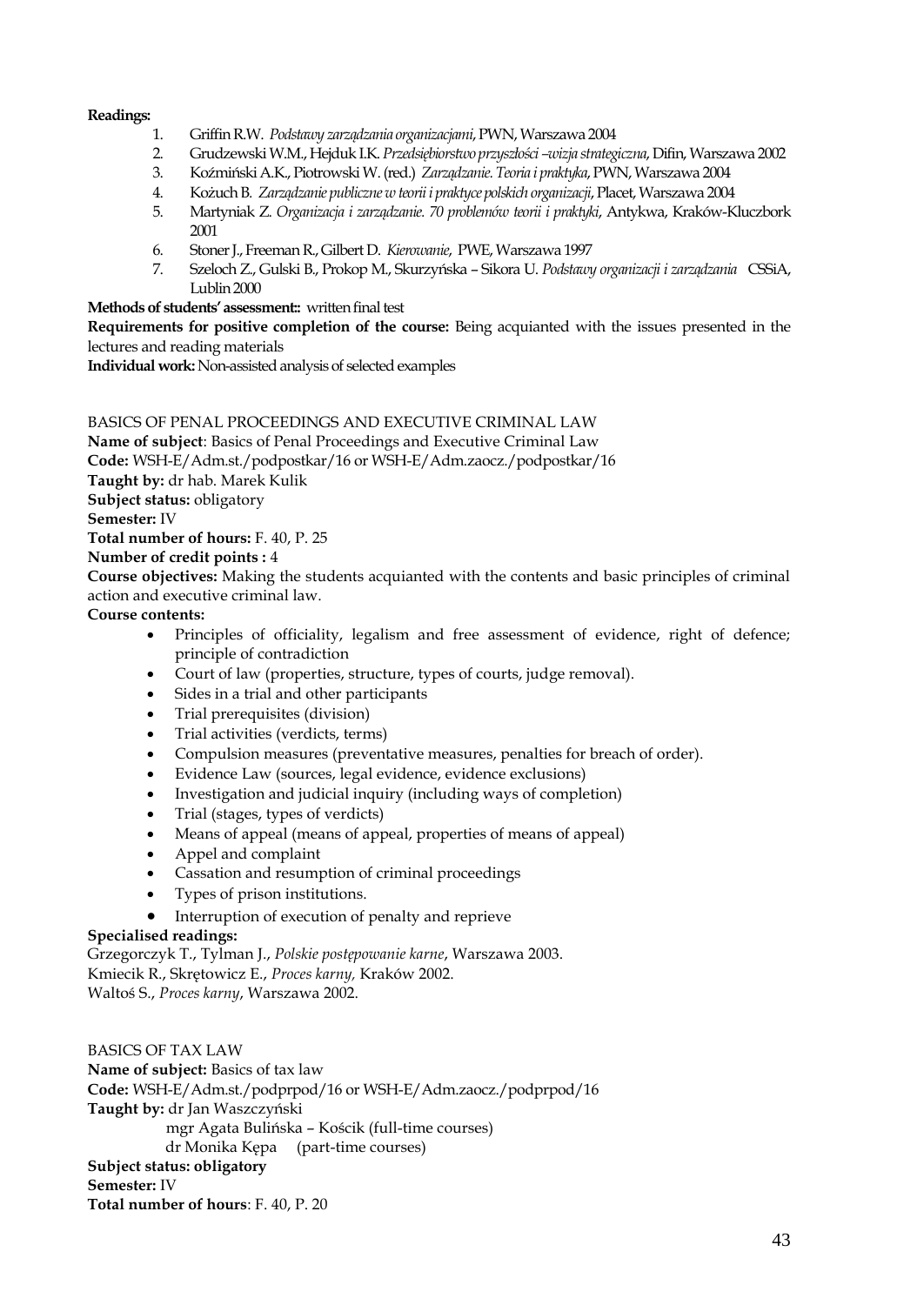# **Number of credit points:** F. 3, P. 2

# **Method of assessment**: written test

**Course objectives (full-time course):** acquianting the students with general bases of tax in the context of practical application of acquired information

# **Course contents(full-time course):**

- Outlining the subject, presenting recommended readings and examinations requirements
- Ideas of Tax Act, nature of general tax law
- Concept of tax
- Tax vs. other dues, fixed elements of tax
- Technical elements of tax. Taxation subjects. Indirect tax vs. tax transferability. Subject and base of taxation. Tax rates and scale. Progression. Conditions and ways of tax payment.
- Tax obligation and tax liability. Appearance of tax liabilities, ways of tax calculation.
- Cessation of tax liabilities. Effective and non-effective ways of cessation of tax liabilities.
- Liability to tax, pronouncing third-party liability to tax. Its economic justification.
- Classification of taxes, tax rules.

# **Readings (full-time course):**

- **1.** *Prawo podatkowe. Część ogólna i szczegółowa*. Pod. Red. W. Wójtowicz , Oficyna Wydawnicza, Branta 2005
- **2.** H.Litwińczuk, *Prawo podatkowe przedsiębiorców*. Dom Wydawniczy ABC 2003
- **3.** *Zarys finansów i prawa finansowego* pod red. W. Wójtowicz, wyd. III, PWP 20004

**Course objectives (part-time course):** acquianting the students with the institutions and structure of tax law, the basic concepts of Tax Act, particular tax laws, the concept and meaning of tax liability, the ways of tax liability appearance and cessation, the role of taxpayer, tax remitter and tax receiver **Course contents(part-time course):**

- Concept of tax
- Concept of tax obligation and tax liability
- Ensuring execution of tax liabilities
- Responsibility for tax liabilities
- General principles of tax proceedings
- Subjects of tax proceedings
- Course of tax proceedings
- Acts completing tax proceedings Central taxes
- Local taxes

# **Specialised readings (part-time course):**

Głuchowski J., *Polskie prawo podatkowe*, Warszawa 2004

Gomułowicz A., Małecki J., *Podatki i prawo podatkowe*, Warszawa 2004

Gorgol A., Kucia – Guściora B., Smoleń P., Szustek – Janowska M., Wójtowicz W., *Prawo podatkowe, część ogólna i szczegółowa*, Bydgoszcz – Lublin 2005

Hanusz A., Czerski P., *Gminne podatki i opłaty budżetowe*, Kraków 2004

Marciniuk J. (red.), *Podatek dochodowy od osób fizycznych*, Warszawa 2004

Mastalski R., *Prawo podatkowe*, Warszawa 2004

Olesińska A., *Prawo podatkowe*, Toruń 2004

CIVIL SERVICE LAW **Name of subject**: Civil Service Law **Code:** WSH-E/Adm.st./prurz/16 or WSH-E/Adm.zaocz./16 **Taught by:** mgr Agata Paul **Subject status:** obligatory **Semester:** VI **Total number of hours:** F. 30, P. 20 **Number of credit points :** F. 3, P. 2 **Course objectives:** Presenting the question of employment in public administration (central and local government) and the legal status of public administration employees.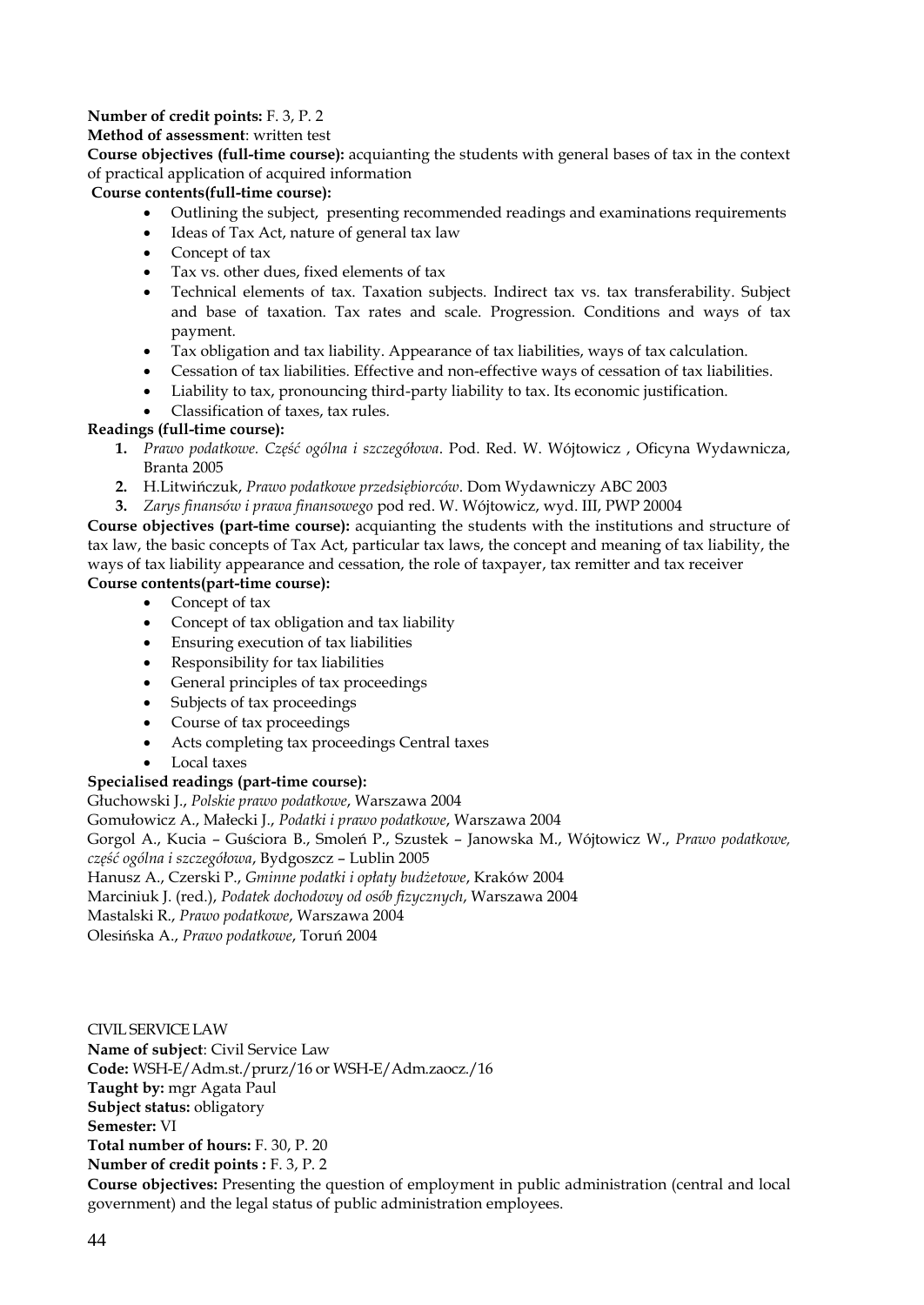# **Course contents:**

1. General questions:

- Concept of Civil Service Law. Civil Service Law as a study subject
- Civil Service Law vs. Labour Law
- Tasks of public administration and their influence on the status of its workers
- Employment in public administration
- Public office as an employer
- Legal acts regulating the question of employment in centarl and local administration

2. Civil Service:

- Organisation and functioning of Civil Service
- Recruitment, change of employment status and dismissal from work of Civil Service Corps members
- Responsibilities and competencies of Civil Service Corps members
- Disciplinary responsibility of Civil Service Corps members

3. Government institutions workers

- Recruitment, change of employment status and dismissal from work of government institutions workers
- Responsibilities and competencies of government institutions workers
- Disciplinary responsibility of government institutions workers

4. Local government workers

- Recruitment, change of employment status and dismissal from work of local government workers
- Responsibilities and competencies of local government workers
- Disciplinary responsibility of local government workers.

# **Readings:**

Florek L., Zieliński T. *Prawo pracy*, Warszawa 2004.

Ćwiertniak B. M., Taniewska – Peszko M., *Pracownicy samorządowi,* Gdańsk 1991.

Dubowik A., *Komentarz do ustawy o pracownikach urzędów państwowych* [w:] *Prawo pracy* (red. Z, Salwa), Warszawa 1998.

Jagielski J., Rączka K., *Komentarz do ustawy o służbie cywilnej*, Warszawa 2001. Liszcz T. (red.), Borek – Buchajczuk R., Perdeus W., *Prawo urzędnicze*, Lublin 2004.

Ura E., *Prawo urzędnicze*, Warszawa 2004.

COMMERCIAL LAW

**Name of subject**: Commercial Law **Code:** WSH-E/Adm.st./prhand/16 or WSH-E/Adm.zaocz./prhand/16 **Taught by:** dr Jerzy Szczotka **Subject status:** obligatory **Semester:** V **Total number of hours:** F. 60, P. 30 **Number of credit points :** F. 5, P. 3

**Course objectives:** acquianting the students with the basic provisions of the Code of Commercial Companies and the institutions of commerical law (commercial activity and rules governing its initiation, the National Court Register)

# **Course contents:**

- Concept, location and range of commercial law.
- Sources of commercial law; basic legal acts.
- Concepts of commercial activity and of an enterpreneur
- Concept of an enterprise
- Rules governing starting commercial activity
- Legal regulations on running enterprises and their representation
- Commercial plenipotentiary procura (concept, setting, legal position)
- Trade name of a company
- Concept of companies and their classification
- Civil law partnership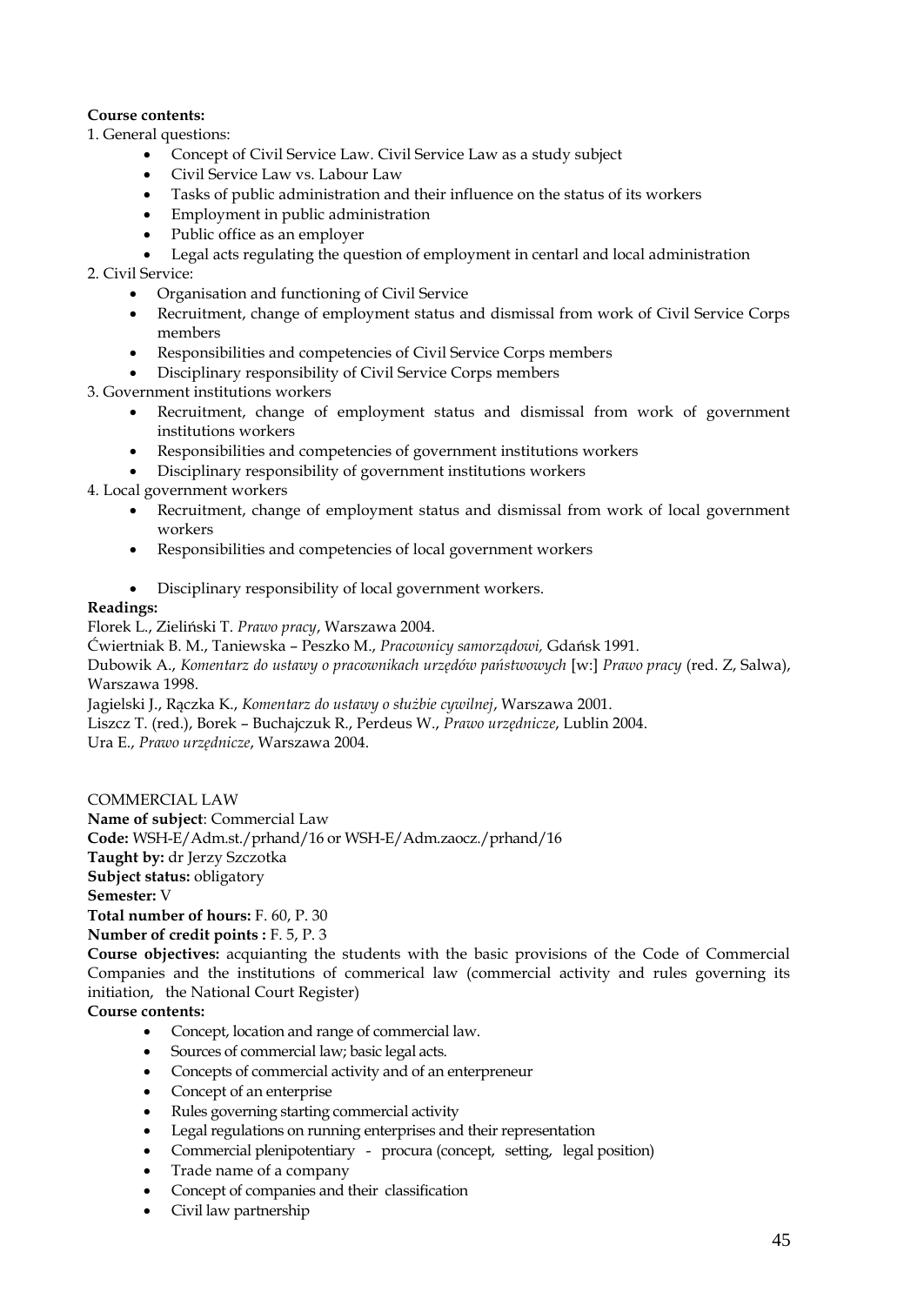- Commercial companies
- State-owned enterprises
- Commercialisation and privatisation of state-owned enterprises
- Selected commercial contracts

# **Readings:**

l .K. Kruczalak: *Prawo Handlowe*, Zarys wykładu, Lexis Nexis 2004

2. K. Kruczalak: *Zarys prawa handlowego*, Lexis Nexis 2004

# COMPETITION PROTECTION LAW

**Name of subject**: Competition Protection Law **Code:** WSH-E/Adm.st./prochkonk/16 or WSH-E/Adm.zaocz./prochkonk/16 **Taught by:** dr Marek Kulik **Subject status:** obligatory **Semester:** VI **Total number of hours:** 20 **Number of credit points :** F. 2, P. 1

**Course objectives: :** acquianting the students with the significance of competition in market economy, presenting current legal protection of competition

**Course contents:**

- Concept of competition and its kinds, meaning of competition in commercial activity, functions of competition.
- System of competition protection. Protection of freedom, equality and fairness of competition.
- Outline of history of competition protection in Poland.
- Selected issues of anti-monopoly law
- Protection from unfair competition
- Banning competition by acts of law

# **Readings:**

Brodecki Z. (red.), *Konkurencja*, Warszawa 2004,

Gronowski S., *Komentarz do ustawy antymonopolowe,j* Warszawa 1999,

Gronowski S., *Polskie prawo antymonopolowe. Zarys wykładu*, Warszawa 1998,

Iwulski J., Sanetra W., *Kodeks pracy*. Komentarz, Warszawa 2003,

Knypl T., *Zwalczanie nieuczciwej konkurencji w Polsce i Europie*, Sopot 1994,

Knypl T., *Ustawa o zwalczaniu nieuczciwej konkurencji – Komentarz*, Sopot 1995,

Kosikowski C., *Polskie publiczne prawo gospodarcze*, Warszawa 1999,

Król –Bogomilska M., *Kary pieniężne w prawie antymonopolowym*, Warszawa 2001,

Kosikowski C., Ławicki T., *Ochrona konkurencji i zwalczanie praktyk monopolistycznych*, Warszawa 1994, Mik C., *Wspólnotowe prawo konkurencji w: Glaser J. Mik C., Podstawy europejskiego prawa wspólnotowego, Zarys lectureu*, Toruń 1996,

Modzelewska – Wąchal E., *Ustawa o ochronie konkurencji i konsumentów. Komentarz*, Warszawa 2002, Nowińska E., du Vall M., *Komentarz do ustawy o zwalczaniu nieuczciwej konkurencji*, Warszawa 2001,

Olszewski J., *Prawo konkurencji*, Przemyśl 1998,

Sołtysiński S., Szajkowski A., Szumański A., Szwaja J., *Kodeks spółek handlowych. Komentarz*, Warszawa 2001,

Stefaniuk M., *Publicznoprawne reguły konkurencji*, Lublin 2005,

Szwaja J. (red) *Ustawa o zwalczaniu nieuczciwej konkurencji*. Komentarz, Warszawa 2000,

46 CONSUMER PROTECTION LAW **Name of subject**: Consumer protection law **Code:** WSH-E/Adm.st./prochkons/16 or WSH-E/Adm.zaocz./prochkons/16 **Taught by:** dr Marek Kulik **Subject status:** obligatory **Semester:** IV **Total number of hours:** 25 **Number of credit points :** 1 **Course objectives:** acquianting the students with current laws on consumer protection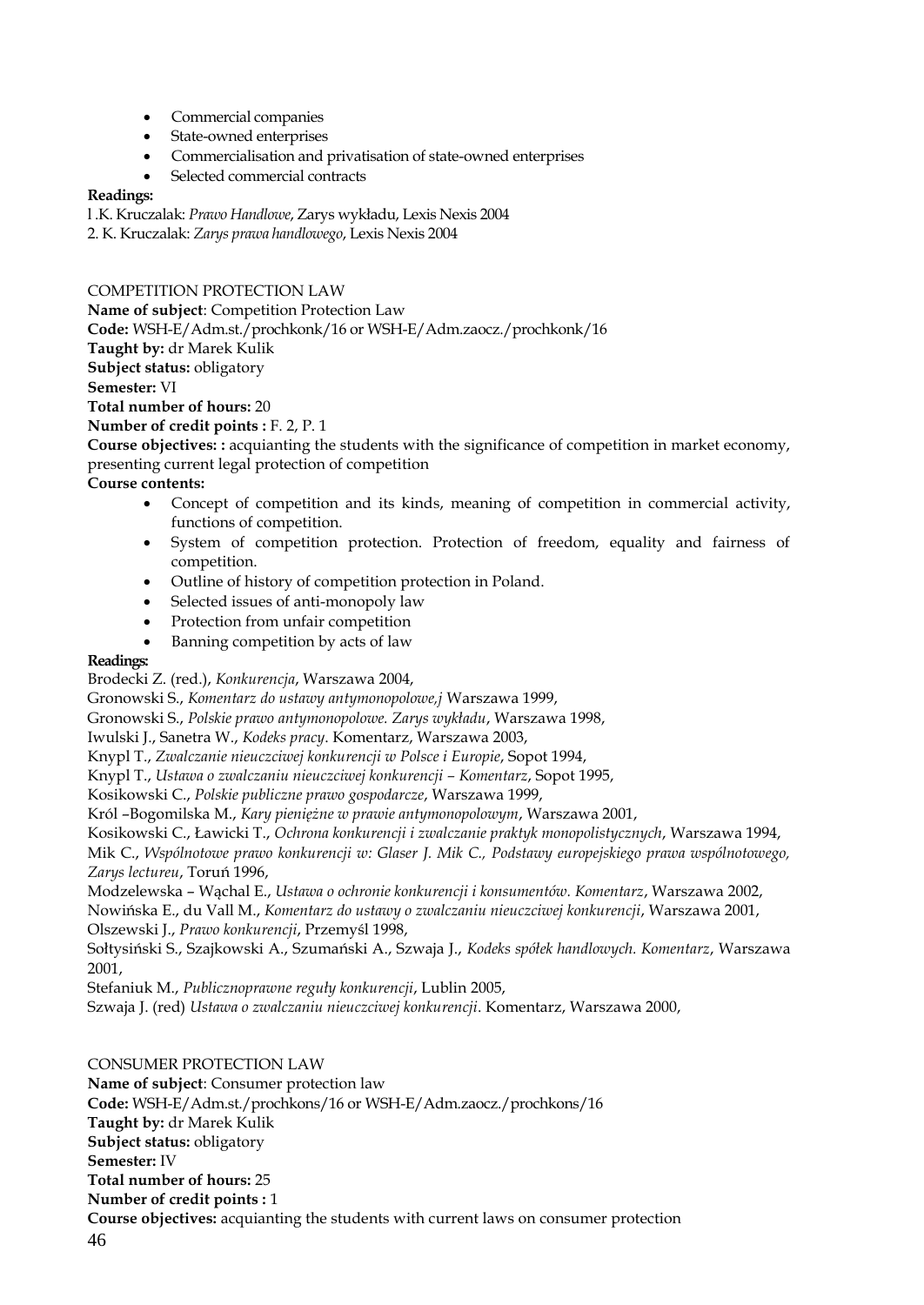# **Course contents:**

- Concept of a consumer. The objective and function of legal consumer protection .
- Collective legal protection of consumer rights as provided by the Protection of Competition and Consumer Law of Dec. 15, 2000
- Breach of consumer rights via unfair competition acts as described by Protection against Unfair Competition Act of Apr. 16, 1993
- Setting patterns of contracts. Nullity proceedings in cases concerning clause contracts Contents of consumer contracts (disallowed provisions)
- Consumer sales. Rights of consumer and seller as described by the Consumer Sales and Changes in Civil Code Law of July 27, 2002
- Legal regulations of contracts drawn outside company's premises and distance contracts as described by the law of March, 2nd 2002 (on protection of some consumer rights and responsibility for damage caused by a dangerous product)
- Protection of consumer information (protection of personal data)
- Offences against consumers.
- Institutions and organisations of consumer protection (President of the Office of Competition and Consumer Protection, Commercial Inspection, local consumer protection offices)

## **Basic readings:**

Łętowska E. *Ochrona niektórych praw konsumentów*, Warszawa 2001,

Łętowska E., *Prawo umów konsumenckich*, Warszawa 1999,

Modzelewska – Wąchal E., *Ustawa o ochronie konkurencji i konsumentów*. Komentarz, Warszawa 2002,

Nowińska E., du Vall M., *Komentarz do ustawy o zwalczaniu nieuczciwej konkurencji*, Warszawa 2001,

Pietrzykowski J. (red.) *Kodeks cywilny. Komentarz*, Warszawa 2005

Powałowski A., Koroluk S., *Prawo ochrony konsumenta,*, Warszawa 2002,

Szczotka J., *Sprzedaż konsumencka. Komentarz*, Lublin 2004,

Szwaja J. (red.), *Ustawa o zwalczaniu nieuczciwej konkurencji*. Komentarz, Warszawa 2000,

## CONSTITUTIONAL LAW

**Name of subject**: Constitutional Law **Code:** WSH-E/Adm.st./prkonst/16 or WSH-E/Adm.zaocz./prkonst/16 **Taught by:** dr hab. Arkadiusz Bereza

 Mgr Edyta Szałacha **Subject status:** obligatory **Semester:** I **Total number of hours:** F. 60, P. 30 **Number of credit points :** 5 **Course objectives:**

Defining:

- subject of sovereign power and ways of its execution
- foundations of political and economic system
- systemu of state institutions
- status of citizens
- basics of the election system

## **Course contents:**

Concept, subject and sources of Constitutional Law; name, genesis, contents and form of Constitution; other sources of Constitutional Law

Constitutional system of law sources, generally applicable acts of law, internal law acts

Preparation, passing and general characteristics of the Constitution of 1997; work on constitution from 1989 to 1991; work on constitution from 1991 to 1997; systematics and general characteristics of the Constitution of the Republic of Poland

Constitutional pinciples of a country's political system; concept of 'principal rules', basic principles of political system - characteristics

Basic civic freedoms, duties and rights

legal status of an individual as provided by the Constitutions of 1952 and 1992r.; civic freedoms, duties and rights as described by the Constitution of the republic of Poland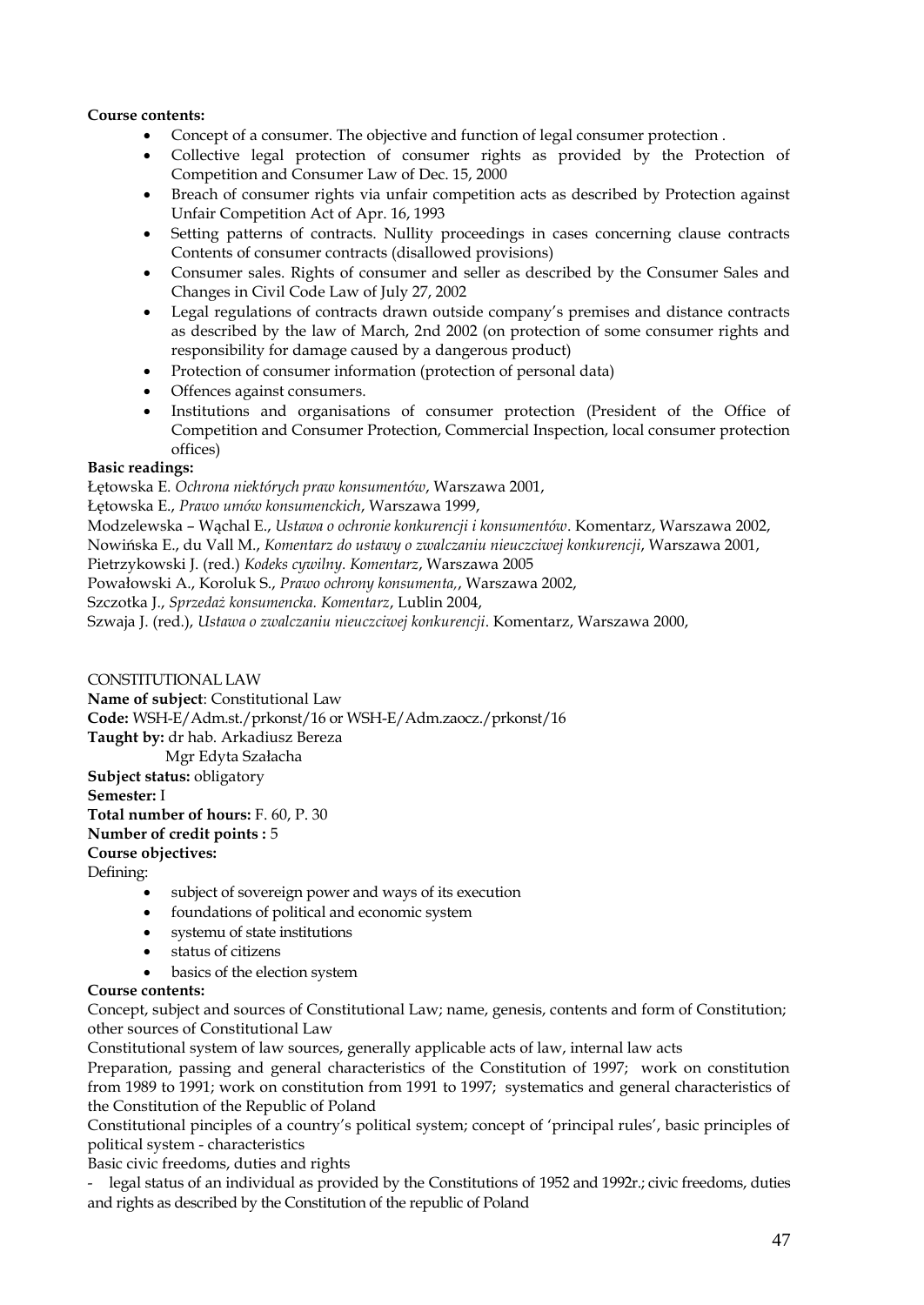System of state institutions as described by the Constitution; structure of state institutions, factors influencing their

Election system

concept of Election Law and Election System, functions of Election Law

- constitutional principles of Election Law in Poland, course of Sejm and Senat elections.

The Sejm and the Senat

political position, structure and competencies, ways and principles of functioning, legal status of member of the Sejm/Senat,

internal organisation of the Sejm/Senat

- Sejm and Senat sessions

law-making and controlling functions

The President of the Republic of Poland; principles of election, president's official acts,

- President's competencies

The Cabinet and government administration, composition of the Cabinet

- forming, changes of members, question of Cabinet's responsibility
- competencies

- ways of functioning of the Cabinet, the Prime Minister, legal status of ministers Legal structure of local governmet

structure and competencies of municipality, district and voivodship region; local law acts - unions, associations, municipality and district links

Courts and tribunals, legal structure and competencies of courts

- constitutional principles and functioning of courts, National Judiciary Council
- Constitutional Tribunal, Tribunal of State

13. Bodies of state controls and of law protection

- Supreme Chamber of Control
- Commissioner for Civil Rights Protection
- National Broadcasting Council

# **Readings:**

- 1. Konstytucja Rzeczpospolitej Polskiej.
- 2. Polskie prawo konstytucyjne, (red.) W. Skrzydło, Lublin 2004.

3. Uchwała Sejmu Rzeczypospolitej Polskiej z dnia 30 lipca 1992r. Regulamin Sejmu Rzeczypospolitej Polskiej.

4. Uchwała Senatu Rzeczypospolitej Polskiej z dnia 23 listopada 1990r. Regulamin Senatu Rzeczypospolitej Polskiej.

- 5. Ustawa z dnia 9 maja 1996r. o wykonywaniu mandatu posła i senatora.
- 6. Ustawa z dnia 24 czerwca 1999r. o wykonywaniu inicjatywy ustawodawczej przez obywateli.
- 7. Ustawa z dnia 14 marca 2003r. o referendum ogólnokrajowym.
- 8. Ustawa z dnia 27 września 1990r. o wyborze Prezydenta Rzeczypospolitej Polskiej.
- 9. Ordynacja wyborcza do Sejmu i Senatu z dnia 12 kwietnia 2001 r.
- 10. Ustawa z dnia 23 listopada 2002r. o Sądzie Najwyższym.
- 11. Ustawa z dnia 25 lipca 2002 r. o ustroju sądów administracyjnych.
- 12. Ustawa z dnia 23 grudnia 1994r. o Najwyższej Izbie Kontroli.
- 13. Ustawa z dnia 15 lipca 1987r. o Rzeczniku Praw Obywatelskich.
- 14. Ustawa z dnia 29 grudnia 1992r. o radiofonii i telewizji.

CONTEMPORARY POLITICAL SYSTEMS/\* PUBLIC ADMINISTRATION: COMPARATIVE STUDY **Name of subject**: Contemporary political systems /\* Public administration: comparative study **Code:** WSH-E/Adm.st./ustrpanwsp/16 or WSH-E/Adm.zaocz./ustrpanwsp/16 or WSH-E/Adm.st./admpublpor/16 or WSH-E/Adm.zaocz./admpublpor/16 **Taught by:** dr Eliza Komierzyńska-Orlińska **Subject status:** obligatory **Semester:** III **Total number of hours:** 20 **Number of credit points :** F. 3, P. 2 **Course objectives:**

Presentation of characteristic features of classical political systems (presidential system and parliamentary system) determined by: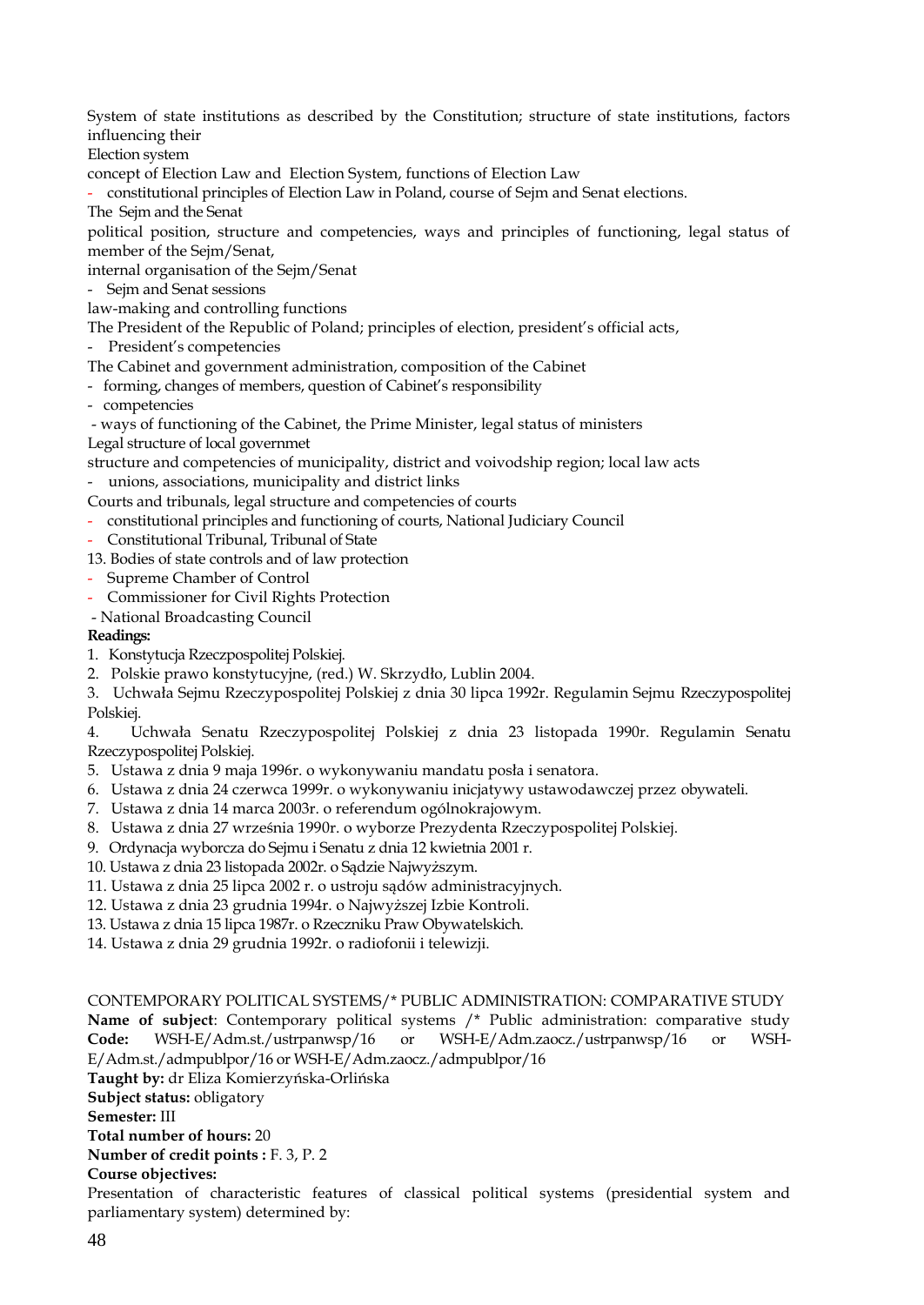- detailed solutions related to the type of executive institutions (dualistic, monocratic)

- responsibility of the executive institutions to parliament
- provision of countersignature
- way of electing head of state.

Presentation of similarities and differences between systemic features of selected contemporary democratic countries of Western Europe and the USA with special emphasis on the issues of political party systems, election law systems, sources of law systems, controls of constitutionality of law, principles of government system and their functioning.

# **Course contents:**

- analysis of the concept of division of power and the concept of homogeneity of power; analysis of classical political systems formed on the basis of these concepts
- detailed analysis of classical political power systems (presidential system, parliamentary system; dualistic and monocratic executive institutions; way of electing head of state, government's responsibility to parliament; prorogatives of head of state,
- provision of countersignature
- genesis and evolution of political systems in particular countries
- constitutional system of sources of law and controls of constitutionality of law,
- status of an individual in the state system
- constitutional catalogue of primary principles
- election and political party systems
- system of political power institutions (relations between the legislature and the executive)

# **Readings:**

- 1) E. Gdulewicz, W.Kręcisz, W. Orłowski, W Skrzydło, W. Zakrzewski (red. W. Skrzydło), Ustroje państw współczesnych, t. I, Lublin 2002,
- 2) G. Sartori, Teoria demokracji, Warszawa 1994,
- 3) Jurg Steiner, Demokracje europejskie, Rzeszów 1993,
- 4) A. Zamróz, Demokracja współczesna. Wprowadzenie, Białystok 1993,
- 5) E. Zwierzchowski, Sądownictwo konstytucyjne, Białystok 1994,
- 6) D. Rousseau, Sądownictwo konstytucyjne w Europie (przekład M. Granat), Warszawa 1999,
- 7) E. Gdulewicz, System konstytucyjny Francji, Warszawa 2000,
- 8) Z. Czeszejko-Sochacki, System konstytucyjny Szwajcarii, Warszawa 2002,
- 9) A. Pułło, System Konstytucyjny Stanów Zjednoczonych, Warszawa 1997,
- 10) Z. Witkowski, System konstytucyjny Włoch, Warszawa 2000,
- 11) J. Stembrowicz, Rząd w systemie parlamentarnym, Warszawa 1982,
- 12) ,,Konstytucje", seria Wydawnictwa Sejmowego,
- 13) "Parlamenty", seria Wydawnictwa Sejmowego,
- 14) R.R. Ludwikowski, Prawo konstytucyjne porównawcze, Toruń 2000,
- 15) L. Garlicki, Sądownictwo konstytucyjne w Europie Zachodniej, Warszawa 1987,
- 16) Konstytucja USA 1787-1987, (red. J. Wróblewski), Warszawa 1987,

\* the choice of subject is decided by faculty Dean

# COPYRIGHT AND NEIGHBOURING RIGHTS

**Name of subject**: Copyright and neighbouring rights **Code:** WSH-E/Adm.st./praut/16 or WSH-E/Adm.zaocz./praut/16 **Taught by:** mgr Antoni Batko **Subject status:** obligatory **Semester:** II **Total number of hours:** 20 **Number of credit points :** 2

**Course objectives:** acquianting the students with the basic concepts of copyright and neighbouring rights, their entities and objects; discussion of civil and criminal responsibility resulting from breech of copyright and neighbouring rights

**Course contents:**

- Copyright
	- Neighbouring rights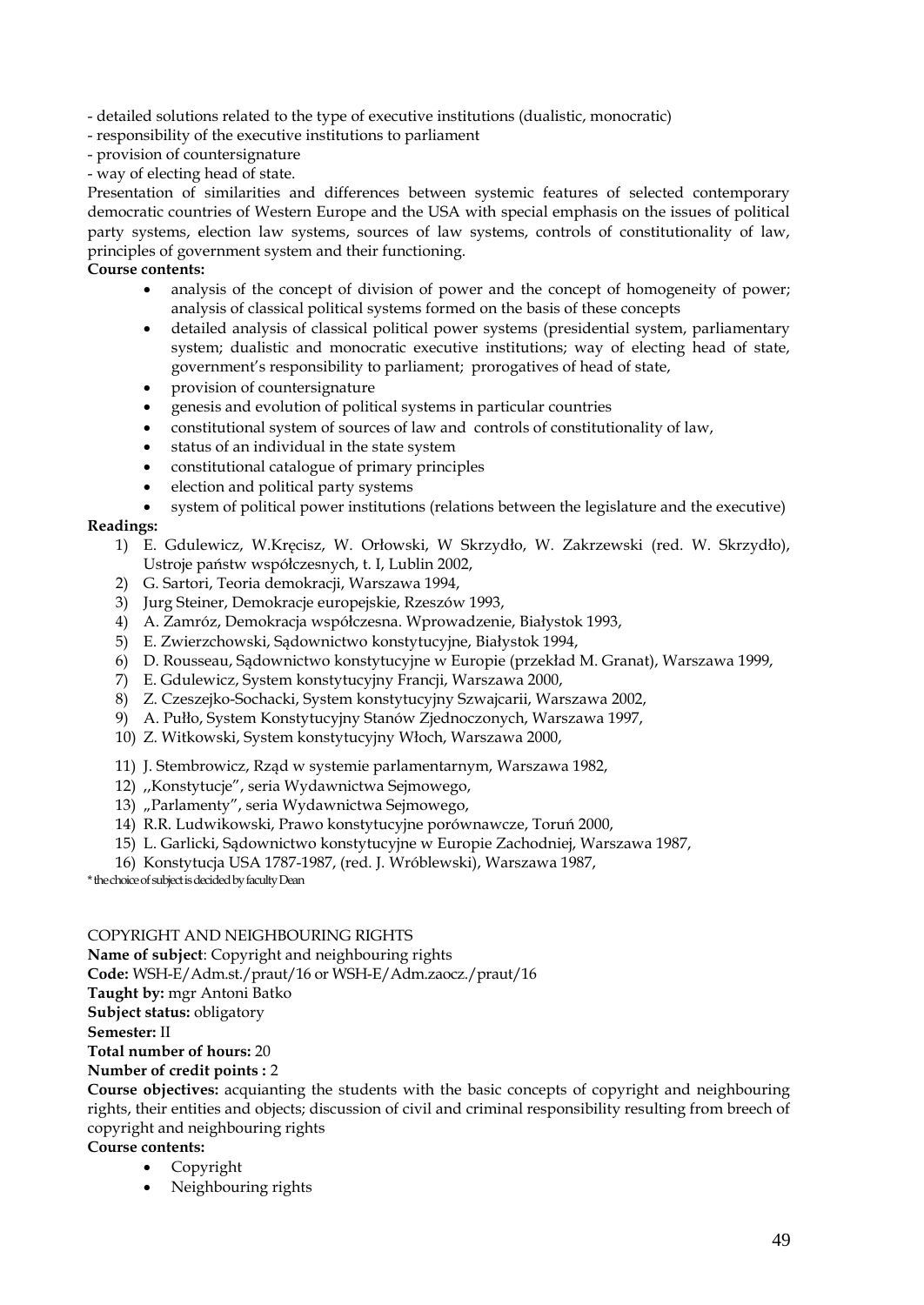- Organisations dealing with collective protection of copyright and neighbouring rights, copyright committee
- Copyright on the Internet
- International conventions
- Copyright in the EU
- Criminal responsibility

## **Readings:**

- 1. J. Barta, R. Markiewicz *Prawo autorskie i prawa pokrewne*, Zakamycze 2004r.
- 2. *System prawa prywatnego, tom XIII Prawo autorskie*, pod. red. J. Barty, W-wa 2003r.
- 3. W. Machała *Dozwolony użytek prywatny w polskim prawie autorskim* W-wa 2003r.,
- 4. *Ustawa o prawie autorskim i prawach pokrewnych. Komentarz*, W-wa 2001r.

# **Methods of students' assessment:** oral test

**Individual work:** getting acquianted with recommended readings

# DEMOCRATIC RULE OF LAW

**Name of subject:** Democratic rule of law **Code:** WSH-E/Adm.st./dempanpraw/01 or WSH-E/Adm.zaocz./dempanpraw/01 **Taught by:** Dr Krzysztof Winkler **Subject status: obligatory Semester:** I **Total number of hours:** F. 20, P. 20 **Number of credit points:** 2

# **Course objectives:**

Presenting the historical background of the concept of democratic rule of law and its basic implementations in the Republic of Poland.

## **Course contents:**

Basic information about state system. State system and its properties. Ideas concerning the origin of state system. Forms of state sytems. Role of state in life of nation.

Doctrinal basis of democratic rule of law. Concepts of rule of law: parliamentary law system, judicial system and a wide concept of substantive rule of law. Superiority of constitution and parliamentary laws in the legal system of democracy. Citizens' rights and freedoms and their guarantees in a democratic system.. Commissioner for Civil Rights Protection. Principles of democratic rule of law in the decisions of the Constitutional Tribunal.

# **Basic sources:**

A.Pieniążek *Democratic państwo prawne*, Przemyśl 1999

## **Selected sources:**

M. Pietrzak: *Demokratyczne świeckie państwo prawne*, Liber 1999 P. Winczorek: Wstęp do nauki o państwie, Liber 2000

A. Sylwestrzak: *Historia doktryn politycznych i prawnych*, Lexis Nexis 2003 W. Skrzydło (red.): Polskie prawo konstytucyjne, Lublin 2004

B. Szumlik, M. Żmigrodzki (red.): *Wprowadzenie do nauki o państwie i polityce*, Lublin 2002

## ETHICS OF CIVIL SERVICE

**Name of subject:** Ethics of civil service **Code:** WSH-E/Adm.st./etprurz/16 or WSH-E/Adm.zaocz/etprurz/16 **Taught by:** dr Ewa Kuźma **Subject status:** obligatory **Semester:** III **Total number of hours:** F. 25, P. 20 **Number of credit points:** F. 3, P. 1

**Course objectives:** Making students acquianted with basic concepts of general ethics so that they are able to recognise the objective moral value of individual's acts and make morally proper choices in the personal and social area. Presentation of main ethical trends in contemporary culture in the context of political transformation and European integration. Identification of crucial ethical aspects of professional work, particularly in office functions, as related to personal responsibility. **Course contents:**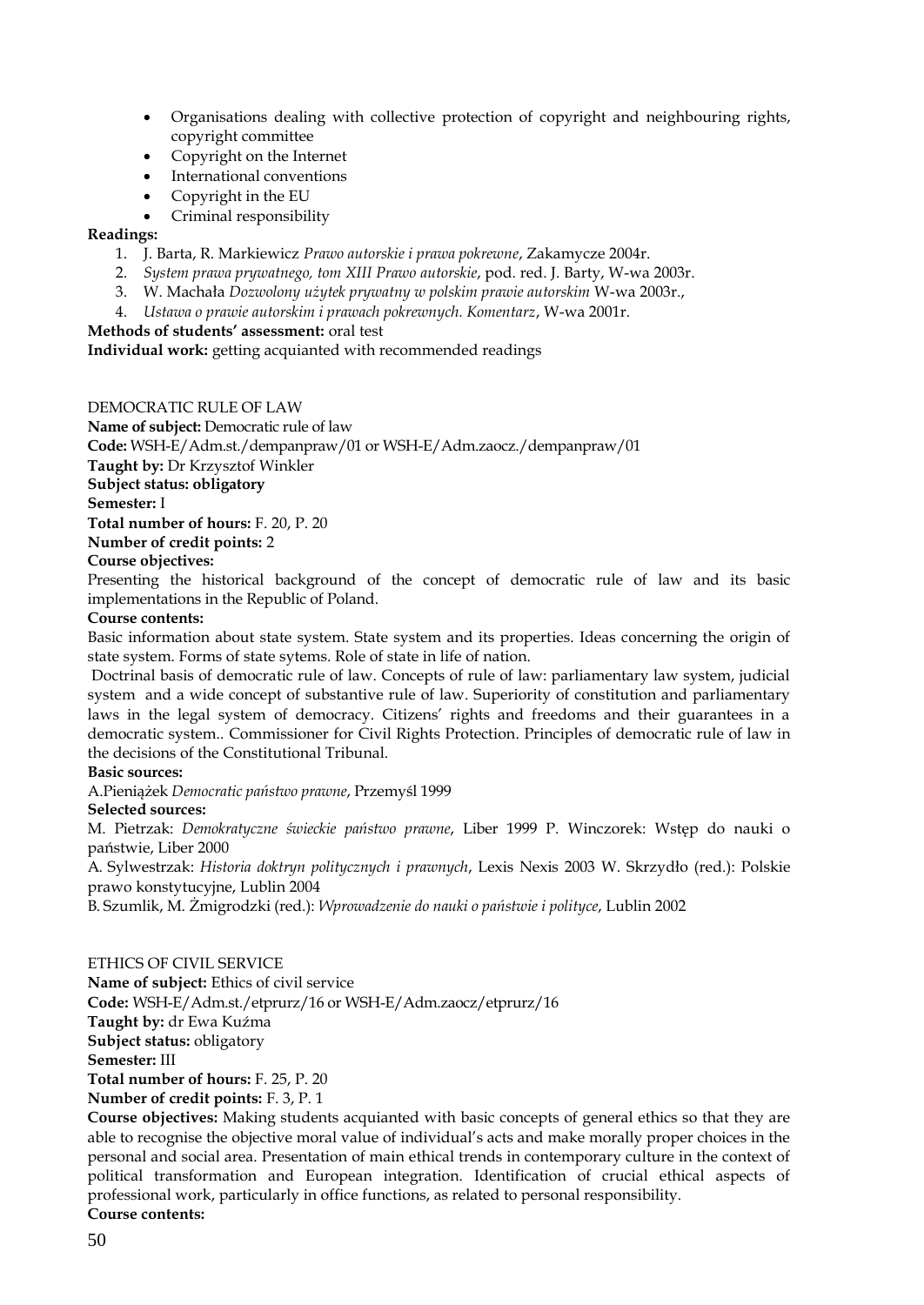- Introduction to methodology and defining ethics (including office ethics) as a formal field of study
- Analysis of the concept of moral good.
- Moral anthropology individual and social dimension.
- Objective moral norm and moral law; ethical applicability of statute law
- Subjective moral norm moral conscience function, typology and formation
- Human act and its moral character
- Ethical aspect of office professions
- Office professional's responsibility in human relations.
- Selected issues of social and economic ethics.

# **Selected readings for students:**

Dunckel J., *Etykieta w biznesie*, tłum. A. Kopeć, Warszawa 1996.

Dylus A., *Gospodarka, moralność, chrześcijaństwo*, Warszawa 1994

*Etyka biznesu,* red. J. Dietl, W. Gasparski, Warszawa 1997

*Etyka biznesu. Z klasyki współczesnej myśli amerykańskiej*, red. L.V. Ryan, J Sójka, Poznań 1997.

*Etyka kapitalizmu,* red. P.L. Berger, tłum. H. Woźniakowski, Kraków 1994.

*Etyka w biznesie*, red. P.M. minus, Warszawa 1995.

Jan Paweł II, Encyklika *Laborem exercens*, Watykan 1981.

Jan Paweł II, Encyklika *Sollicitudo rei socialis,* Watykan 1987.

Jan Paweł II, Encyklika *Centesimus annus,* Watykan 1991.

Majka J., *Etyka życia gospodarczego,* Wrocław 1982.

Majka J., *Filozofia społeczna*, Warszawa 1982.

Novak M., *Duch demokratycznego kapitalizmu,* Poznań 2001.

Skorowski H., *Moralność społeczna,* Warszawa 1996.

Styczeń T., *ABC Etyki,* Lublin 1990.

Sutor B., *Etyka polityczna,* Warszawa 1994.

Szostek A., *Pogadanki z etyki*, Częstochowa 1993.

Ślipko T., *Zarys etyki ogólnej,* Kraków 2002.

Ślipko T. *Zarys etyki szczegółowej,* t. 1 – 2, Kraków 2005.

Tomczyk – Tołkacz J., *Etyka biznesu: wybrane problemy,* Wrocław 1994.

*Zamojskie Studia Prawno – Ekonomiczne*, t. 1, red. K. Kukuła i in., Zamość 2000.

Zbiegień – Maciąg L., *Etyka w biznesie*, Kłudzienko 1994.

EU INSTITUTIONS AND SUBSTANTIVE LAW

**Name of subject**: EU Institutions and Substantive Law

**Code:** WSH-E/Adm.st./instprmatue/16 or WSH-E/Adm.zaocz./instprmatue/16

**Taught by:** dr hab. Prof. WSzH-E Roman Kwiecień

Dr Edyta Lis

**Subject status:** obligatory

**Semester:** V

**Total number of hours:** F. 60, P. 30

**Number of credit points :** F. 5, P. 4

**Course objectives:** Acquianting the students with genesis, major institutions and principles of the legal structure of the European Communities/European Union. Presentation of Poland's contacts with the European Communities/European Union, significance of the European Treaty of 1991 and legal consequences of Poland's membership.

**Course contents:**

- Genesis and development of European integration.
- Legal status of the European Communities
- Legal status of the EU
- Major institutions of the European Communities/European Union.
- Auxilliary institutions
- Sources of European law
- Kinds of European law
- Ways of passing laws
- Formal principles of European legal structure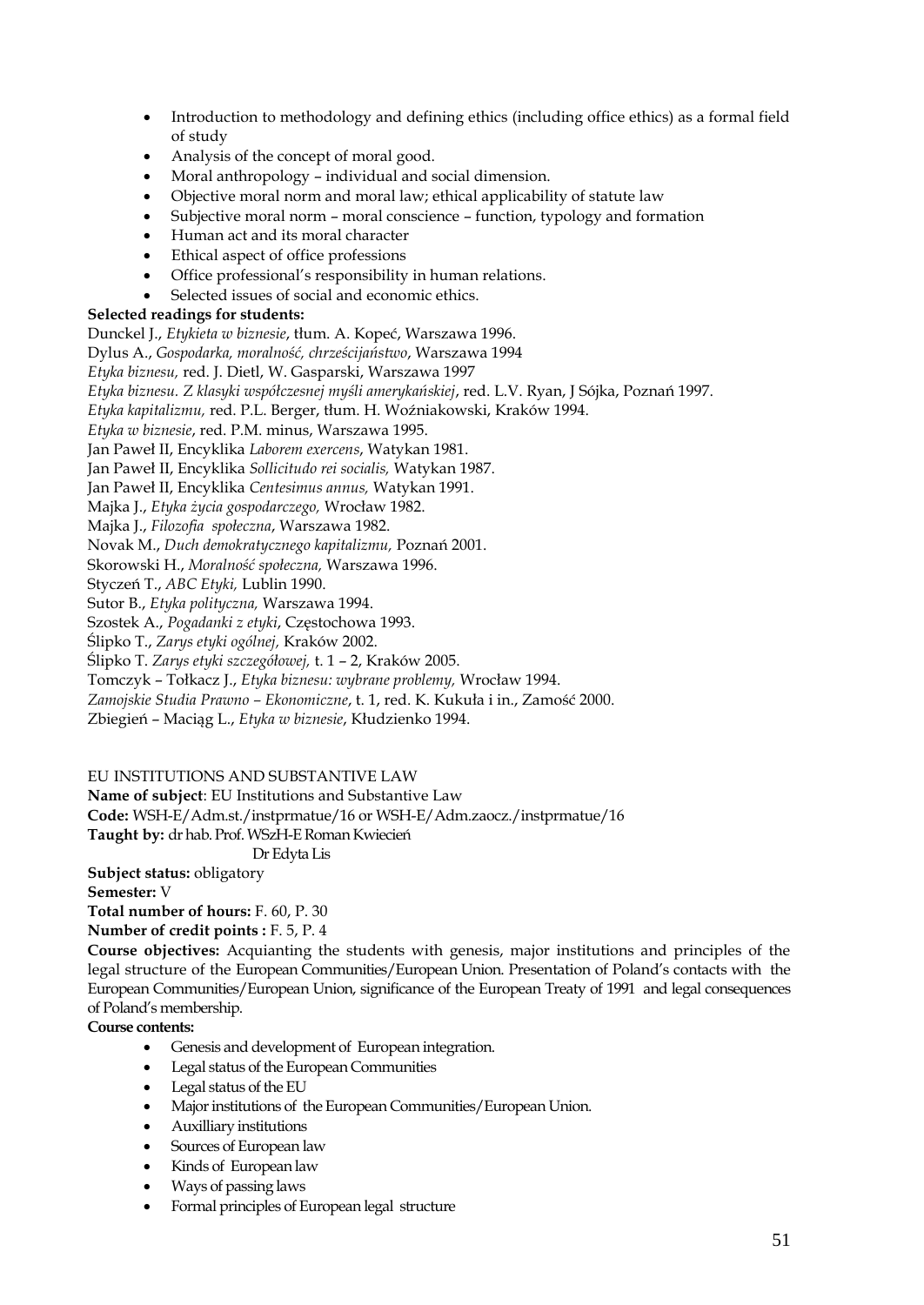- Material principles of European legal structure
- Internal EU market
- Basic freedoms of the internal market
- Kinds of disputes in European law
- Solving legal disputes in European law
- History of Poland's contacts with European Communities
- Significance of the European Treaty of 1991.
- Accession negotiations
- Poland's preparations for EU membership

## **Readings:**

1. Ahlt M.: *Prawo europejskie,* 3 wyd., Warszawa 2002.

- 2. MuszonaK.: *Wprowadzenie do prawa wspólnotowego po Traktacie Amsterdamskim,* Warszawa-Poznań 2000.
- 3. *Prawo Unii Europejskiej. Zagadnienia systemowe,* red. J. Barcz, Warszawa 2002.
- 4. F. Emmert, M. Morawiecki: *Prawo europejskie,* 3 wyd., Warszawa 2001.

5. *Dokumenty europejskie,* opr. A. Przyborowska-Klimczak, E. Skrzydło-Tefelska, t. IV, Lublin 2003.

# EXECUTION PROCEEDINGS IN ADMINISTRATION

**Name of subject**: Execution proceedings in administration

**Code:** WSH-E/Adm.st./postegzadm/16 or WSH-E/Adm.st./postegzadm/16

**Taught by:** dr hab. Zbigniew Kmiecik

**Subject status:** obligatory

**Semester:** VI

**Total number of hours:** F. 50, P. 30

**Number of credit points :** F. 5, P. 4

**Course objectives:** acquianting the students with the methods of enforcing law through exacting a financial or non-financial duty, which is defined by an earlier administrative decision or results directly from Administrative Law regulations, as well as with the ways of assisting another country and making use of foreign assistance in recovering some financial dues.

**Course contents:**

- Range of application of administrative execution
- Principles of ececution proceedings
- Subjects of execution proceedings
- Course of execution proceedings
- **Execution measures**
- Protective proceedings
- Legal measures
- Assisting another country and making use of another country's assistance in recovering financial dues.

# **Readings:**

- Z. R. Kmiecik: *Postępowanie administracyjne i postępowanie sądowoadministracyjne,* Zakamycze 2003
- K. Chorąży, W. Taras, A. Wróbel: *Postępowanie administracyjne, sądowoadministracyjne i postępowanie*
- *egzekucyjne w administracji,* Zakamycze 2004
- T. Jędrzejewski, M. Masternak, P. Rączka: *Administracyjne postępowanie egzekucyjne,* Toruń 2003
- B. Adamiak, J. Borkowski: *Postępowanie administracyjne i sądowo-administracyjne,* Warszawa
- 2004
- P. Przybysz: *Ustawa o postępowaniu egzekucyjnym w administracji. Komentarz,* Warszawa 2003

FINANCIAL LAW AND PUBLIC FINANCES **Name of subject**: Financial Law and Public Finanaces **Code:** WSH-E/Adm.st./prfin/16 or WSH-E/Adm.zaocz./prfin/16 **Taught by:** (full-time course) dr Elżbieta Hławacz-Pajdowska mgr Agata Bulińska – Kościk

(part-time course) dr Monika Kępa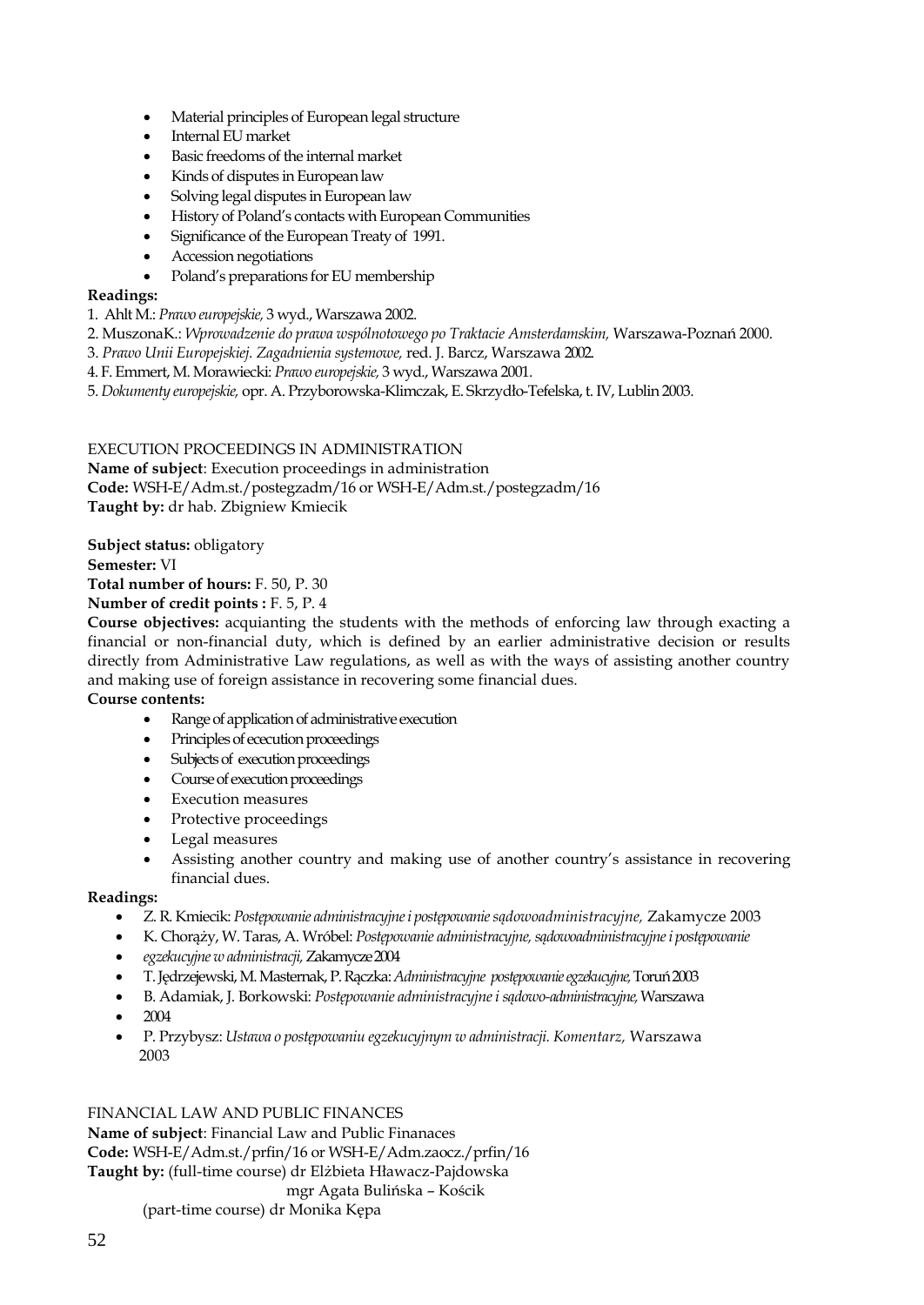**Subject status:** obligatory **Semester:** III **Total number of hours:** F. 40, P. 20

## **Number of credit points :** 4

**Course objectives:** acquianting the students with questions of Financial Law and Public Finances with stress on the characteristics of instruments and institutions of the budget system

# **Course contents:**

- Nature of finances, public financial activity, function of public finances; legal concepts of finances, public funds, public debt, public finances deficit and surplus
- Budget, budget bill, budget system in Poland, budget vs. temporary budget, budget rules.
- Budgeting. Basic and special forms of budgeting.
- Fund management in public finances entities.
- Revenue of self-government entities. Sysytem of local government financing, classification of budget revenue, own income, general and targeted subsidies

# **Readings.**

- 1. *Zarys finansów i prawa finansowego*, pod red. W. Wójtowicz, wyd. III, PWP 2004
- 2. *Finanse publiczne i prawo finansowe*, pod red. C. Kosikowskiego i E. Ruśkowskiego, Dom Wydawniczy ABC 2003
- 3. *Finanse publiczne*, P.M. Gaudement, J. Molinie, Warszawa 2001

# **Methods of students' assessment**: written examination

**Requirements for positive completion of the course:**: being acquianted with problems listed in syllabus

# HISTORY OF ADMINISTRATION

**Name of subject**: History of Administration **Code:** WSH-E/Adm.st./histadm/16 or WSH-E/Adm.zaocz./histadm/16 **Taught by:** dr hab. Arkadiusz Bereza

**Subject status:** obligatory

# **Semester:** I

**Total number of hours:** F.60, P. 30

**Number of credit points :** F. 5, P. 3

**Course objectives:** Acquianting the students with the most characteristic institutions of particular European countries. Particular classes deal with the evolution of political system principles and organisational forms of administration from the XVIth to the XXth century. Comparative analysis of political systems allows the students to draw conclusions concerning the influence of social, economic and ideological factors on the development of different forms of political systems.

# **Course contents:**

- Basic concepts related to organisation of administration
- Absolutist political system and administration
- The Political system and administration of the Republic of Poland before the third partition.
- Administration system in Polish territories in XIXth century. Development of systems of administrative courts.
- Model of rule of law.
- Position of local government in Polish territories in the second half of the XIXth century and in the Second Republic of Poland.
- Political sytem of the Second Republic. Supreme Administration Tribunal.

# **Readings for students:**

The basic source is the work by D.Malec and J.Malec: *Historia administracji i myśli administracyjnej*, Kraków 2000.

# **Additional readings are as follows:**

A.Korobowicz, W.Witkowski, *Ustrój i prawo na ziemiach polskich*, Lublin 1994.

H.Izdebski, *Historia Administracji*, Warszawa 1996.

F.Konieczny, *Dzieje administracji w Polsce*, Warszawa 1999.

M.Szczaniecki*, Powszechna historia państwa i prawa*, Warszawa 1994.

J.Bardach, B.Leśnodorski, M.Pietrzak, *Historia ustroju i prawa polskiego (nowe ujęcie)*, Warszawa 1993.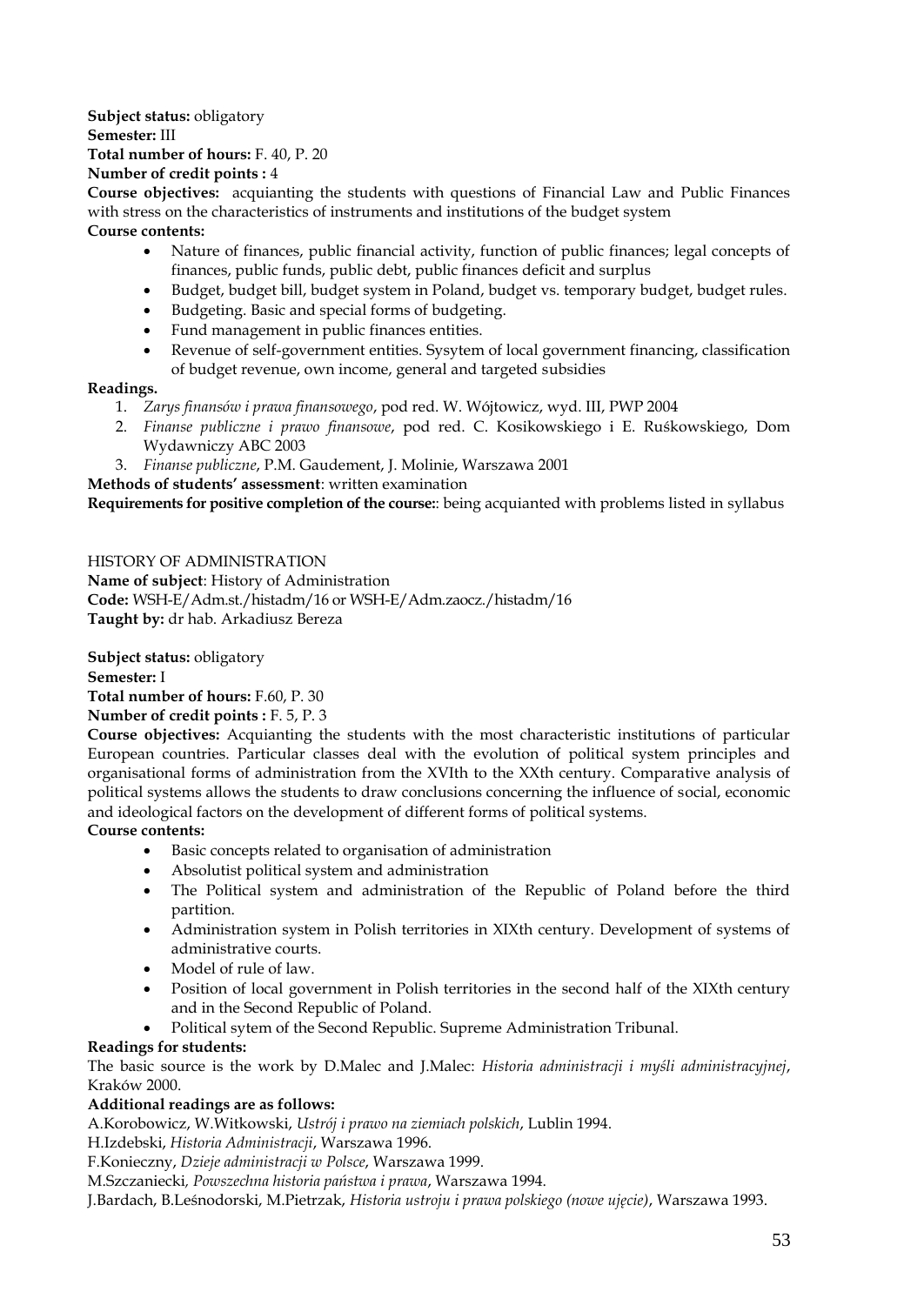K.Krasowski, M.Krzymkowski, K.Sikorska-Dzięgielewska, J.Walachowicz, *Historia ustroju państwa*, Poznań 1993.

W.Witkowski, *Sądownictwo administracyjne w Księstwie Warszawskim i Królestwie Polskim 1807-1867*, Warszawa 1984.

**The following sources were used to prepare the lectures:** 

*Wybór źródeł do historii państwa i prawa w dobie nowożytnej* by M.Sczaniecki, (completed and edited by - M. Wasowicz), Warszawa1996.

*History of Administration - wybór źródeł* by M.Hładij, D.Malec, J.Malec and Z.Zarzycki, Kraków 2002. **Methods of students' assessment:** written examination

**Requirements for positive completion of the course:** getting acquianted with the course contents, mastering basic legal terminology, being able to analyse the reasons for changes in the organisation and functioning of administration

**Individual work:** getting acquianted with the additional readings

HISTORY OF LAW

**Name of subject**: History of law **Code:** WSH-E/Adm.st./histpr/16 or WSH-E/Adm.zaocz./histpr/16 **Taught by:** dr hab. Arkadiusz Bereza **Subject status:** obligatory **Fourth Term Total number of hours:** F. 20, P. 20 **Number of credit points :** F. 2, P. 2

**Course objectives:** Getting the students acquianted with the evolution of basic institutions of criminal and civil law from the era of barbarian states to the codification of XIXth and XXth centuries which enables the students to master basic legal terminology and understand the origin of existing legal institutions. The course includes presentation of the development of substantive and formal law, analysis of qualitative changes in law over the centuries with special emphasis on those historical law specimens which constituted a milestone in the development of social organisation in particular European countries. Comparative analysis of legal specimens (law codes) and the environment in which they were created enables the students to draw their own conclusions regarding the influence of political, social, economic and ideological factors on the development of law in Europe. **Course contents:**

- Laws in Early Middle Ages
- Features of mediaeval law examples of selected specimens.
- Development of procedural law and changes in the court system
- Criminal Law of the modern era and changes in the Enlightenment period
- Bourgeois codifications (systematics, contents and significance)
- Models of court systems in Polish territories in the era of partitions and procedures.
- Unification of law in the SecondRepublic of Poland (successes and failures)

## **Readings:**

A.Korobowicz, W.Witkowski, *Historia ustroju i prawa polskiego (1772-1918)*, Lublin 1994. M.Sczaniecki, *Powszechna historia państwa i prawa*, Warszawa 1994. K.Sójka-Zielińska, *Historia prawa*, Warszawa 1993.

J.Bardach, B.Leśnodorski, M.Pietrzak, *Historia ustroju i prawa polskiego (nowe ujęcie)*, Warszawa 1993.

S.Płaza*, History of Prawow Polsce, cz.1 Polska przedrozbiorowa*, Kraków 1989.

**Students' assessment methods:** written examination

**Requirements for positive completion of the course:** Mastering the information included in the course

IDEAS OF POLITICAL AND LEGAL SYSTEMS

**Name of subject**: Ideas of Political and Legal Systems

**Code:** WSH-E/Adm.st./mysustrpradm/06 or WSH-E/Adm.zaocz./mysustrpradm/06

**Taught by:** dr Grzegorz Ławnikowicz

**Subject status:** obligatory

**Semester:** VI

**Total number of hours:** 20

**Number of credit points :** 1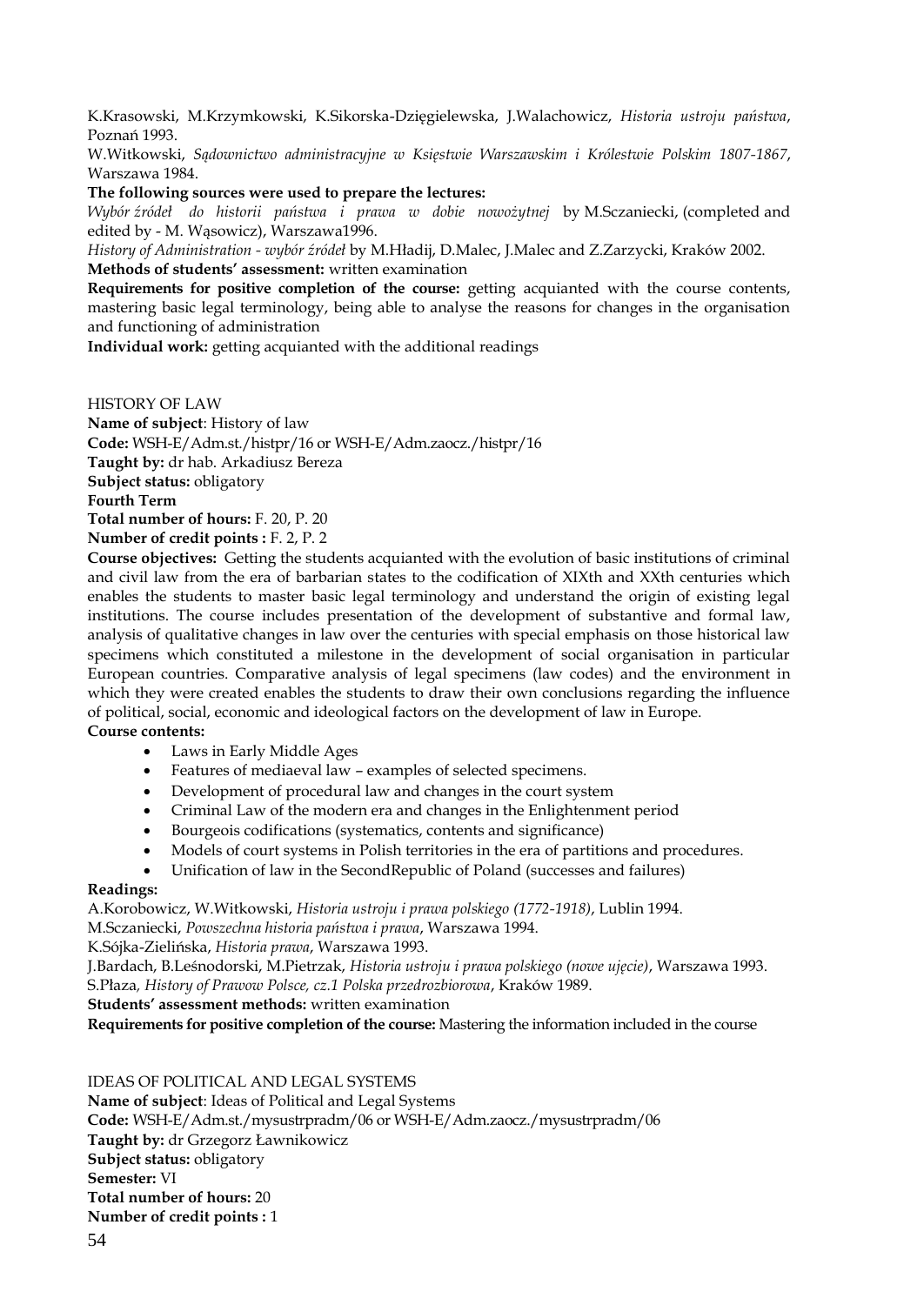**Course objectives:** Defining the contents and basic directions of evolution of the ideas of political and legal system

**Course contents:**

- 1. Introduction to methodology
- 2. defining the subject matter of the lectures
- 3. outlining the subject matter

4. acient thought

- 1) Plato
	- 2) Aristotle
	- 3) Polybius and Cicero

4) Influence of ancient thought on the shaping of modern visions of political system (including contemporary connotations of Plato's rule of law, aristotelian politei and the concept of anacyklosis)

5. Mediaeval thought

1) Concise characteristics of the political-legal concepts of St. Augustine, St. Thomas and Marsilius of Padua

2) Influence of mediaeval thought on the shaping of modern visions of political system (St. Augustine's interpretation of power vs. treatment of power in later universalist concepts; relationship between Marsilius ' idea of people's sovereignty anmd modern treatment of the idea; the question of pre-positivist definition of law by Marsilius vs. modern understanding of its nature)

6. Renaissance thought

1) analysis of the basic elements of doctrines of Machiavelli, Bodin, Modrzewski and More

2) Analysis of the influence of Renaissance legacy on the development of political system ideas and regulating laws

7. From the vision of absolutist power to the concept of democratic and liberal system .Concepts of political system and law in the legacy of: Hobbes, Locke, Rousseau and Montesquieu. Discussion of the basic features of the doctrines.

1. ) Detailed analysis of the concept of social contract from the point of view of functions related to its construction

2.) Role and function of component elements of Rousseau's vision of state organisation

3.) Analysis of the componente elements of the concept of division of power accordin to Locke and Montesquieu

4.) Assessment of the actual role of the discussed concepts on the process of development of modern constitutional system and administrative law

## 7. On the threshold of the contemporary era – from liberalism to authoritarianism and totalitarianism

1) Analysis of doctrinal bases

2) Towards authoritarianism. Analysis of ideological debates and legal and political practice of the Second Republic of poland

- 3) Towards totalitarianism. Examples of Germany and Italy.
- 8. Ideas of political and legal systems after World War II continuation or negation?

# INFORMATION TECHNOLOGY

**Name of subject**: Information technology **Code: Taught by:** mgr inż. Andrzej Ziomek, **Subject status: obligatory Semester:** I, II, III, IV **Total number of hours:** F. 100, P. 40 **Number of credit points :** 2+2+2+2 **Course contents:**

- Health and safety in computer laboratory
- Basic information about the MS Windows operating system
- Principles of computer text editing.
- Use of spreadsheet
- Making MS PowerPoint presentations.
- Using the Internet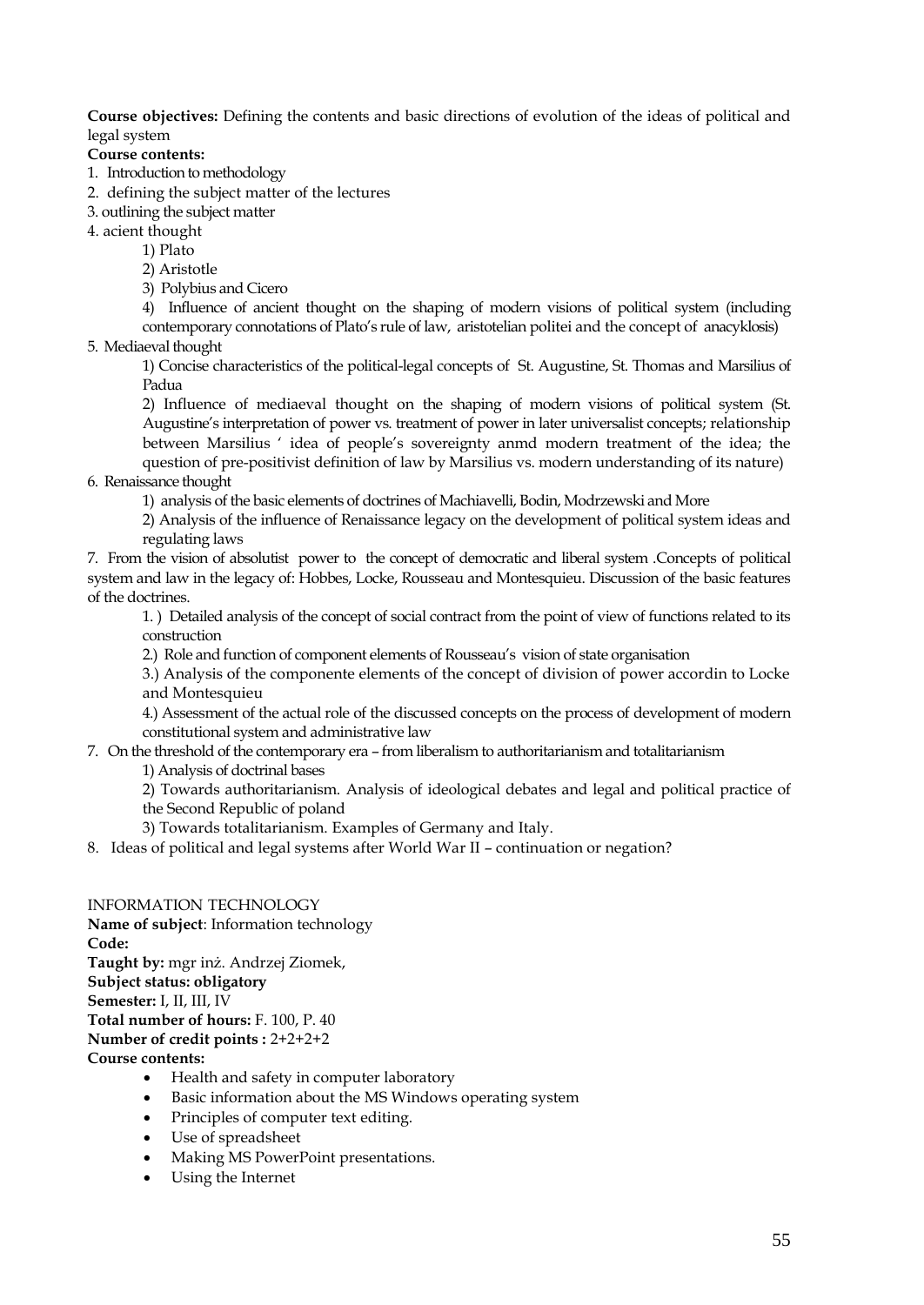# INTERNATIONAL HUMAN RIGHTS SYSTEM

**Name of subject**: International Human Rights System

**Code:** WSH-E/Adm.st./sysochrprczl/16 or WSH-E/Adm.zaocz./sysochrprczl/16

**Taught by:** prof. dr hab. Roman Kwiecień

**Subject status:** obligatory

**Semester:** VI

**Total number of hours:** 20

### **Number of credit points :** 2 **Course objectives:**

Acquianting the students with the institutional system of human rights protection in international law and presenting the main legal regulations both within general and regional international law.

# **Course contents:**

- Origin of the international system of human rights protection
- UN institutional system of human rights
- Main institutions of regional human rights systems, particularly the Council of Europe
- Legal measures used to control human rights implementation in particular countries.
- Range of protection of particular human rights in international law (so called I, II and III generation rights)

# **Readings:**

M. A. Nowicki: *Wokół Konwencji europejskiej,* Kraków 2000

*Ochrona praw człowieka w świecie,* red. L. Wiśniewski, Bydgoszcz - Poznań 2000

B. Banaszak, A. Bisztyga, K. Complak, M. Jabłoński, R. Wieruszewski, K. Wójtowicz: *System ochrony praw człowieka,* Kraków 2003.

JUDICIAL CONTROLS OF ADMINISTRATION

**Name of subject**: Judicial controls of administration

**Code:** WSH-E/Adm.st./sadkontradm/16 or WSH-E/Adm.zaocz./16

**Taught by:** dr hab. Zbigniew Kmiecik

**Subject status:** obligatory

**Semester:** V

**Total number of hours:** 20

**Number of credit points :** F. 3, P. 2

**Course objectives:** acquianting the students with the structure of administrative courts in Poland, area of administrative courts jusrisdiction and course of administrative courts proceedings

**Course contents:**

- Controls of administration executed by other entities (Commissioner for Civil Rights Protection, Parliament, Public Attorney) and the genesis of judicial controls of administration
- Structure of administrative courts in the Republic of Poland
- Area of jurisdiction of administrative courts, competencies of administrative courts
- Sides, their representatives and other participants in administrative proceedings
- Legal correspondence, its delivery, appointed dates, and course of administrative court proceedings
- Special proceedings (mediation and summary proceedings) and rulings in administrative court proceedings
- Appealing against Regional Administrative Courts rulings to the Supreme Administrative Court and consequences of such rulings; costs of administrative court proceedings

**Readings:** Krzysztof Chorąży, Wojciech Taras, Andrzej Wróbel *Postępowanie administracyjne, egzekucyjne i sądowoadministracyjne*, Zakamycze 2004.

LABOUR LAW AND NATIONAL INSURANCE LAW **Name of subject**: Labour Law and National Insurance Law **Code:** WSH-E/Adm.st./prprac/16 or WSH-E/Adm.zaocz./prprac/16 **Taught by:** mgr Agata Paul **Subject status:** obligatory **Semester:** IV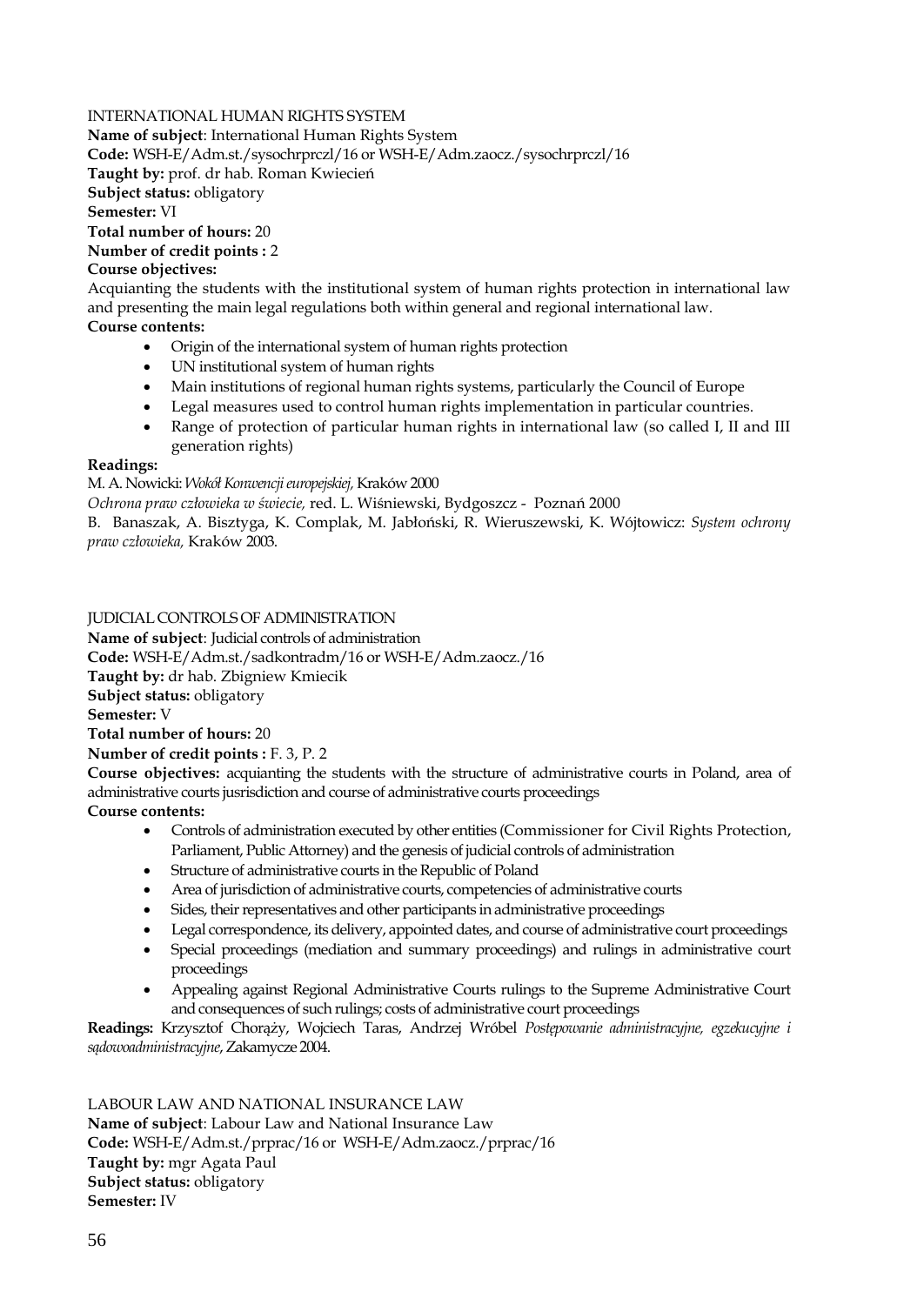# **Total number of hours:** F. 60, P. 30

# **Number of credit points :** F. 5, P. 4

**Course objectives:** acquianting the students with particular features of Labour Law as a separate branch of law, drawing their attention to the significance of Labour law and National Insurance in the country's legal system, demonstrating links between Labour Law and other branches of law **Course contents:** 

- The concept, sources and principles of Labour Law.
- Recruitment and Dismissal Law
- Duties of employer/employee and responsibility for not fulfilling them
- Working time and holidays
- Safety and Health at work
- Solving individual labour disputes
- Collective labour law (trade unions, solving collective disputes)
- System of national insurance types of insurance, subjective and objective scope of particular types of national insurance

## **Readings:**

1. T. Liszcz (red.), *Zarys prawa pracy*, Yerba, Lublin 2004

2. Z. Salwa, *Podstawy prawa pracy*, Lexis Nexis, Warszawa 2004

3. Z. Kąluszyfska (i inni ), *System ubezpieczeń społecznych. Zagadnienia podstawowe*, Lexis Nexis, Warszawa 2004 **Methods of students' assessment**: written examination

**Requirements for positive completion of the course:**: being acquianted with listed problems

# LOCAL GOVERNMENT FINANCES

**Name of subject:** Local government finances **Code:** WSH-E/Adm.st./finsamter/16 or WSH-E/Adm.zaocz./finsamter/16 **Taught by:** dr Elżieta Hławacz-Pajdowska **Subject status:** obligatory **Semester:** V **Total number of hours:** F. 40, P. 30

## **Number of credit points :** 2

**Course objectives:** Presenting the competencies of local government institiutions in the area of conducting their own locally created social, economic and financial policies. Presenting legal solutions which guarantee financial independence of local government institutions from hierarchically organised central government administration institutions. The issues are presented in the context of constitutional provisions, the European Local Government Charter and current parliamnetary acts. Another area will include theoretical concepts of particular institutions and the political, economic, fiscal and social environment of currently accepted legal regulations.

# **Course contents:**

- Criteria of divison of public funds between the central government and local governments
- System of revenue of local government institutions in the context of Constitution, European Local Government Charter and laws regulating the political system (structure of revenues of local government institutions, relationships between particular elements of revenue system)
- Concept and catalogue of own income
- General subsidies (legal character of subsidies, guarantees of passing subsidies to particular institutions, structure of particular parts of subsidies for self-governing entities of muncipality, district and self-governing regions (voivodeships)
- Targeted subsidies for self-government bodies
- Principles of creating and executing expenditure from the local government budget (creating expenditure and division of tasks of local government into obligatory and optional ones, creating expenditure related to tasks dealing with central government administration, rules of spending public funds)
- Budget of local government (budget as basis of independent finacial policies, budget procedures, supervising financial activity of local government institutions, budget deficit)

## **Sources:**

Glumińska – Pawlic J., *Samodzielność finansowa jednostek samorządu terytorialnego w Polsce*., Wyd. Uniwersytetu Śląskiego, Katowice 2003.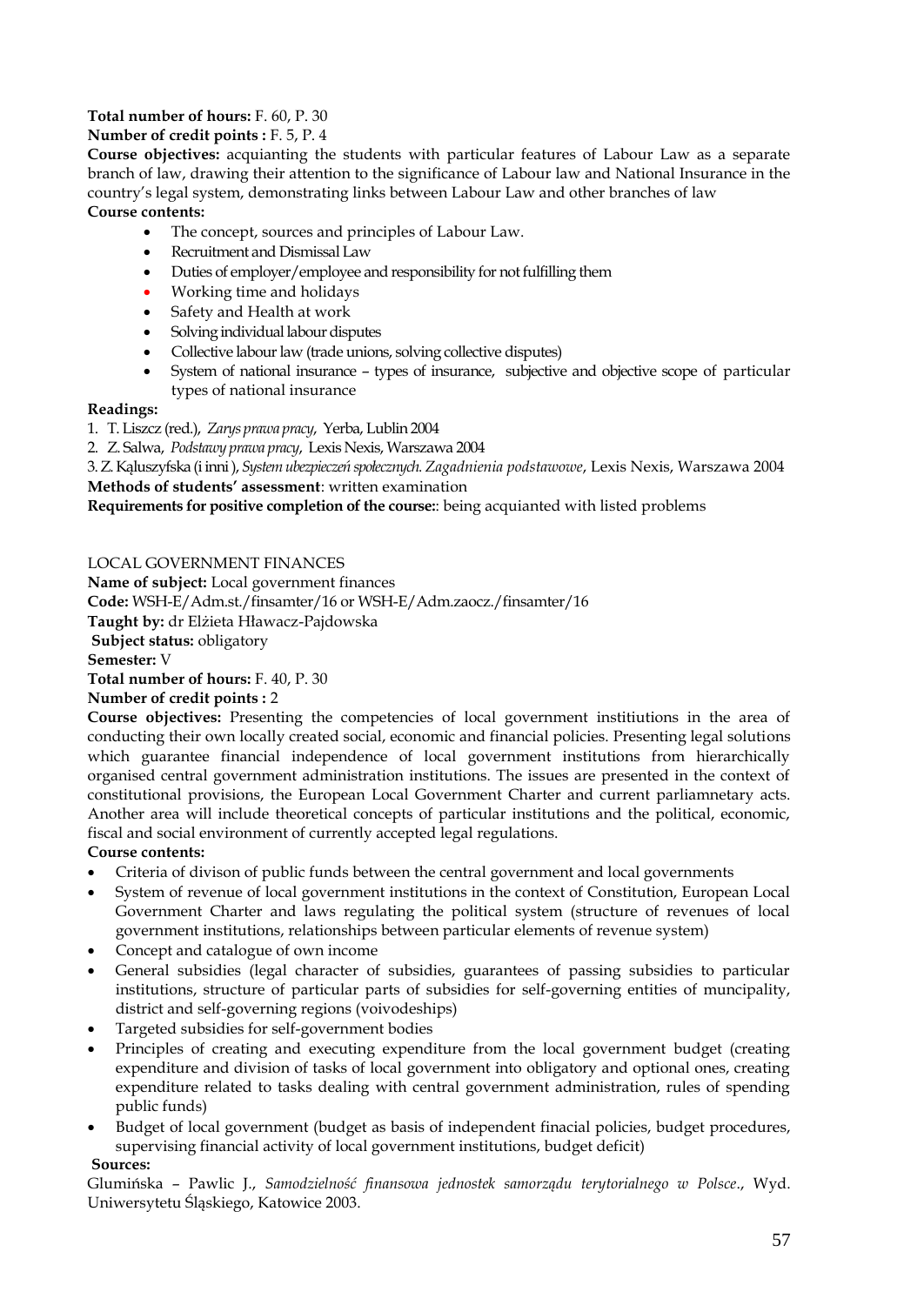Glumińska – Pawlic J., Sawicka K., *Budżet jednostki samorządu terytorialnego*, Zachodnie Centrum Organizacji, Zielona Góra 2002. Patrzałek L. *Finanse Samorządowe*, Wyd. Akademii Ekonomicznej, Wrocław 2000.

LOCAL GOVERNMENT LAW **Name of subject**: Local Government Law **Code:** WSH-E/Adm.st./prsamter/16 or WSH-E/Adm.zaocz./prsamter/16 **Taught by:** dr Eliza Komierzyńska-Orlińska **Subject status:** obligatory **Semester:** II **Total number of hours:** F. 25, P. 20 **Number of credit points :** F. 3, P. 2 **Course objectives:** acquianting the students with the major institutions of local government. Presenting the mechanisms of three-tier functioning of local government **Course contents:**

- Subject and tasks of local government
- Municipality Local Government
- District Local Government
- Region (voivodship) Local Government
- Acts of local law produced by local government
- Material property of municipalities, districts and voivodship regions*.*
- Supervision over local government

## **Readings:**

J. Tarno, M. Sieniuć, J. Sulimierski, J. Wyporska *Samorząd terytorialny w Polsce,* Wyd.II, LexisNexis 2004.

H. Izdebski *Samorząd terytorialny. Podstawy ustroju i działalności.* Wyd. III, LexisNexis 2004.

B. Dolnicki *Samorząd terytorialny,* Zakamycze 2003.

# LOGIC

**Name of subject**: Logic **Code:** WSH-E/Adm.st./log/16 or WSH-E/Adm.zaocz./log/16 **Taught by:** dr **Subject status:** obligatory **Semester:** I **Total number of hours:** F. 30, P. 20 **Number of credit points :** F. 3, P. 2

**Course objectives:** Acquianting the students with basic issues in the area of non-formal logic and selected issues of formal logic. Special emphasis is placed on the skills of defining, persuading, argumentation and reasoning.

Students are supposed to demonstrate their ability to make practical use of acquired information which is reflected by a big number of presented examples.

# **Course contents:**

- Defining logic as a science and ability and its field of analysis i.e. language
- Discussing the functions of language
- Structure of language
- Basic linguistic categories
- Defining
- Reasoning and argumentation
- Errors in verbal formulating and expressing ideas.

# **Sources:**

Borkowski L., *Wprowadzenie do logiki i teorii mnogości*, Towarzystwo Naukowe KUL, Lublin, 1991 Szymanek K., *Sztuka argumentacji. Słownik terminologiczny*, Wydawnictwo Naukowe PWN, Warszawa 2004

Trzęsicki K., *Wybrane zagadnienia z logiki nieformalnej*, Białystok, 1995 Ziembiński Z., *Logika praktyczna*, PWN, Warszawa, 1993

Adamiak N., *Logika*, Wyd. Uniwersytetu Warszawskiego, Warszawa, 1979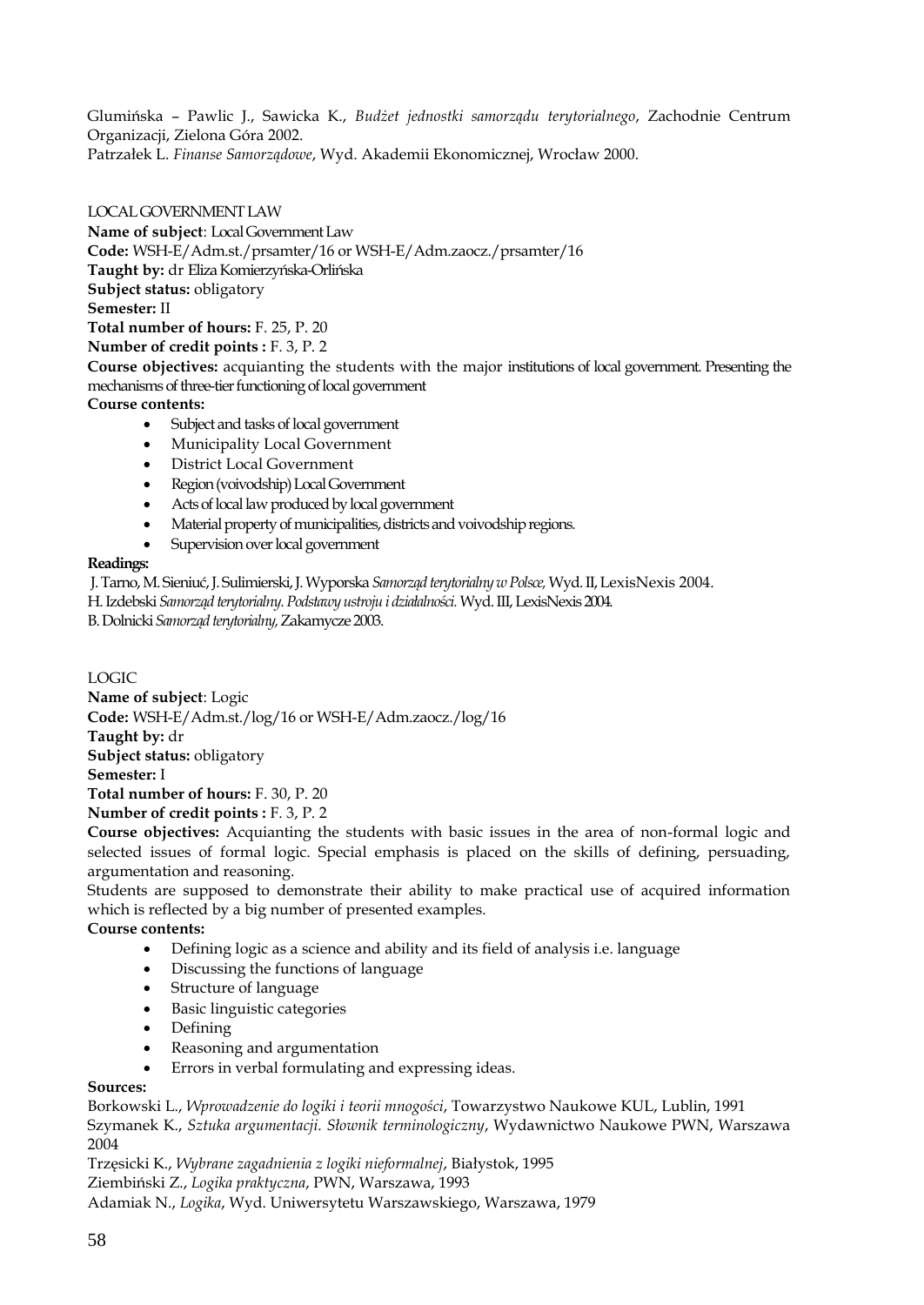Ajdukiewicz K., *Logika pragmatyczna*, PWN, Warszawa, 1975

Hołówka T., *Błedy, spory argumenty*, Wyd. Wydziału Filozofii i Socjologii UW, Warszawa, 1998

*Mała Encyklopedia Logiki*, Marciszewski W. (red.), Wyd. Ossolineum, 1988

Marciszewski W., *Logika z retorycznego punktu widzenia*, Warszawa, 1991

Waner S., Costenoble S. R., *Introduction to Logic for Liberal Arts and Business Majors*, <http://www.hofstra.edu/~matscw/logic/logicintro.html>

Żarnecka-Biały E., *Mała logika*, Wyd. UJ, Kraków, 1993

Żegleń U. M., *Wprowadzenie do semiotyki teoretycznej i semiotyki kultury*, Wydawnictwo Uniwersytetu Mikołaja Kopernika, Toruń, 2000

ORGANISATION OF OFFICE WORK

**Name of subject**: Organisation of office work

**Code:** WSH-E/Adm.st./orgpracbiu162 or WSH-E/Adm.zaocz./orgpracbiu/16

**Taught by:** dr Mirosława Grodzka

**Subject status:** obligatory

# **Second Term**

**Total number of hours:** 20

**Number of credit points :** F. 2, P. 1

**Course objectives:** acquianting the students with office procedures which support managing a company including preparation of information, planning company meetings and events, coperation with clients and the media, producing and storing documentation, producing correspondence, following the office code of behaviour, knowledge of the organisational culture of foreign partners

# **Course contents:**

Office work – its sense, nature and meaning. Administration professional – a new category of office worker. Competency profile of an administration office worker. Role of office work in the decision and management process. Managing information. Correspondencce. General principles of producing typical correspondence. Special features of correspondence dealing with personal, commercial, financial and administrative issues. Other forms of communication. Public communication (meetings, debates, business talks). External communication of the firm. Documentation order. Organisation of working time. Contacts with clients. Future changes in office work. Virtual offices. Benefits of teleworking. Organisational culture of foreign partners. **Readings:** 

1. Fuchsel H. *Sekretariat, czyli centrum informacyjne firmy*. Poltext, W-wa 2002r.

2. Jon Spencer, Adrian Pruss *Profesjonalna sekretarka. Komunikacja interpersonalna cz.I, cz.II Funkcje menedżerskie*. PWE, W-wa 1999r.

3. Wiśniewska- Sablowska M. *Technika biurowa*. Wyd. eMPi Poznań 2003r.

4. Wanago-Ignaczak B. *Korespondencja biurowa* Ethos, W-wa 1998r. Czasopismo SEKRETARIAT wyd. INFOR-u **Methods of students' assessment:** regular attendance and active participation in classes. Final test.

**Requirements for positive completion of the course:** acquisition of complex, specialised terminology typical of the business language, practical use of typical expressions and phrases; non-assisted production of passages for various types of writing.

**Individual work:** Preparation and presentation of papers. Practical classes on the art of communication, presentation skillls, creating company's image.

PARTICULAR ADMINISTRATIVE PROCEEDINGS

**Name of subject**: Particular administrative proceedings

**Code:** WSH-E/Adm.st./szczpostadm/16 or WSH-E/Adm.zaocz./szczpostadm/16 **Taught by:** dr Monika Kępa **Subject status:** obligatory **Semester:** VI **Total number of hours:** 15 **Number of credit points:** 2 **Course objectives:** Acquianting the students with the institutions and basic terminology related to particular

administrative proceedings; demonstrating the tasks and functions of particular administrative proceedings and defining mutual relations between general administrative proceedings and different forms of particular proceedings.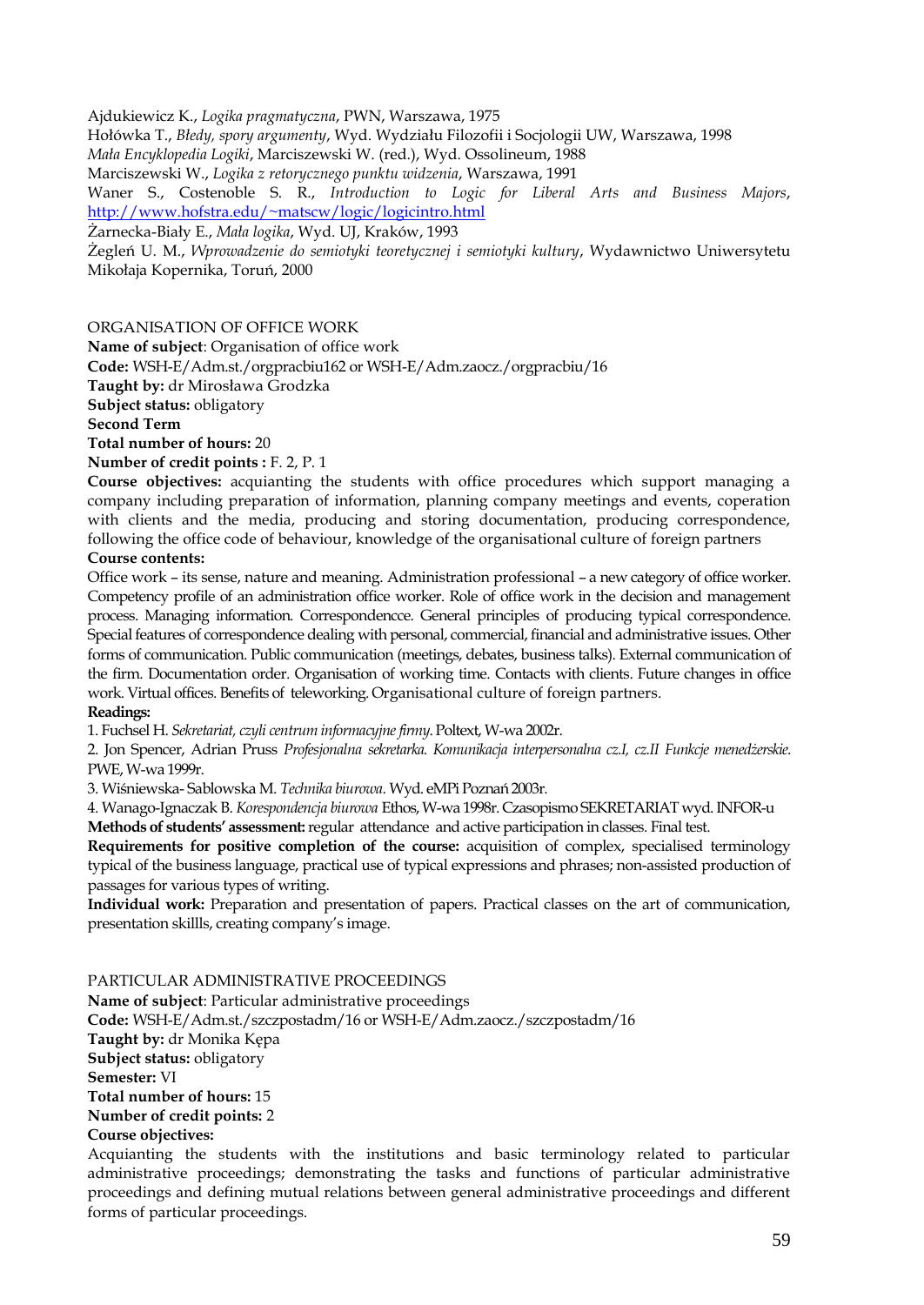## **Detailed course contents:**

General administrative proceedings following the provisions of the Code of Administrative Proceedings as the fundamental method of solving individual administrative questions. The reason for introducing separate categories of administrative proceedings is, first of all, a significant individuality of the subject matter and kinds of rulings in special proceedings.

There is a significant mutual relationship between general administrative proceedings and individual special procsedings. This relationship, and especially applicability and range of application of general administrative law norms is not regulated generally, but is related to each kind of proceedings. There are two dominating models of application of provisions of General Administrative Law: 1) general norms included in the Code of Administrative Proceeding are applied in individual special administrative proceedings unless there are special proceedins regulations to the contrary 2) only specifically denoted laws or clusters of laws, which deal with individual institutions or participation of entities in proceedings, are applied

Proceedings regulated by the Code of Administrative Proceedings. Proceedings related to national insurance cases. Proceedings related to issuing certifications. Proceedings related to complaints, motions and petitions.

Proceedings regulated by particular acts of law, outside the Code of Administrative Procedure. There are numerous administrative proceedings following particular acts of law, which often centre predominantly on substantive law solutions. It results from a considerable range of administrative law regulations, which direct the principles of legal entities functioning and the scope of intervention of public law entities exerting their power.

Fiscal proceedings. Duty proceedings. Proceedings concerning restructuring some administrative law liabilities due from businesses.

## **Specialised readings for students :**

B. Adamiak, J. Borkowski, *Postępowanie administracyjne i sądowoadministracyjne*, Warszawa 2004,

E. Bojanowski, Z. Cieślak, J. Lang, *Postępowanie administracyjne i postępowanie przed sądami administracyjnymi*, Warszawa 2004,

K. Chorąży, W. Taras, A. Wróbel, *Postępowanie administracyjne, egzekucyjne i sądowoadministracyjne*, Kraków 2005,

M. Jaśkowska, A. Wróbel, *Kodeks postępowania administracyjnego. Komentarz*, Kraków 2000

L. Żukowski, R Sawuła, *Postępowanie administracyjne i postępowanie przed Naczelnym Sądem Administracyjnym*, Warszawa 2004.

## PENAL TAX CODE

**Name of subject**: Penal Tax Code **Code:** WSH-E/Adm.st./kks/16 or WSH-E/Adm.zaocz./kks/16 **Taught by:** mgr Antoni Batko **Subject status:** obligatory **Semester:** V **Total number of hours:** 15 **Number of credit points :** 1

**Course objectives:** Acquianting the students with the basic concepts of copyright and neighbouring rights, their carrier and subject matter; discussion of civil and penal reponsibility in case of breech of copyright or neighbouring rights.

**Course contents:**

- rules of criminal responsibility
- categories of crimes/offences
- forms of criminal act
- exemption from criminal responsibility
- guidelines concerning severity of penalty; resignation from punishing the perpetrator
- tax crimes
- tax offences
- parliamentary law definitions
- proceedings in penal fiscal cases

**Sources**:

1. *Kodeks karny skarbowy. Komentarz* ed. by T. Grzegorczyk ABC W-wa 2001r.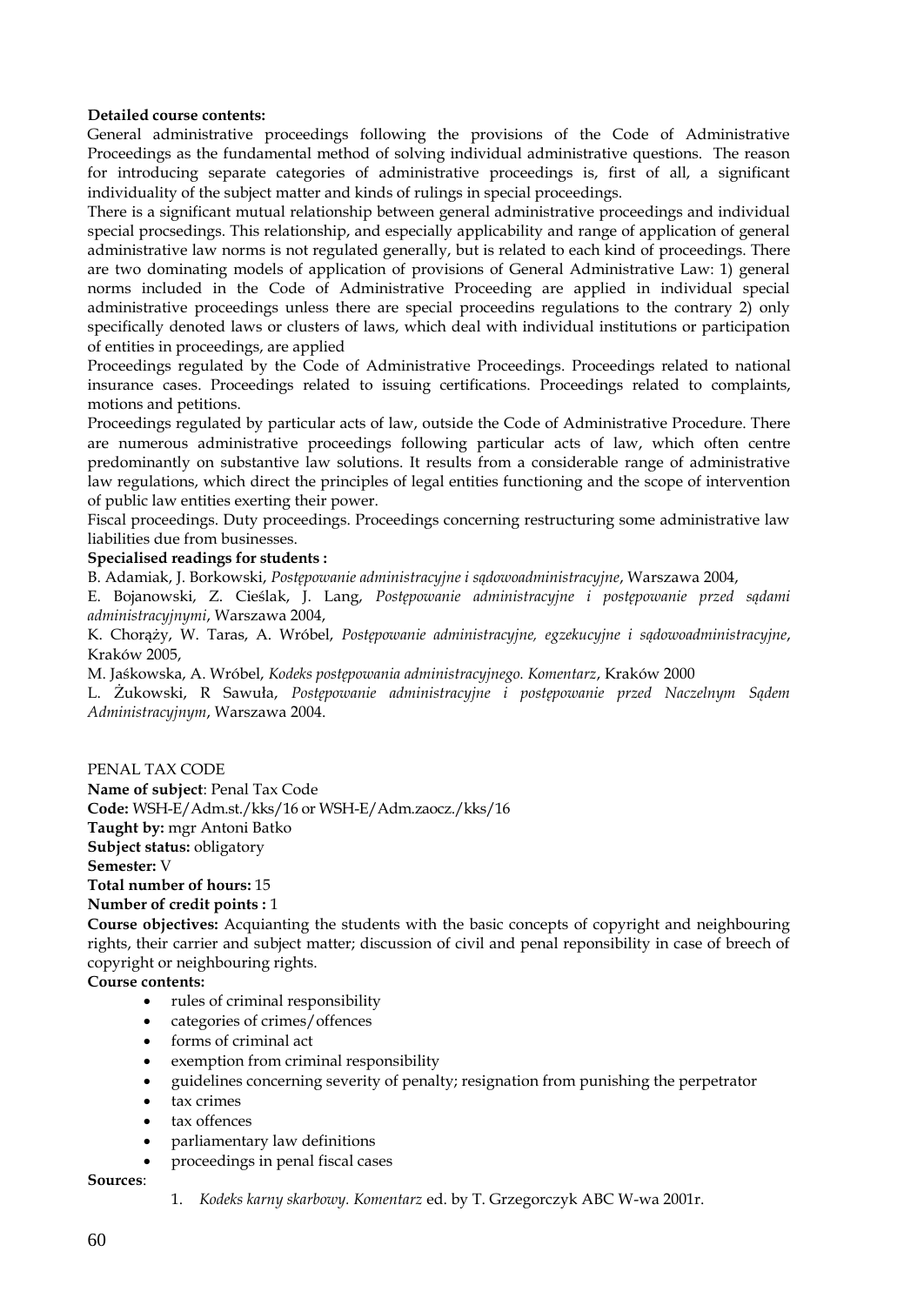- 2. G. Bogdan *Przepisy wprowadzające k.k.s..Komentarz* Nowa kodyfikacja karna wyd. Ministerstwa Sprawiedliwości, W-wa 2000r.
- 3. G. Bogdan i in. *Kodeks karny skarbowy z komentarzem* Sopot 2000r.

**Methods of students' assessment:** oral test

# PHILOSOPHY

**Name of subject:** Philosophy **Code:** WSH-E/Adm.st./fil/16 or WSH-E/Adm.zaocz./fil/16 **Taught by:** dr Ewa Kuźma **Subject status:** obligatory **Semester:** III **Total number of hours:** F. 20, P. 20 **Number of credit points :** F. 3, P.2

**Course objectives:** Acquianting the students with the history of philosophical thought, its directions and major representatives. Presenting the significance of philosophy in the process of searching for the aim and sense of one's own life.

# **Course contents:**

- Meaning and functions of philosophy
- Greek Philosophy
- Development of Christian Social and Phislosophical Thought
- Ideas and Trends in Modern Philosophy
- Major thesis of Positivism
- Theoretical sources of Marxism., major theses of dialectical and historical materialism
- Contemporary Christian Philosophy
- Major Theses of Psychoanalysis and Neopsychoanalysis
- Behavioral Concept of the Human Being
- **Existentialism**
- Phenomenology
- **Hermeneutics**

# **Sources :**

J. Legowicz: *Zarys historii i filozofii. Elementy doksogafii*(różne wydania)

W. Tatarkiewicz: *Historia filozofii, 1.1, II i III* (różne wydania)

F. Compleston: *Historia filozofii, t. XIU i IX* (przeł. B. Chwedeńczuk), Warszawa 1989 i 1991

M. Hempoliński: *Philosophy współczesna*. (Wprowadzenie do zagadnień ł kierunków). Warszawa 1989

S. Kowalczyk: *Zarys filozofii człowieka*. Sandomierz 1990

*Philosophy współczesna* pod red. Z. Kuderowicza, 1.1, II. Warszawa 1990

Diogenes Laetrios: *Żywoty i poglądy słynnych filozofów*. Warszawa 1984

A. B. Stępień: *Elementy filozofii*. Lublin 1982

A. Sikora: *Filozofowie XVII wieku*. Warszawa 1978

C. Wodziński: *Heidegger i problem z*ła. Warszawa 1994

K. Wojtyła: *Osoba i czyn*. Kraków 1969

*Zarys dziejów filozofii w Polsce*, pod red. J. Domańskiego. Warszawa 1986

Jan Paweł JJ: *Przekroczyć próg nadziei*. Lublin 1994

Jan Paweł II: *Siła wiary i umysłu*. Poznań 1997

Św. Augustyn: *Wyznania*. Warszawa 2001

B. Pascal: *Myśli*. Warszawa 2001

Platon: *Uczta Eutyfron Obrona Sokratesa Kriton Fedon*. Warszawa 1984

A. Moir, D. Jessel: *Płeć mózgu*. Warszawa 1993

Z. Freud*: Psychopatologia życia codziennego. Marzenia senne*. Warszawa 2000

W. Tatarkiewicz: *O szczęściu*. Warszawa 1980

**Final pass grade:** based on oral examination

**Methods of students assessment:** oral examination

PUBLIC ECONOMIC LAW **Name of subject**: Public Economic Law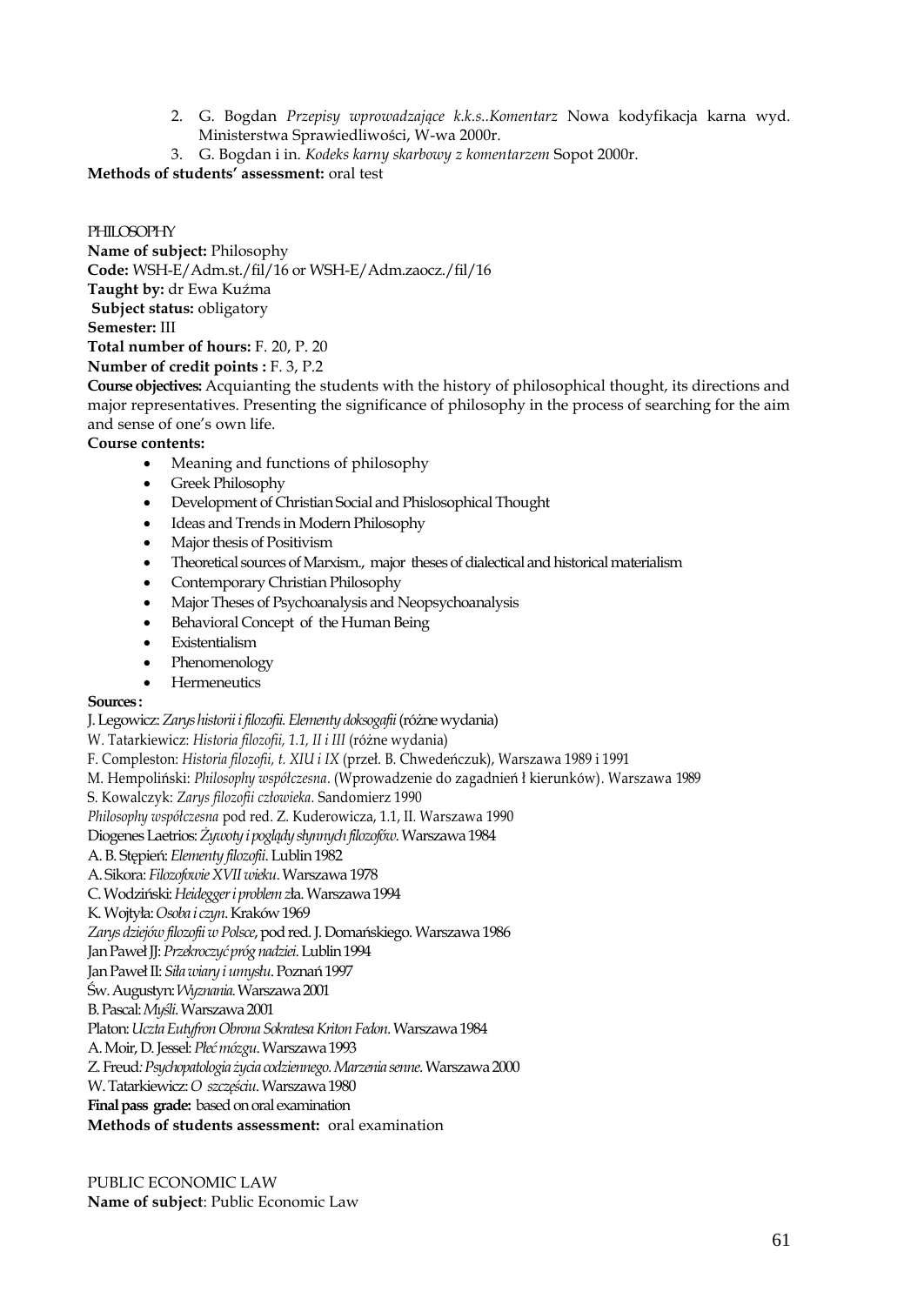**Code:** WSH-E/Adm.st./prgosp/16 or WSH-E/Adm.zaocz./prgosp/16 **Taught by:** dr Eliza Komierzyńska-Orlińska

**Subject status:** obligatory **Semester:** VI **Total number of hours:** F. 50, P. 30 **Number of credit points:** F. 5, P. 3 **Course objectives:** acquianting the students with the basic institutions in the area of Public Economic Law with reference to some EU laws. **Course contents:**

- Public Economic Law vs. EU Public Economic Law
- Economic fredom in Polish and EU law
- Concept of entrepreneur (entrepreneurship) in Polish Public Law and EU law
- Commencing and executing economic activity
- Economic activity of foreign investors in the Republic of Poland
- Public economic activity
- Protection of competition

# **Readings:**

1) *Prawo gospodarcze. Zagadnienia administracyjno prawne* (pod red. naukową M. Wierzbowskiego i M. Wyrzykowskiego) Wydawnictwo Prawnicze Lexis Nexis Warszawa 2005,

2) C. Kosikowski: *Polskie publiczne prawo gospodarcze*. Warszawa 2002 (wydanie 5 uaktualnione) - chapter I,

3) A. Cieśliński: *Wspólnotowe prawo gospodarcze*. Warszawa 2003 - chapter II i VI,

## PUBLIC PROCUREMENT

**Name of subject**: Public procurement

**Code:** WSH-E/Adm.st./zampubl/16 or WSH-E/Adm.zaocz./zampubl/16

**Taught by:** mgr Roman Misiuta

**Subject status:** obligatory

**Semester:** VI

## **Number of hours per week:** 15

# **Number of credit points:** 1

**Course objectives:** 1) Acquianting the students with the basic questions of Polish Public Procurement Law including applicable EU regulations in the area.

2) Acquianting the students with the principles and methods regulating spending of public funds by institutions of the public finances sector and other entities which are obliged to follow the Public Procurement Law of January, 29th 2004.

# **Course contents:**

Lectures will be divided into two parts: a general and a detailed one. The former will include the discussion of:

- 1) sources of public procurement law
- 2) pinciples of the public procurement system
- 3) basic definitions and terms used in the public procurement law
- 4) subject and object scope of act of law
- 5) course of public procurement granting procedure
- 6) ways and principles of documenting proceedings

7) public procurement contracts (elements of contracts, additional clauses, relation to the provisions of the Civil Law Code)

- 8) controls of public procurement
- 9) means of legal protection (protest, appeal, complaint)
- 10) responsibility for breaking the Public Procurement Law
- The latter part will include the discussion of:
- 1) proceedings connected with preparation of public procurement offer
- 2) forming and fuctioning of tender shortlist panel
- 3) choosing the right form of public procuremet granting
- 4) most important elements of procuremet conditions specifications
- 5) choice of best offer
- 6) current modes of public procurement
- a) open tender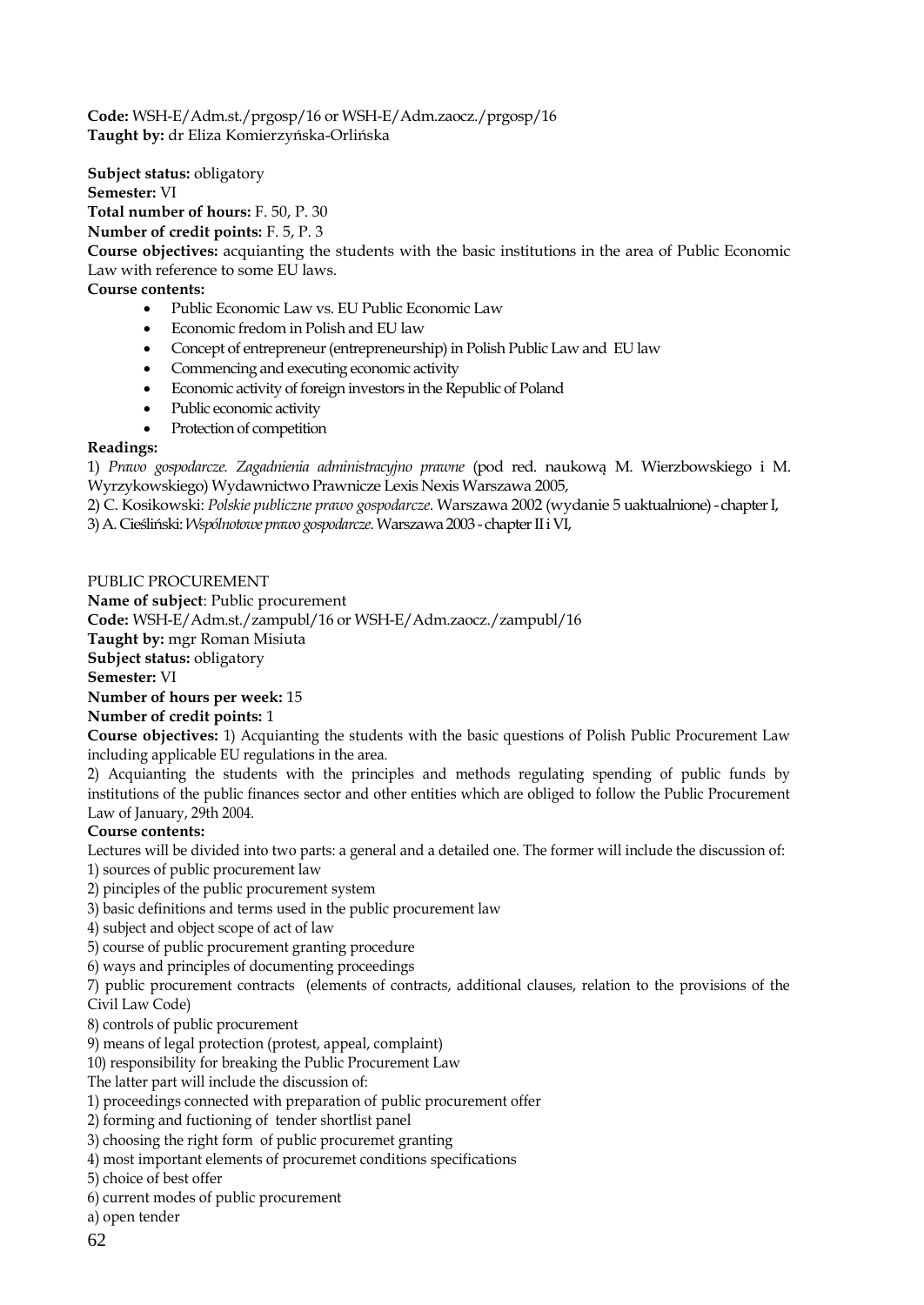b) limited tender

c) negotiations preceded by announcement

d) negotiations not preceded by announcement

e) unconstrained purchase orders

f) price request procedure

g) electronic auctions

h) tender proceedings

**Recommended Legal Acts:**

1) Ustawa z dnia 29 stycznia 2004 r. Prawo Zamówień Publicznych z dnia 29 stycznia 2004r (Dz. U nr 19, póz. 177, z późn. zm.)

2) Ustawa z dnia 26 listopada 1998 r. o finansach publicznych (tekst jednolity: Dz. U. z 2003 r. Nr 15, póz. 148 z późn. zm.)

3) Rozporządzenie Prezesa Rady Ministrów z dnia 8 marca 2004 r. w sprawie średniego kursu złotego w stosunku do Euro stanowiącego podstawę przeliczania wartości zamówień publicznych (Dz. U. Nr 40 póz. 356) 4) Rozporządzenie Prezesa Rady Ministrów z dnia 15 marca 2004 r. w sprawie wzorów ogłoszeń przekazywanych Prezesowi Urzędu Zamówień Publicznych oraz Urzędowi Oficjalnych Publikacji Wspólnot Europejskich *(Dz.* U. Nr 48, póz. 460).

5) Rozporządzenie Prezesa Rady Ministrów z dnia 22 marca 2004 r. w sprawie zakresu informacji zawartych w rocznym sprawozdaniu o udzielonych zamówieniach publicznych oraz jego wzoru (Dz. U. Nr 50, póz. 479).

6) Rozporządzenie Prezesa Rady Ministrów z dnia 7 kwietnia 2004 r. w sprawie protokołu postępowania o udzielenie zamówienia publicznego (Dz. U. Nr 71, póz. 646)

7) Rozporządzenie Prezesa Rady Ministrów z dnia 7 kwietnia 2004 r. w sprawie rodzajów dokumentów potwierdzających spełnianie warunków udziału w postępowaniu o udzielenie zamówienia publicznego, jakich może żądać zamawiający od wykonawcy. (Dz. U. nr 71, póz. 645)

## **Specialised readings for students:**

1) Czajkowski Tomasz (red.) *Prawo zamówień publicznych. Komentarz*, wyd. Urząd Zamówień Publicznych, Warszawa 2004,

2) Pieróg Jerzy *Zamówienia publiczne. Komentarz*, wyd. C.H. Beck, 2004,

3) Panasiuk Andrzej, Mikołajczyk Agata, Siedlecki Tomasz *Prawo Zamówień Publicznych z komentarzem*, Wydawnictwo Branta, Warszawa 2004,

**Publications of the Public Procurement Office available at the Office's website: www.uzp.gov.pi** :

a) Dariusz Koba "Zamówienia na dostawy i usługi". Poradnik, wyd. Urząd Zamówień Publicznych, Warszawa 2004,

b) Strzelczyk Halina, Chojecka Beata "Zamówienia na roboty budowlane". Poradnik, wyd. Urząd Zamówień Publicznych, 2004 r.

c) Łysakowski Waldemar "Środki Ochrony Prawnej" Poradnik, wyd. Urząd zamówień Publicznych, Warszawa 2004

## **SECURITIES Name of subject:** Securities **Code:** WSH-E/Adm.st./papwart/16 or WSH-E/Adm.zaocz./papwart/16 **Taught by:** dr Elżbieta Hławacz-Pajdowska, **Subject status:** obligatory **Semester:** V **Total number of hours:** 15 **Number of credit points:** 1 **Course contents: 1 . Underlying concepts and divisions of security market –introduction**  Nature of security market Instruments of the security market and their categories Functioning of the security market in Poland – legal regulations **2. General principles of public trade in securities.** Concept and general principles Securities as trade objects Introducing securities onto public market Regulated market **3. Investment Securities**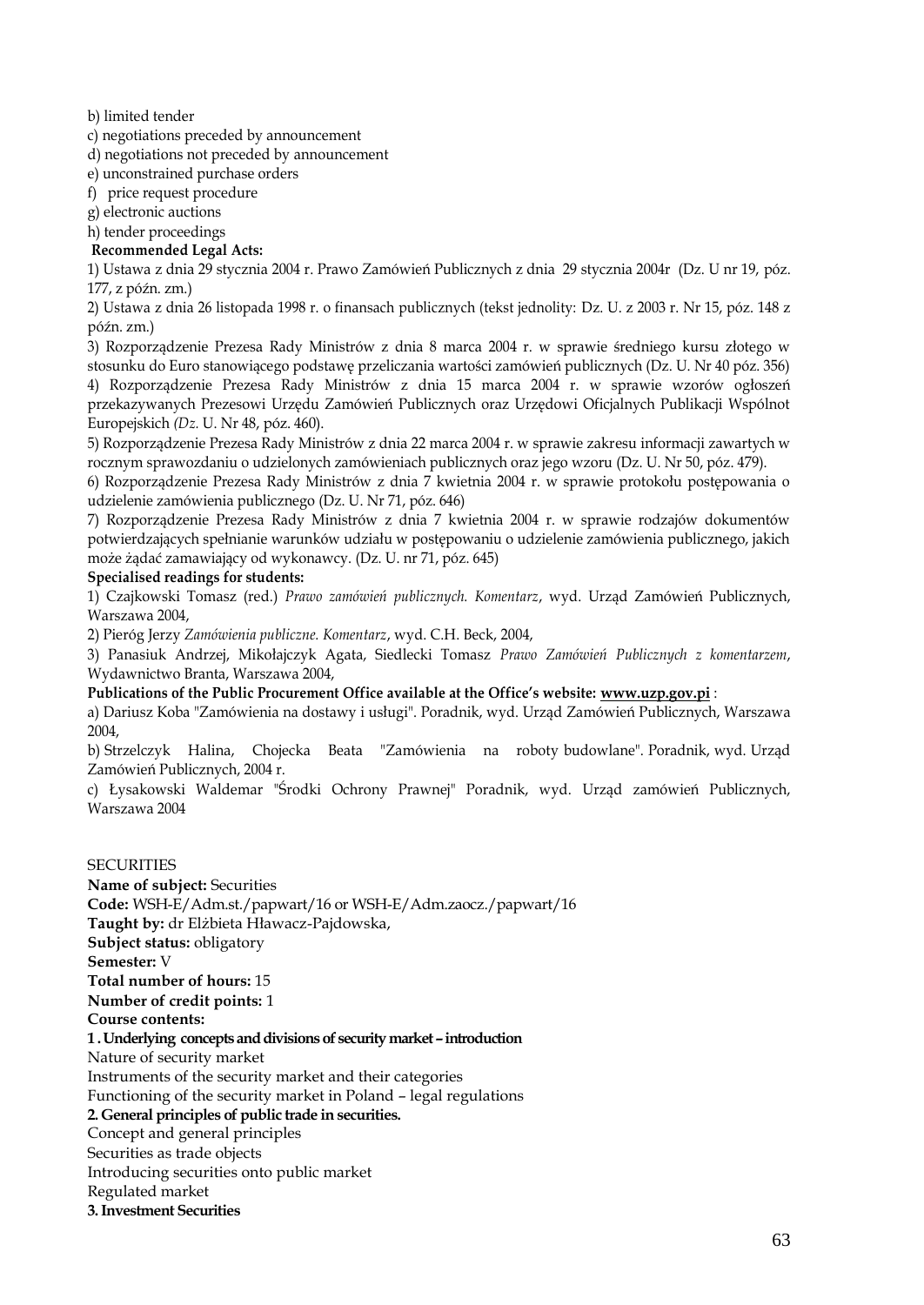Function of Securities Nature and kinds of securities **4. Market of investment securities** Role and division of security market Participants in the investment securities market Investment funds **5. Concept and functions of short-term debt securities** Treasury bills Bank bills Investment commercial notes **6. Money market** Nature of money market Procedures of issuing short-term debt securities Course of transaction **7. Capital market** Nature of capital market Features of contemporary capital market vs. Polish securities market Factors determining interest rate Primary market Setting issue price Placing issued securities in public trading secondary market. **8. Instytutions of public trade in securities** The Polish Securities and Exchange Commission, conducting brokerage activity, The National Depository for Securities **9. Capital market institutional investors** Commercial Banks Insurance Companies and Open Pension Funds Investment Funds **lO. Stock Exchange** Legal status of Stock Exchange Concept and Stock Exchange and its structure Participants Transactions Transaction settlement and information system **11.Warsaw Stock Exchange** Institutions Introducing stock into exchange Curent price Exchange members Block transactions Publishing stock exchange information **12. Over-the -counter market** Legal status of the Centralna Tabela Ofert company Trading on the over-the-counter market **13.Shares** Concept of shares Types of shares and related rights Rights of shareholders Pricing of shares Share subscription right ADR's and GDR's Market share indices **14. Bonds** Concept of bond Basic types of bonds Rules of bond issue in Poland Pricing of bonds Polish government bonds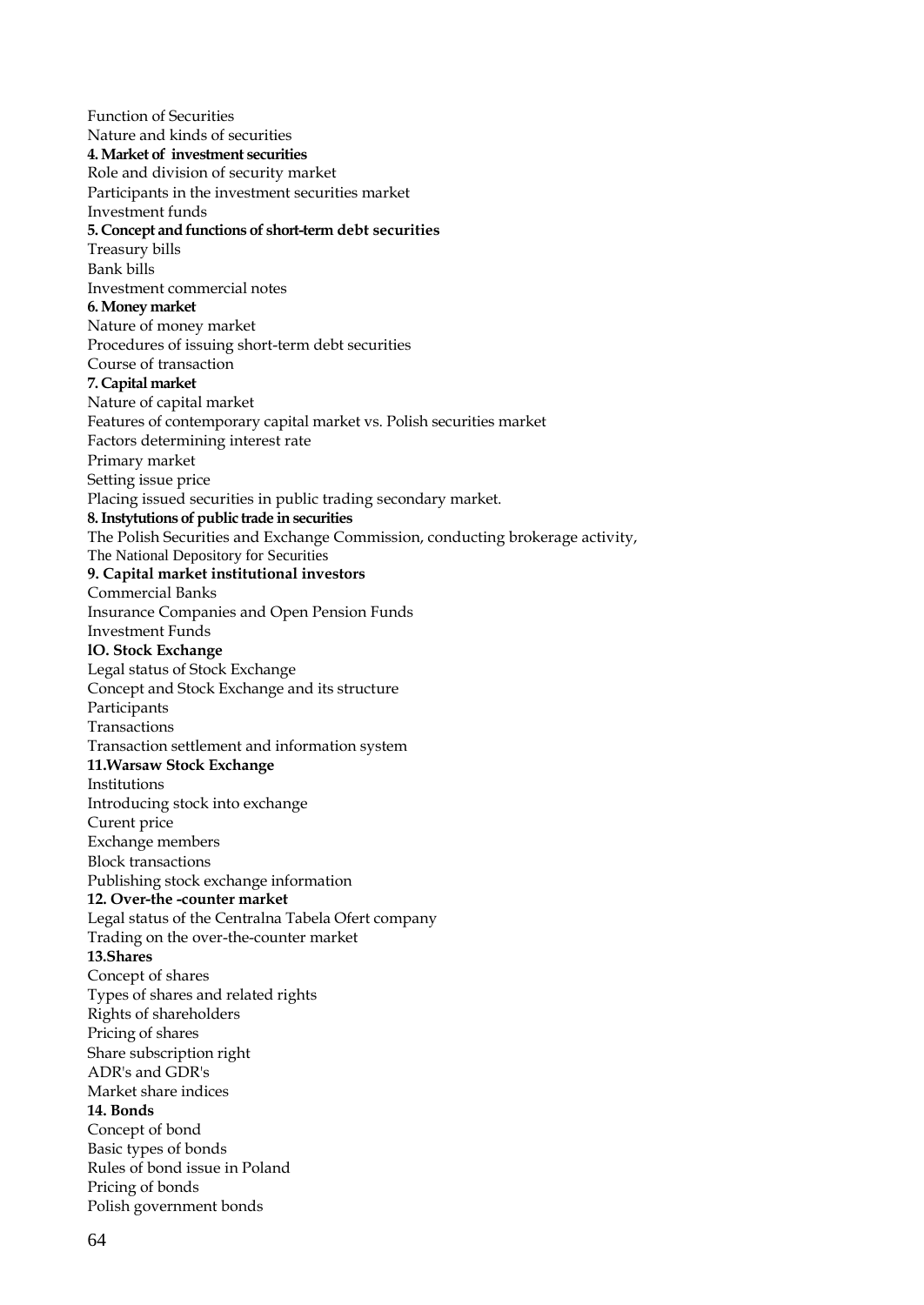Polish municipal bonds Trading in bonds in Poland Mortgage bonds **15.Cheques** Concept and functions of cheques Composition of cheques Types of cheques Payment and recovering cheque payment **16. Bill of Exchange**  Concept of bill of exchange Types and functions of bills of exchange Elements of bill of exchange and its clauses Payment and recovering payment Bill of exchange as tool of financial credit Use of guarantee function of bill of exchange Discount and rediscount of bills **Readings:**

1. *Rynek papierów wartościowych***,** Witold Bień, wydanie V zaktualizowane i rozszerzone, Delfin, Warszawa 2001.

2. *Systemy finansowe w Polsce***,** praca zbiorowa pod redakcją B. Pietrzak, Z. Polański, Wydawnictwo Naukowe PWN, Warszawa 1997,

3. *Rynek finansowy i jego mechanizmy. Podstawy teorii i pr*aktyki**,** Wiesław Dębski, Wydawnictwo Naukowe PWN ,Warszawa 2001.

4. *Rynek kapitałowy w Polsce***,** Mirosław Dusza, Wydawnictwo BMiB, Warszawa 1999,

5. *Prawo papierów wartościowych w zarysie***,** Jan Mojak, Wydawnictwo Kantor, Zakamycze 2001.

6. *Instrumenty finansowe***,** Sławomir Soroczyński, Mirosław Witek, Dom Wydawniczy ABC, Kraków 2000.

SOCIOLOGY OF LAW **Name of subject**: Sociology of Law **Code:** WSH-E/Adm.st./socpr/16 or WSH-E/Adm.zaocz./16 **Taught by:** dr Sławomir Pilipiec **Subject status:** obligatory **Semester:** I **Total number of hours:** F. 25, P. 20 **Number of credit points :** 2

**Course objectives:** Prsentation of basic questions conncted with the creation and application of law in the society (social functioning of law).

**Course contents:**

- Introduction to the problems of sociology. Precursors of sociology of law (E. Durkheim, M. Weber, F.C. von Savigny, J. Bentham, L. Duguit).
- functionalism in law
- Sociology of law in the world and in Poland.
- Subject and research methods of sociology of law
- L. Petrażycki's Theory of Law Functioning
- A. Podgórecki's hypothesis of three-tier functioning of law
- Process of decision making by an addressee of a legal norm ( informational, motivational and controlling function of law)
- Legal awareness resulting from research and a theoretical model of its formation
- Attitudes towards law: legalism, conformism, opportunism
- The question of law's effectiveness and interpratation of its ineffectiveness on basis of selected theories of deviation
- Functions of law and processes of shaping its prestige

## **Basic sources:**

Pieniążek A., Stefaniuk M., *Socjologia prawa. Zarys wykładu*, Zakamycze 2003. **Selected readings:**

Krieske K*. Socjologia prawa*, Polskie Wydawnictwo Prawnicze 2001.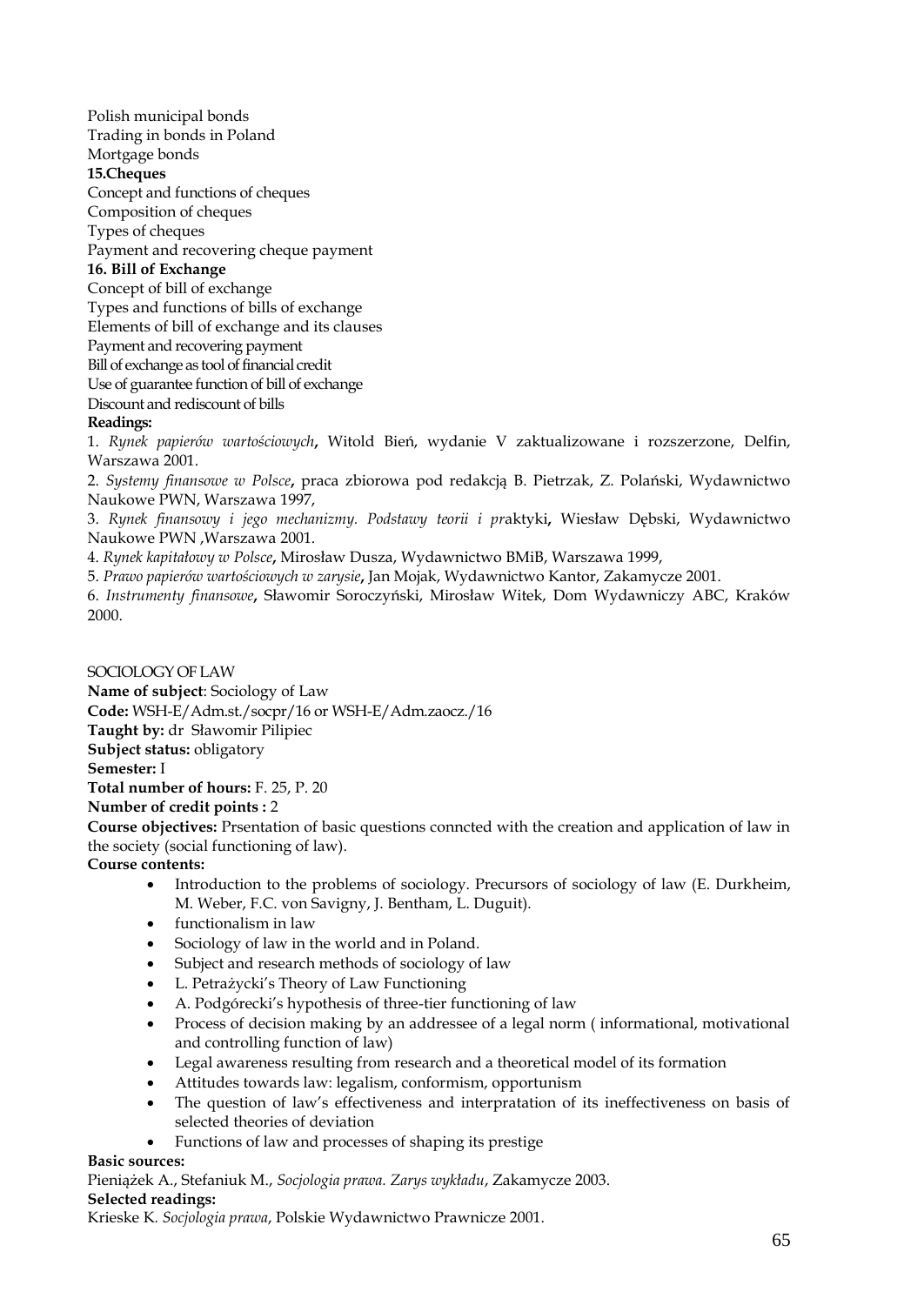Borucka – Arctowa M., *O społecznym działaniu prawa*, Warszawa 1967. Borucka – Arctowa M. (red.), *Poglądy społeczeństwa polskiego na stosowanie prawa*, Ossolineum 1978. Podgórecki A., *Zarys socjologii prawa*, Warszawa 1971. Podgórecki A., *Socjologiczna teoria prawa*, Warszawa 1998. Siemaszko A., *Granice tolerancji. O teoriach zachowań dewiacyjnych*, Warszawa 1993.

SYSTEM OF GOVERNMENT ADMINISTRATION BODIES

**Name of subject**: System of Government Administration Bodies **Code:** WSH-E/Adm.st./sysorgadm/16 or WSH-E/Adm.zaocz./sysorgadm/16 **Taught by:** dr hab. Arkadiusz Bereza **Subject status:** obligatory **Semester:** II **Total number of hours:** 20

**Number of credit points :** 2

**Course objectives:** teaching the students about the specialist issues of organisation, relations and competencies of government administration bodies in Poland. The students are also to be acquianted with the procedures of functioning and forms of activity of the Cabinet and the supreme bodies of government administration, with special stress on their practical functions.

**Course contents:**

- The concept of public administration and structure of public administration in Poland (system of central government institutions and local government administration)
- Praxeological and theoretical foundations of effective and citizen-friendly public administration
- Government administration and the principles of democratic rule
- The Cabinet and the supreme (constitutional) institutions of government administration (their organisation and principles of functioning)
- Departmental structure of government administration
- Legal position of minister; organisation and principles of organisation of ministries and other central administration bodies
- Central administration in voivodship region
- Structural relationships of central government administration and local gvernment administration
- Civil Service concept, legal foundations and status of members of the Civil Service Corps.
- Public administration in Poland vs. public administration models in selected European countries and the USA (comparative analysis)

# **Readings:**

- 1. A. Bałaban (red.), *Rada Ministrów. Organizacja i funkcjonowanie,* Zakamycze 2002.
- 2. J. Boć (red.), *Administracja publiczna,* Kolonia Limited, wyd. III, Warszawa 2003.
- 3. J. Hausner (red.), *Administracja publiczna,* Warszawa 2003.
- 4. H. Izdebski, M. Kulesza, *Administracja publiczna. Zagadnienia ogólne,* wyd. 2, Warszawa 2004.
- 5. E. Zieliński, *Administracja rządowa w Polsce,* Warszawa 2001.

# SYSTEM OF LEGAL PROTECTION INSTITUTIONS

**Name of subject**: System of legal protection institutions **Code:** WSH-E/Adm.st./ustrorgochr/16 or WSH-E/Adm.zaocz./ustrorgochr/16 **Taught by:** dr Sławomir Pilipiec **Subject status:** obligatory **Semester:** II **Total number of hours:** F. 50, P. 30 **Number of credit points :** 3 **Course objectives:**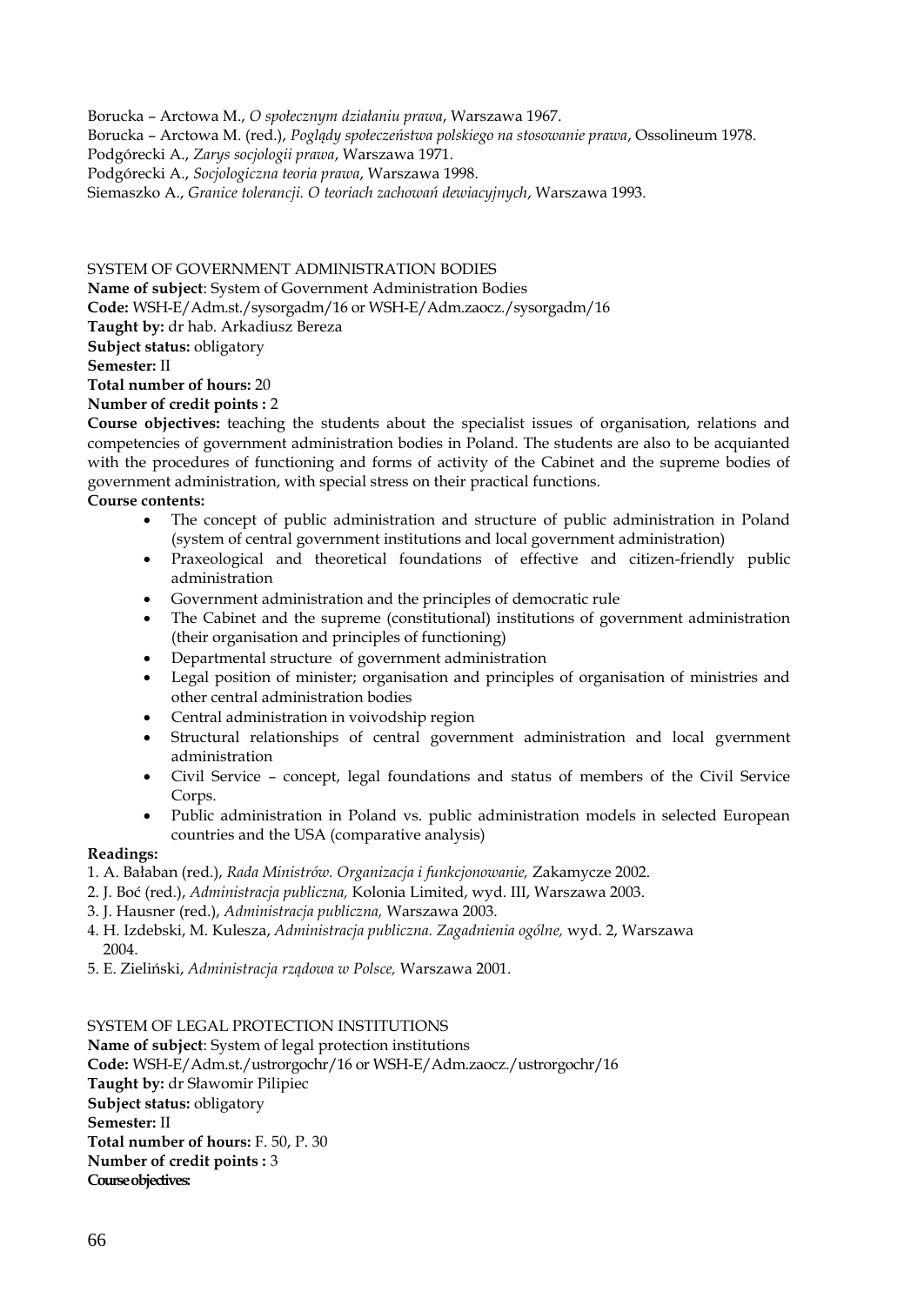Acquianting the students with basic institutions and bodies included in the system of legal protection institutions which enable individuals and legal entities to function within the country's legal system, make use of their constitutional rights and fulfil their duties.

**Course contents:**

- Concepts of legal protection and of legal protection bodies.
- Court institutions
- Quasi –court institutions
- Bodies controlling legality of laws and observance of law
	- Public Attorney Office
	- Commissioner for Civil Rights Protection
	- Supreme Chamber of Control
	- Inspector General for the Protection of Personal Data
	- National Broadcasting Council
	- Police
	- Internal Security Agency and Intelligence Agency
	- Border Guard
	- President of the Office of Competition and Consumer Protection Labour Inspectorate
	- State Commercial Inspection
	- State Sanitary Inspection
	- Tax Control Bodies
- Legal help entities
	- solicitors
	- Legal advisers
	- Notaries
	- patent attorneys
	- Tax advisors
	- court executive officers
- Ombudsmen
	- Commissioner for Civil Rights Protection
	- The Ombudsman for Children

# **Specialised readings for students:**

Bodio J., Borkowski G., Demendecki T., *Ustrój organów ochrony prawnej. Część szczegółowa*, Kraków 2005.

Prusak F., *Organy ochrony prawnej, wprowadzenie, teksty ustaw*, Warszawa 2002

Szmulik B., Żmigrodzki M. (red.), *Ustrój organów ochrony prawnej*, Lublin 2005

Włodyka S., *Ustrój organów ochrony prawnej*, Warszawa 1975 (w zakresie pojęć ogólnych)

THEORY OF ADMINISTRATION

**Name of subject**: Theory of administration

**Code:** WSH-E/Adm.st./naukadm/16 or WSH-E/Adm.zaocz./naukadm/16

**Taught by:** Dr Eliza Komierzyńska-Orlińska

Mgr Paulina Pokorowska

**Subject status:** obligatory

**First Term** 

**Total number of hours:** F. 40, P. 20

**Number of credit points :** 4

**Course contents:**

- General characteristics of the discipline
- Axiology of poilitical-legal thought in the process of development of public administration and theory of administration: selected issues.
- Analysis of selected models of public administration
- Genesis and development of the theory of administration
- Public administration. Analysis of function.
- Public administration structures
- Public administration in the Third Republic of Poland. Theoretical and dogmatic analysis.
- Cadres in administration. Civil Service code of values.